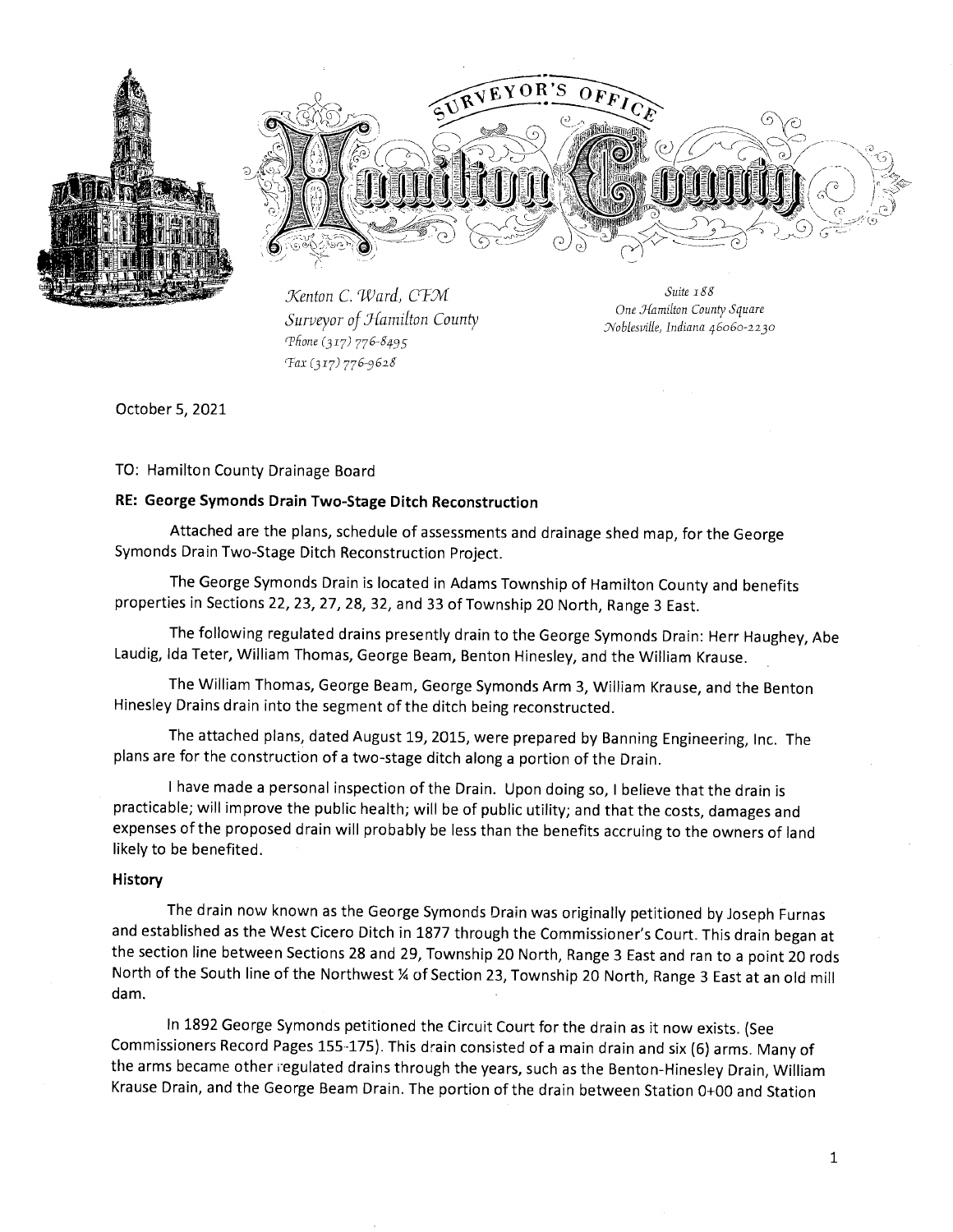22+15 was tiled as part of the William Krause Drain in 1919. The remaining drain is 16,985-feet in length between Station 22+15 and Station 192+00.

The drain has been assessed for repairs by the County in 1926, 1932, 1934, 1936, 1938 and 1941. The last maintenance performed by the County was in 1965 and was done to remove debris and blockage in the ditch caused by the 1965 Palm Sunday tornado.

The Drain was placed on maintenance at hearing during the July 24, 1995 meeting of the Hamilton County Drainage Board. At this meeting, the Extension Arm to the George Symonds Drain was approved. This extension added 4,600-feet to the Drain between Station 192+00 and Station 238+00. (See Drainage Board Minutes Book No.4, pages 129-132).

Several filter strips were installed along the drain under maintenance in 2000 as part of Work Order WO-2000-00010. The south and east sides of the ditch between the western line of Parcel 01-01-32-00-00-016.00 and 246<sup>th</sup> Street; a length of 2,355-feet. The east and south side of the ditch between 246th Street and Eagletown Road, a length of 3,380-feet. The north and west side of the ditch from Eagletown Road to the north line of Parcel 01-01-28-00-01-001.000; a length of 1,656-feet. The south and east side of the ditch from the George Beam Drain (approximately) to the east line of Parcel 01-01-28-00-00-007.000 (also the east line of Section 28 Township 20 North Range 3 East); a length of 2,730feet. The cost of this work order was \$34,742.12.

At the July 26, 2010 meeting of the Drainage Board, the R&S Corporation Extension Arm to the George Symonds Drain was established at hearing and the length of the Drain extended. The Arm is 750feet in length between Station 238+00 and Station 245+50. (See Drainage Board Minutes Book 13, pages 69-70)

During the July 7, 2011 meeting of the Drainage Board, flooding of the Moore (Parcel 01-01-28-00-00-013.001) and Koepkey (Parcel 01-01-28-00-00-009.103) properties were discussed. A study of the Symonds and Krause watersheds was recommended. (See Drainage Board Minutes Book No. 13, pages 468-473).

At the November 28, 2011 meeting of the Drainage Board, Banning Engineering was contracted to perform a hydraulic study of the Symonds and Krause watersheds. The contract was in the amount of \$79,700.00 (See Drainage Board Minutes Book 14, page 45). As the proposed hydraulic study included both the William Krause and George Symonds watersheds, the effort associated with the study of each watershed was documented separately. The costs associated with the hydraulic study for the George Symonds shed are listed in the Total Project Costs section of this report based on submitted invoices.

At the August 27, 2012 meeting of the Drainage Board, buying the Moore and Koepkey properties was discussed. (See Drainage Board Minutes Book No.14, pages 233-234).

Banning Engineering presented the findings of the Symonds and Krause Watershed Study during the October 8, 2012 meeting of the Drainage Board. (See Drainage Board Minutes Book No.14, pages 326-332). The projects recommended by the Study were identified as Projects 1, 2, 6, 7, and 9. These projects are briefly described in the Reconstruction Project section of this report.

Further discussion concerning the various options of the Symonds and Krause Watershed Study took place during the November 13, 2012 meeting of the Drainage Board. (See Drainage Board Minutes Book No.14, pages 375-378).

The record includes the minutes of a joint meeting of the Hamilton County Drainage Board and the Sheridan Town Council that took place at the Sheridan Town Hall on July 30, 2013. The minutes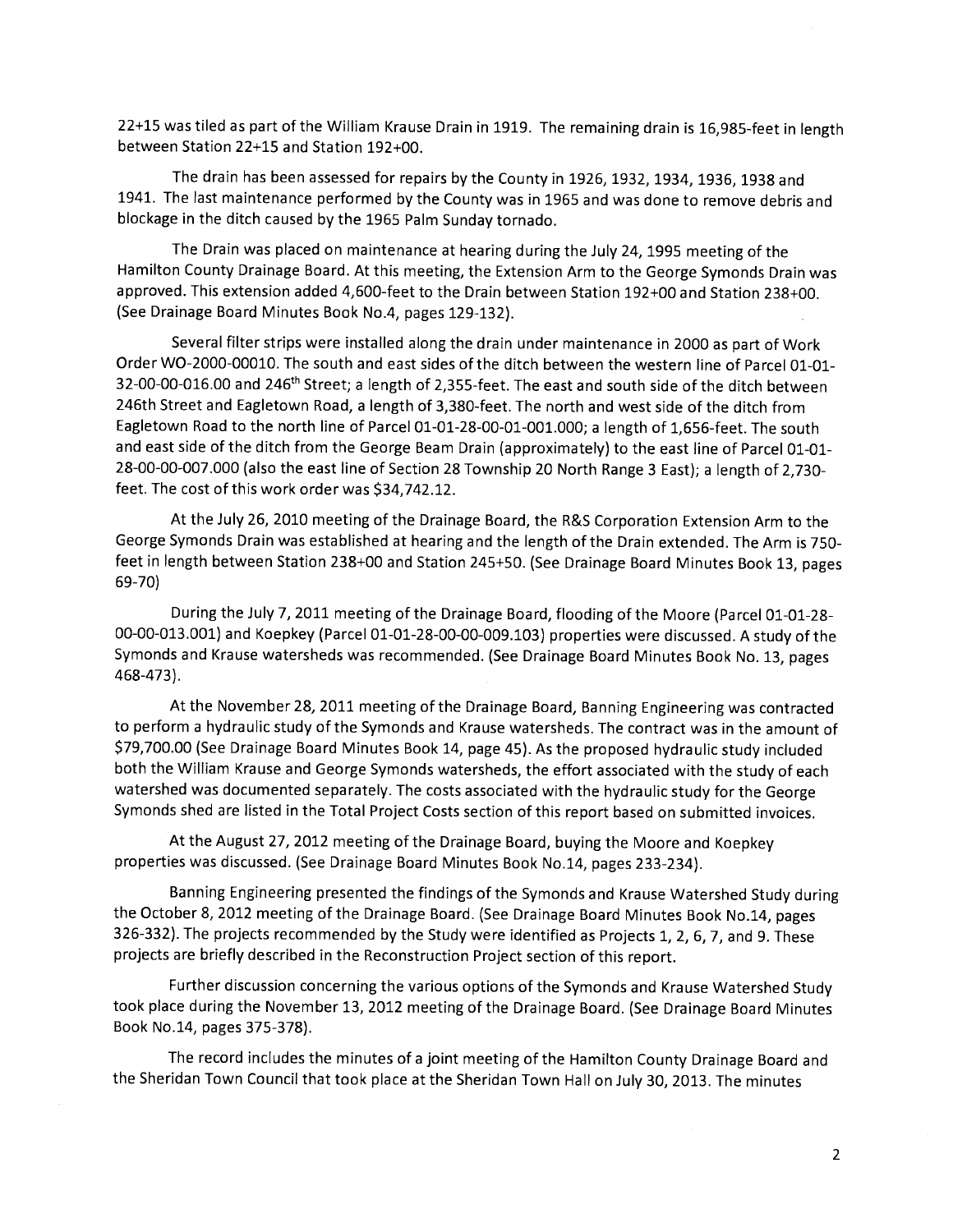indicate that "A discussion of the George Symonds and William Krause Drainage Improvements was held." (See Drainage Board Minutes Book No.15, page 107 and page 113).

The Drainage Board approved obtaining appraisals of the Moore and Swan (Parcel 01-01-28-00-00-009.004) properties at the August 26, 2013 meeting of the Drainage Board. (See Drainage Board Minutes Book No.15, page 146). The purchase of these properties was recommended as part of Project 10 outlined in the Study.

At the September 9, 2013 meeting of the Drainage Board, purchasing the Moore and Swan properties was approved. The value of the Swan property was reported to be \$29,325.00. The value of the Moore property was not listed but was to be purchased through a Hazard Mitigation Grant. (See Drainage Board Minutes Book No.15, page 153).

At the November 12, 2013 meeting, it was reported that the deed for the Swan property had been received. (See Drainage Board Minutes Book No.15, page 234).

At the January 27, 2014 meeting of the Drainage Board, it was reported that the application for the Hazard Mitigation Grant for the purchase of the Moore property was not successful. (See Drainage Board Minutes Book No.15, page 338)

During the April 14, 2014 meeting of the Drainage Board, Banning Engineering was contracted to design the two-stage ditch. The contract, Task Order No.3, was a not-to-exceed contract in the amount of \$45,000.00 for engineering and \$5,000.00 for Rule 5 applications per soil disposal sites (up to six sites). (See Drainage Board Minutes Book No.15, pages 383-384)

The acceptance of the counteroffer to purchase the Moore property was approved during the June 9, 2014 meeting of the Drainage Board. The counteroffer was in the amount of \$128,179.57. (See Drainage Board Minutes Book No.15, page 443)

During the January 12, 2015 meeting of the Drainage Board, the Board approved an extension of services under Task Order No.3 with Banning Engineering in the amount of \$6,170.00 for soils analysis associated with the design of the two-stage ditch project. (See Drainage Board Minutes Book No.16, page 79)

During the August 24, 2020 meeting of the Drainage Board, an amendment to Task Order No. 3 with Banning Engineering was approved. The amendment reduced the contract amount from \$45,000 to \$40,223.75 (a reduction of \$4,776.25). This amendment released Banning from any further obligations associated with this contract. (See Drainage Board Minutes Book No.19, page 308).

#### **Work Order History**

The following is the work order history for the Drain since 2001. There have been 37 work orders totaling \$138,727.11.

| Hdol          | Date<br>Completed | Description<br>Location                       |                                             | Cost     |
|---------------|-------------------|-----------------------------------------------|---------------------------------------------|----------|
| WO-2000-00109 | 8/14/2001         | Removed fallen tree<br>from drain             | East of Eagletown Rd & North of<br>246th St | \$429.00 |
| WO-2001-00191 | 1/10/2003         | Removed fallen tree<br>from flowline of ditch | North of 246th St & East of<br>Eagletown Rd | \$450.00 |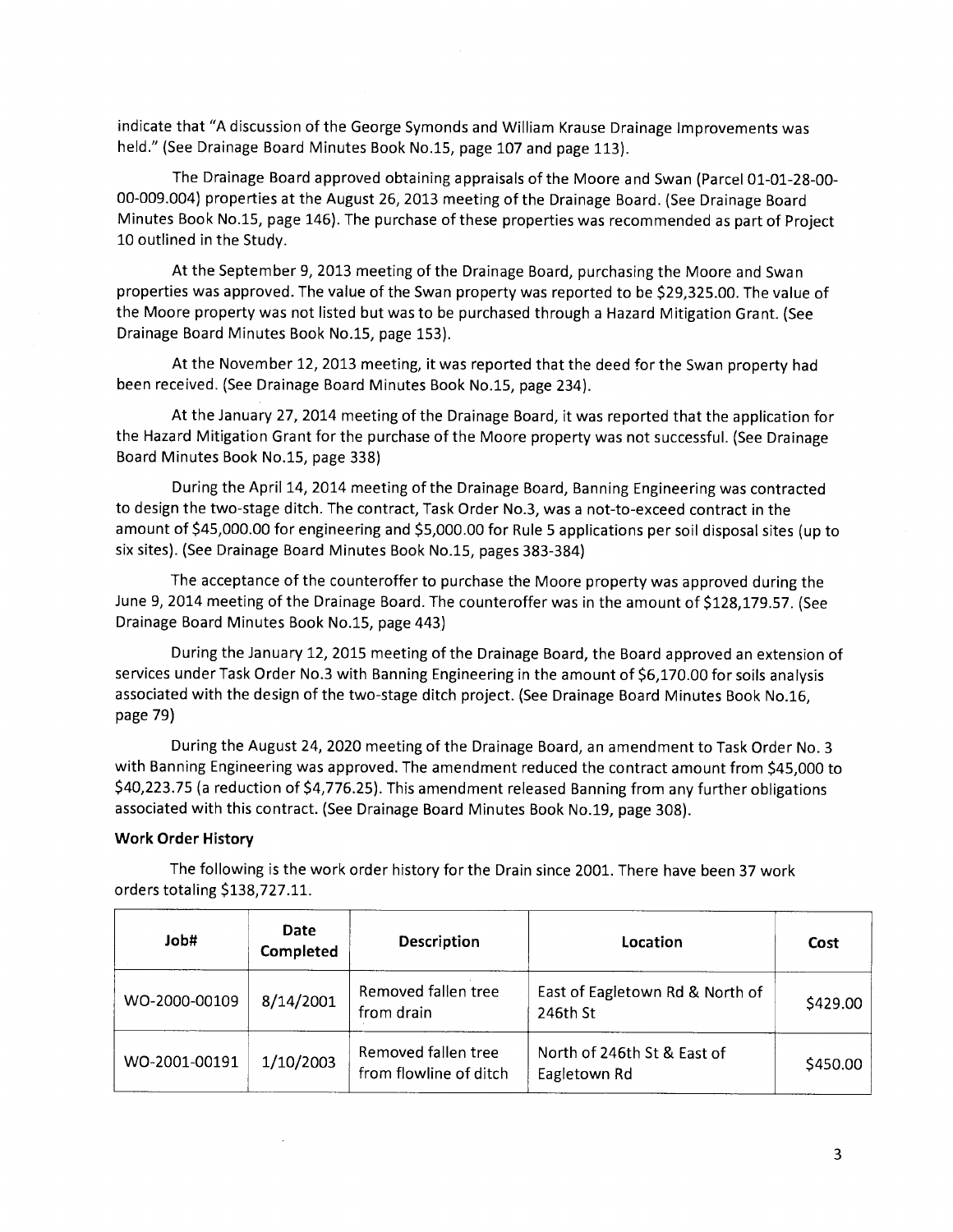| WO-2002-00046 | 8/12/2003  | Clear and restore filter<br>East of Eagletown Rd & North of<br>store<br>246th St    |                                                                  | \$4,327.50  |
|---------------|------------|-------------------------------------------------------------------------------------|------------------------------------------------------------------|-------------|
| WO-2003-00184 | 1/19/2005  | Three trees removed<br>from drain                                                   | East of Eagletown Rd & North of<br>246th St                      |             |
| WO-2004-00050 | 12/9/2005  | Tile collapsed                                                                      | East of Lamong Rd & North of<br>246th St                         | \$1,706.50  |
| WO-2004-00102 | 2/8/2004   | Clean out debris in<br>drain                                                        | Culverts under Six Points Rd in<br>Boxley                        | \$611.50    |
| WO-2005-00027 | 12/1/2005  | Clearing top of bank<br>and operational side &<br>removing flowline<br>obstructions | East of 2nd Street at end of<br>Road                             | \$45,078.50 |
| WO-2005-00048 | 12/1/2005  | Remove debris from<br>culverts and haul off                                         | West of Six Points Rd on 256th<br>St                             | \$898.00    |
| WO-2005-00060 | 8/28/2007  | Trap and remove<br>beavers                                                          | East of Hinsely Ave & East of<br><b>Treatment Plant</b>          | \$930.00    |
| WO-2005-00159 | 5/1/2007   | Replaced two outlet<br>pipes that have rusted-<br>out & have debris                 | East of Eagletown Rd & North of<br>246th St                      | \$1,698.00  |
| WO-2006-00081 | 10/27/2006 | Remove debris from<br>culvert and haul away                                         | 256th St & Six Points Rd                                         | \$637.00    |
| WO-2007-00252 | 1/18/2008  | Remove debris at<br>culvert                                                         | South of Boxley Rd & West of Six<br><b>Points Rd</b>             | \$434.00    |
| WO-2007-00287 | 2/5/2009   | Remove fallen down<br>trees                                                         | Between Eagletown Rd and<br>North of 246th St                    | \$487.50    |
| WO-2009-00004 | 3/25/2009  | Remove and haul away<br>down trees                                                  | Between Six Points and<br>Eagletown Rd behind treatment<br>plant | \$1,940.00  |
| WO-2009-00053 | 4/28/2009  | Remove debris at<br>culvert pipes                                                   | West of Six Points Rd on south<br>side of 256th St               | \$377.00    |
| WO-2009-00258 | 12/14/2010 | Tree fallen in drain and<br>repaired two erosion<br>areas                           | East of Eagletown Rd & North of<br>246th St                      | \$10,597.50 |

 $\hat{\mathcal{L}}$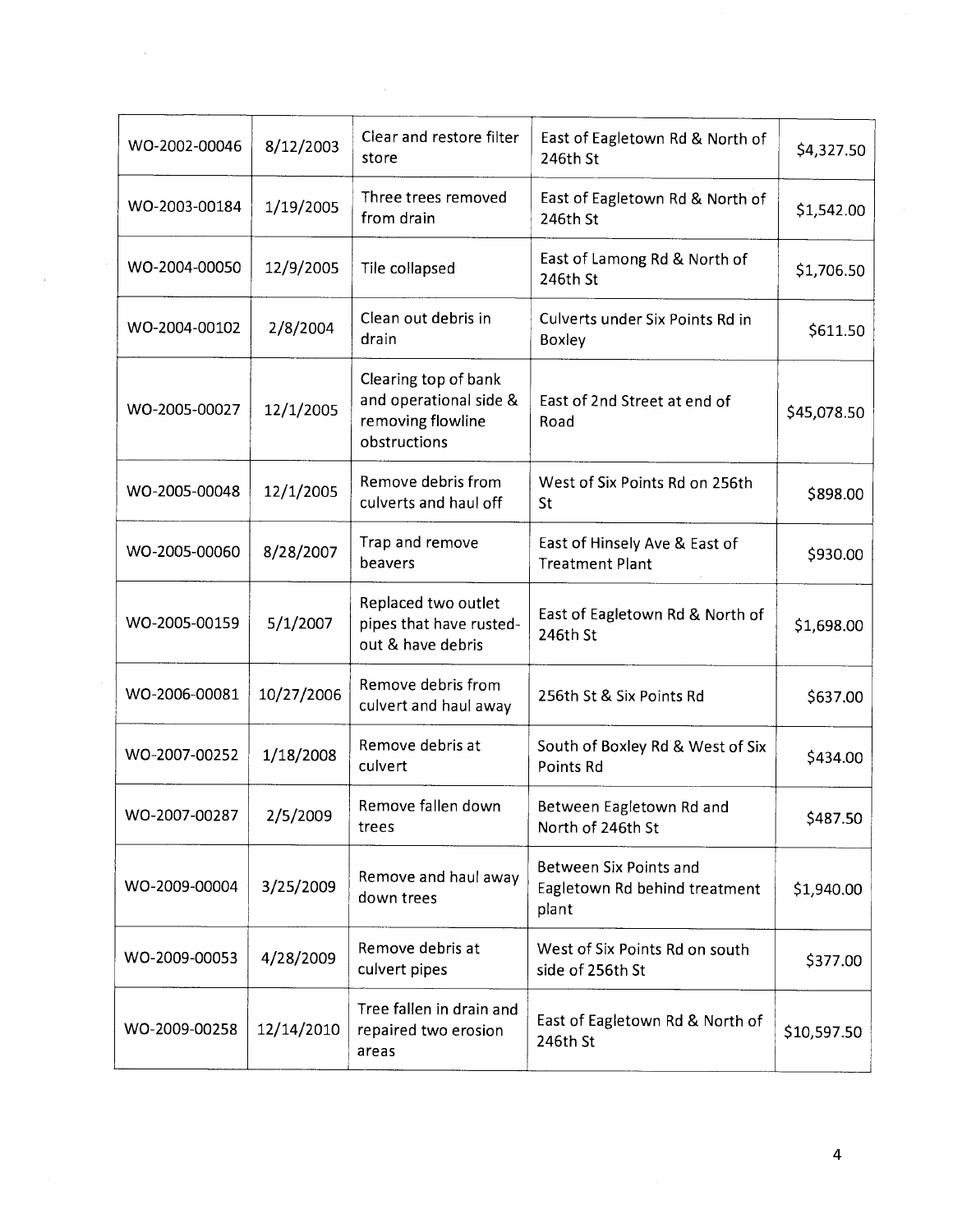| WO-2010-00028 | 10/26/2010 | Dredge open ditch,<br>spread and seed spoils                          | 246th St & Lamong Road area                              | \$26,166.28 |
|---------------|------------|-----------------------------------------------------------------------|----------------------------------------------------------|-------------|
| WO-2010-00254 | 12/14/2010 | Redredge 300-LF for<br>positive fall for school<br>tile               | 246th St & Lamong Road area                              | \$510.50    |
| WO-2013-00012 | 10/29/2014 | Line of trees needs to<br>be removed                                  | South of 256th St & West of Six<br>Points Rd             | \$18,861.59 |
| WO-2014-00203 | 3/13/2014  | Remove and haul away<br>debris from pipes                             | West of 256th St on Six Points<br>Rd                     | \$898.00    |
| WO-2014-00380 | 8/5/2015   | Remove down tree                                                      | North of 246th St & East of<br>Lamong Rd                 | \$1,728.00  |
| WO-2015-00398 | 11/24/2015 | Mow filter strip along<br>open ditch                                  | North of 246th St & East of<br>Eagletown Rd              | \$525.00    |
| WO-2016-00019 | 5/10/2016  | Repair rock chute (Re-<br>issued was 2015-<br>00392)                  | North of 246th St & East of<br>Eagletown Rd              | \$1,192.25  |
| WO-2016-00049 | 3/29/2016  | Remove log jam from<br>flowline                                       | 256th St & Six Points Rd                                 | \$1,265.36  |
| WO-2016-00296 | 9/27/2016  | Mow field owned by<br>Hamilton County and<br>filter strip areas       | North of 246th St & East of<br>Eagletown Rd              | \$999.00    |
| WO-2017-00109 | 6/9/2017   | Remove debris on twin<br>culverts                                     | 256th St West of Six Points Rd                           | \$1,121.50  |
| WO-2017-00290 | 10/23/2017 | Mow filter strips                                                     | North of 246th St & East of<br>Eagletown Rd              | \$888.00    |
| WO-2018-00244 | 10/9/2018  | Mow field owned by<br>Hamilton County and<br>filter strip areas       | North of 246th St & East of<br>Eagletown Rd              | \$1,017.00  |
| WO-2019-00089 | 11/13/2019 | Replace two rusted-<br>out outlet pipes;<br>remove tree over<br>pipes | South side of 261st St & East of<br><b>Six Points Rd</b> | \$3,306.13  |
| WO-2019-00184 | 10/28/2020 | Remove blockage from<br>drain                                         | North of 261st St & West of<br>Meridian Rd               | \$2,447.50  |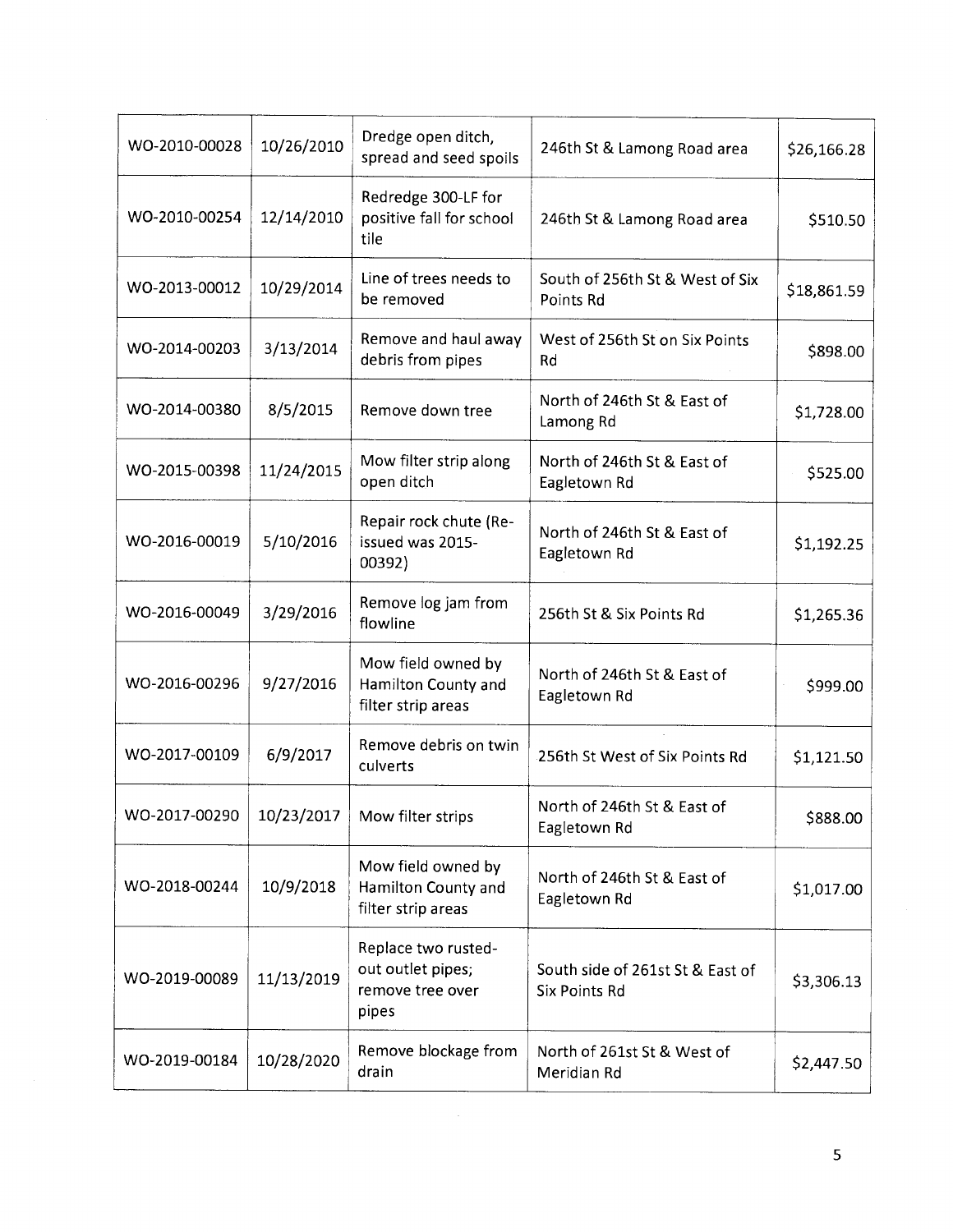| WO-2019-00276 | 9/24/2019  | Clean out debris from<br>culvert                                | On 256th St & West of Six Points<br>Rd       | \$564.00   |
|---------------|------------|-----------------------------------------------------------------|----------------------------------------------|------------|
| WO-2019-00277 | 9/24/2019  | Remove debris from<br>culverts and clearing<br>around pipes     | South of 261st St on Six Points<br>Rd        | \$1,332.00 |
| WO-2019-00355 | 10/29/2019 | Mow filter strips and<br><b>Hamilton County</b><br>owned parcel | Eagletown Rd North of 246th St               | \$1,044.00 |
| WO-2019-00432 | 4/13/2020  | Trap and remove<br>beavers                                      | Between Eagletown Rd & Six<br>Points Rd      | \$500.00   |
| WO-2020-00015 | 10/28/2020 | Remove flowline<br>obstructions (beaver<br>dam)                 | West of Six Points Rd & South of<br>256th St | \$1,146.00 |
| WO-2020-00296 | 10/27/2020 | Mow filter strips and<br>County's property                      | Eagletown Rd North of 246th St               | \$1,071.00 |

#### **Existing Conditions**

The George Symonds and William Krause Watershed Study by Banning Engineering completed in 2013 (Study) indicated that there is flooding throughout the watershed, but the flooding is most severe at six locations. The six locations included the Moore property (Area 4) and the Koepkey Property and Fox Field Estates (Area 5). The Study also indicated that Lamong Road has a 50% chance of overtopping annually (2-year) and that Eagletown Road has between a 4% (25-year) and 10% (10-year) chance of overtopping annually. The intersection of 246<sup>th</sup> Street and Eagletown Road has a history of flooding.

The following is a list of Drainage Complaints filed with the Surveyor's Office since 2000. There has been a total of 26 drainage complaints filed.

| #dol          | Date<br><b>Created</b> | Description        | Location                                         |
|---------------|------------------------|--------------------|--------------------------------------------------|
| DC-2000-00053 | 6/5/2000               | Sink holes         | North side of 246th St; West<br>of Six Points Rd |
| DC-2001-00236 | 11/15/2001             | Tree down in drain | North of 246th St & East of<br>Eagletown Rd      |
| DC-2003-00689 | 12/15/2003             | Tile collapsed     | East of Lamong Rd & North<br>of 246th St         |
| DC-2004-00076 | 3/23/2004              | Flooding           | 25415 Six Points Rd                              |
| DC-2004-00112 | 4/1/2004               | Debris in drain    | Culverts under Six Points Rd<br>in Boxley        |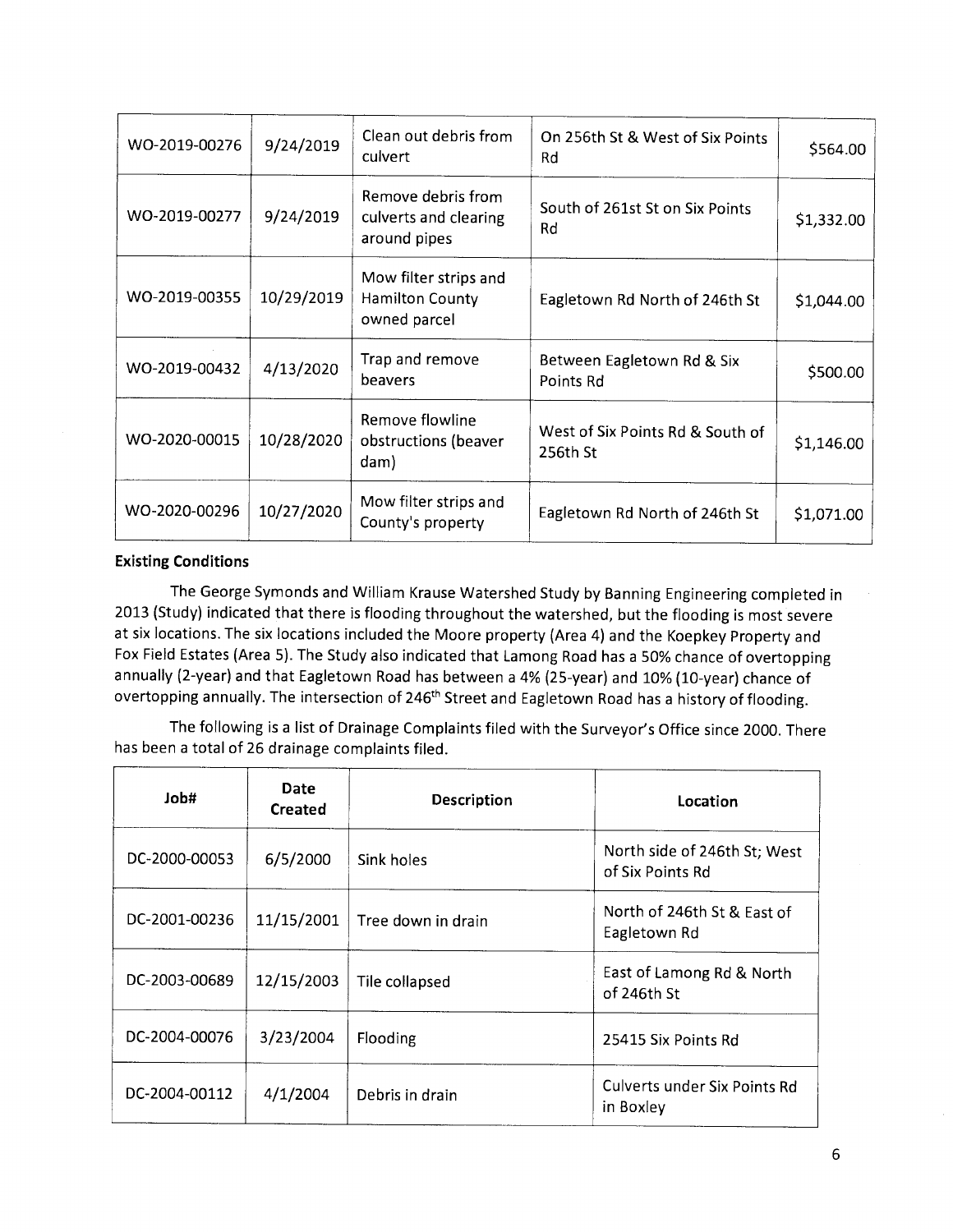| DC-2005-00113 | 3/7/2005   | Beaver dam                                       | East of Hinsley Ave                                    |
|---------------|------------|--------------------------------------------------|--------------------------------------------------------|
| DC-2005-00307 | 5/25/2005  | Standing water                                   | 246th St & Six Points Rd                               |
| DC-2005-00316 | 6/9/2005   | Debris & rusted-out outlets                      | East of Eagletown Rd &<br>North of 246th St            |
| DC-2006-00130 | 4/12/2006  | <b>Debris on Culverts</b>                        | 256th St & Six Points Rd                               |
| DC-2009-00012 | 2/11/2009  | Debris along fence line causing<br>water on road | Northwest corner of 246th St<br>& Eagletown Rd         |
| DC-2010-00012 | 1/28/2010  | Erosion                                          | North of 261st St (Boxley<br>Ave) & East of Six Points |
| DC-2011-00290 | 6/27/2011  | Cornstalks in ditch                              | North of 246th St & East of<br>Eagletown Rd            |
| DC-2011-00304 | 7/1/2011   | Flooding on property and in<br>home              | 25415 Six Points Rd                                    |
| DC-2012-00050 | 2/24/2012  | Filling & placing berm along<br>stream           | 261st St & Six Points Rd                               |
| DC-2012-00366 | 12/6/2012  | Line of trees needs to be<br>removed             | South of 256th St & West of<br><b>Six Points Rd</b>    |
| DC-2013-00439 | 8/26/2013  | Sediment needs cleaned out                       | West of 2nd St & North of SR<br>47                     |
| DC-2014-00143 | 4/16/2014  | Erosion                                          | South of 256th St & West of<br><b>Six Points Rd</b>    |
| DC-2014-00271 | 5/21/2014  | Debris on pipes under 256th St                   | West of 256th St on Six<br><b>Points Rd</b>            |
| DC-2014-00469 | 10/22/2014 | Tree down in ditch                               | North of 246th St & East of<br>Lamong Rd               |
| DC-2018-00367 | 9/26/2018  | County property overgrown with<br>weeds          | Northeast of 246th St &<br>Lamong Rd                   |
| DC-2019-00110 | 3/27/2019  | Outlets rusted out, need<br>replaced             | South side of 261st St & East<br>of Six Points Rd      |
| DC-2019-00249 | 5/8/2019   | Log jam                                          | North of 261st St & West of<br>Meridian Rd             |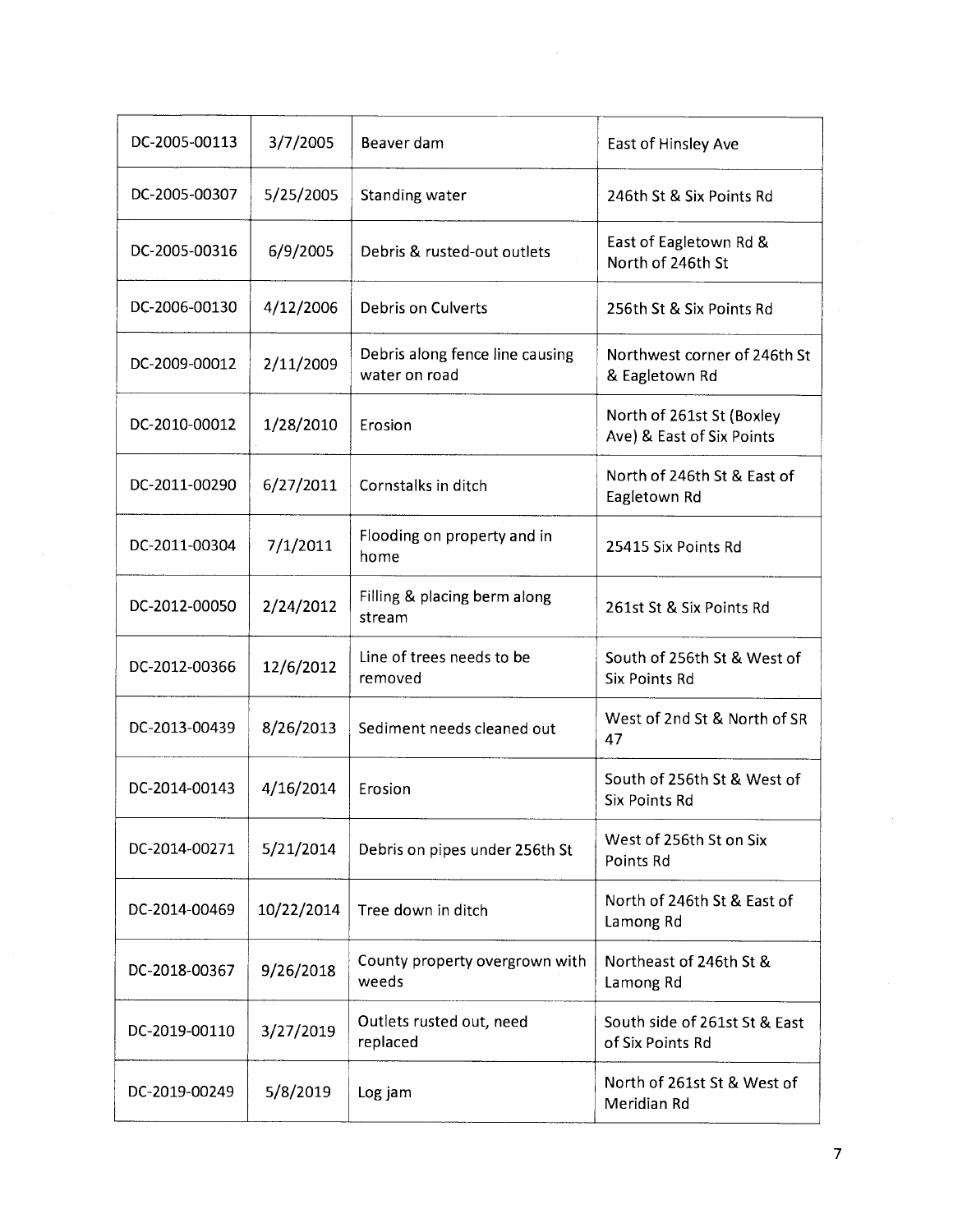| DC-2019-00469 | 7/22/2019  | Clean out debris at culverts | South of 261st St on Six<br>Points Rd       |
|---------------|------------|------------------------------|---------------------------------------------|
| DC-2019-00472 | 7/23/2019  | Clean out debris at culverts | On 256th St & West of Six<br>Points Rd      |
| DC-2019-00628 | 12/20/2019 | Beaver dam                   | Between Eagletown Rd & Six<br>Points Rd     |
| DC-2021-00282 | 7/7/2021   | Overgrown ditch              | North of 246th St & East of<br>Eagletown Rd |

#### **Reconstruction Project**

The two-stage ditch is one of the projects recommended in the Study. Of the 10 projects identified in the Study, the following projects were recommended:

- $\bullet$ Project 1 - Krause Drain Reconstruction within Sheridan, Open Ditch and detention facility.
- Project  $2$  Two stage ditch on George Symonds Drain.
- Project 6 Benton Hinesley Grass Waterway
- Project 7 Swan property and Eagletown Road flow improvements
- Project 9 Reconstruction of George Symons Drain, Arm 3

As of the date of this report, Projects 1 (known as the William Krause Phase 1, Phase 2, and Phase 3 projects), 6 and 9 are either finished, under or nearing completion.

Additional projects identified in the Study have also been completed. Project 8 recommended relocating the residential structure on the Moore property out of the limits of the future floodplain. The property was purchased, and the residential structure was removed. Project 10 recommended the purchase of the Moore, American Legion Post 67, Koepkey, and Swan properties. The Moore and Swan properties were purchased.

The reconstruction project is identified as Project 2 in the Study. The project includes the construction of a two-stage ditch along a segment of the existing open ditch. The length of the project from the construction plans is 6,965-feet. The two-stage ditch will begin several feet above the current ditch bottom and extend horizontally 8-feet or 14-16 feet then continue up to existing grade at a 3:1 slope. The two-stage channel is mainly on one side of the ditch but includes an area (a length of approximately 609-feet) where the two-stage channel will be on both side of the open ditch. Roughly 120 square feet of additional cross-sectional ditch flow area will be added with this project.

The reconstruction project will benefit Areas 4 and 5 (identified in the Study) by lowering the BFE by 0.3 feet throughout the area of construction. The project will also enhance stormwater quality by resulting in lower velocities during the more frequent, lower flow storm events. Lower velocities result in suspended solids to fall out of suspension and lessen the likelihood of ditch bank sloughing. Additionally, the project will increase the ditch capacity from a 50% risk of exceedance (2-year capacity) to approximately a 20% risk of exceedance (5-year capacity). In tandem with Project 7, this project will alleviate issues of flooding of the intersection of 246<sup>th</sup> Street and Eagletown Road.

The portion of the Drain that will be improved by this Reconstruction Project starts, approximately, at the South Line of Section 28, Township 20 North Range 3 East (246<sup>th</sup> Street) and ends,

 $\bar{z}$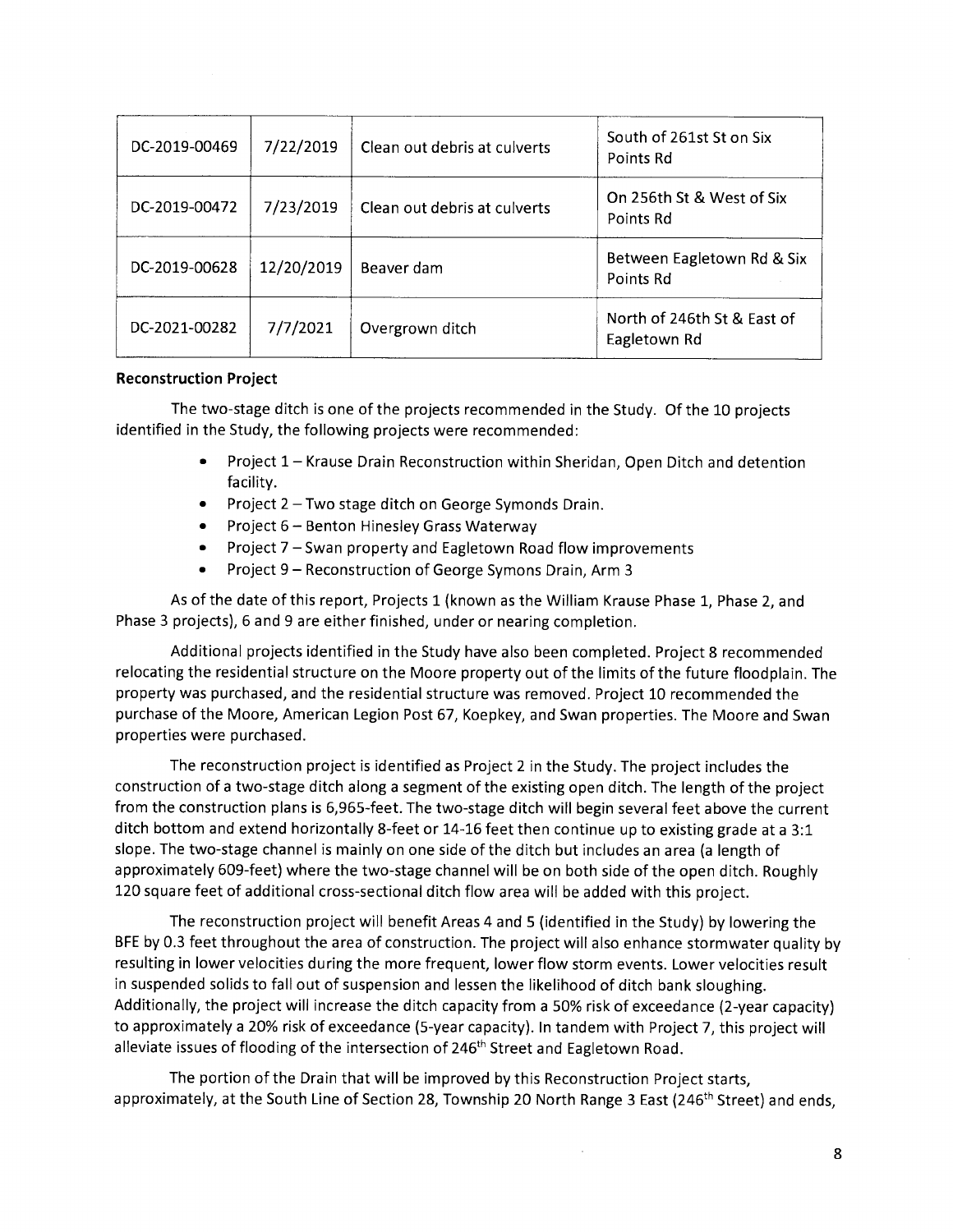approximately, at the East Line of Section 28, Township 20 North Range 3 East (approximately 1/2-mile west of Six Points Road).

The portions of the Drain outside of Section 28 of Township 20 North Range 3 East will not be affected by this project.

The two-stage ditch will be constructed across the following parcels and on the side of the Drain noted.

| Parcel No.             | Owner                                     | <b>Side of Ditch</b><br>(Looking Downstream)                                                                                           |
|------------------------|-------------------------------------------|----------------------------------------------------------------------------------------------------------------------------------------|
| 01-01-28-00-00-013.000 | Merrill, Gary & Cheryl R                  | Right                                                                                                                                  |
| 01-01-28-00-00-016.000 | Osborne, Kelvin J                         | Right                                                                                                                                  |
| 01-01-28-00-00-014.000 | Merrill, Gary & Cheryl R                  | Right                                                                                                                                  |
| 01-01-28-00-00-012.000 | Garcia, Joe B & Griselda M                | Right                                                                                                                                  |
| 01-01-28-00-00-011.000 | Roudebush, Jeffory L                      | Right                                                                                                                                  |
| 01-01-28-00-00-009.004 | Hamilton County Board of<br>Commissioners | Left                                                                                                                                   |
| 01-01-28-00-01-003.000 | Dixon, Patricia K                         | Left                                                                                                                                   |
| 01-01-28-00-01-002.000 | Zola, David J & Lisa M                    | Left                                                                                                                                   |
| 01-01-28-00-01-001.000 | Gwin, David R                             | Left                                                                                                                                   |
| 01-01-28-00-00-009.002 | Habig, Frank J                            | Right (A length of approximately 609-feet<br>upstream from a point that is approximately<br>60-feet upstream of the north parcel line) |
| 01-01-28-00-00-007.000 | Majesty Inc                               | Right                                                                                                                                  |

Upon completion of this project, the only remaining project recommended by the Study to be completed is Project 7. Project 7 includes the installation of 6, 48-inch culverts under Eagletown Road and the construction of a lateral detention area on the Swan property. The construction plans for this project are complete and the Swan property has been acquired.

#### **Permits**

Per a letter dated May 26, 2015 from the Army Corps of Engineers, the project is not subject to regulation pursuant to Section 404 of the Clean Water Act and a Department of the Army permit is not required.

The total length of the stream is approximately 4-miles and is exempt from the IDNR Construction in a Floodway permit per IC 14-28-1-22(b)(1).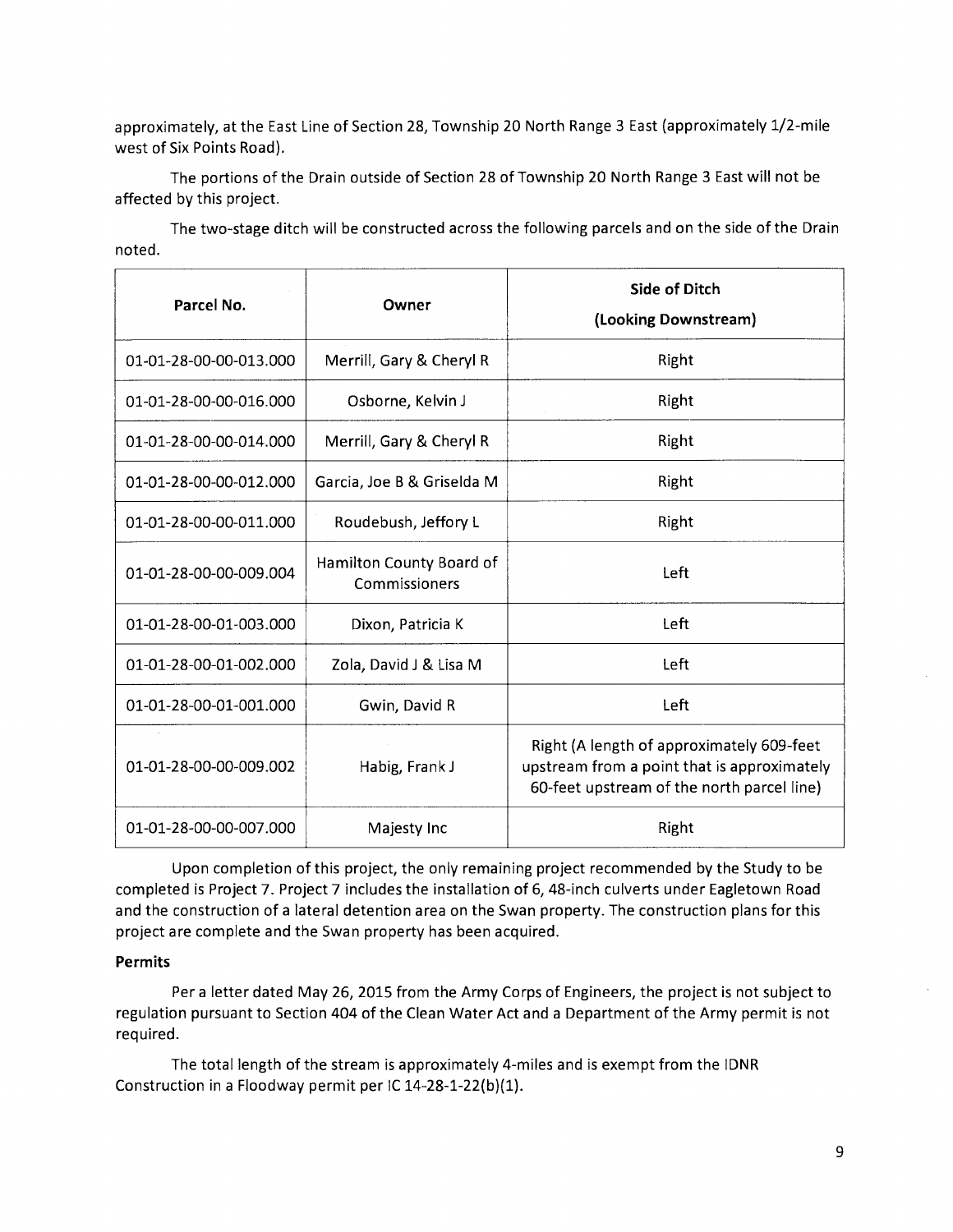All work is being completed above the ordinary high-water mark of the open ditch and within the existing easement. No other permits are required.

#### **Construction Cost**

On September 27, 2021, the Drainage Board received four bids for the reconstruction project. The bid included a Base Bid and one Alternate Bid. The bids received were as follows:

| Company                           | <b>Base Bid</b> | <b>Alternate Bid</b> | Total Base Bid and<br><b>Alternate Bid</b> |
|-----------------------------------|-----------------|----------------------|--------------------------------------------|
| Morphey Construction,<br>Inc.     | \$710,000.00    | \$205,000.00         | \$915,000.00                               |
| F&K Construction, Inc.            | \$334,610.00    | \$519,000.00         | \$853,610.00                               |
| Hoosier Pride<br>Excavating, Inc. | \$488,752.45    | \$350,000.00         | \$838,752.45                               |
| Monroe, LLC                       | \$407,000.00    | \$537,000.00         | \$944,000.00                               |

The lowest bidder was Hoosier Pride Excavating, Inc. Based on the bid received, the cost of construction for this project is outlined below.

|              | <b>Base Bid</b>                           |              |            |                   |                    |  |
|--------------|-------------------------------------------|--------------|------------|-------------------|--------------------|--|
| <b>Item</b>  | <b>Description</b>                        | Quantity     | Unit       | <b>Unit Price</b> | <b>Total Price</b> |  |
| <b>BB-1</b>  | Clearing                                  | $\mathbf{1}$ | <b>LS</b>  | \$28,500.00       | \$28,500.00        |  |
| $BB-2$       | <b>Chemical Treatment</b>                 | 1            | LS         | \$500.00          | \$500.00           |  |
| $BB-3$       | 16-foot Wide Bench                        | 3,467        | <b>LFT</b> | \$45.00           | \$156,015.00       |  |
| <b>BB-4</b>  | 14-foot Wide Bench                        | 3,366        | LFT        | \$42.50           | \$143,055.00       |  |
| <b>BB-5</b>  | 8-foot Wide Bench                         | 609          | LFT        | \$40.00           | \$24,360.00        |  |
| <b>BB-6</b>  | Marl Overexcavation and Topsoil Placement | 565          | LFT        | \$13.45           | \$7,599.25         |  |
| $BB-7$       | Splash Pads                               | 8            | EA         | \$400.00          | \$3,200.00         |  |
| <b>BB-8</b>  | <b>Rock Chute</b>                         | $\mathbf{1}$ | EA         | \$5,000.00        | \$5,000.00         |  |
| $BB-9$       | Seeding, Type "A"                         | 5.2          | Acre       | \$3,870.00        | \$20,124.00        |  |
| <b>BB-10</b> | Seeding, Type "B" with mulch              | 4.3          | Acre       | \$7,744.00        | \$33,299.20        |  |
| <b>BB-11</b> | Surface Water Pipe                        | 5            | EA         | \$3,000.00        | \$15,000.00        |  |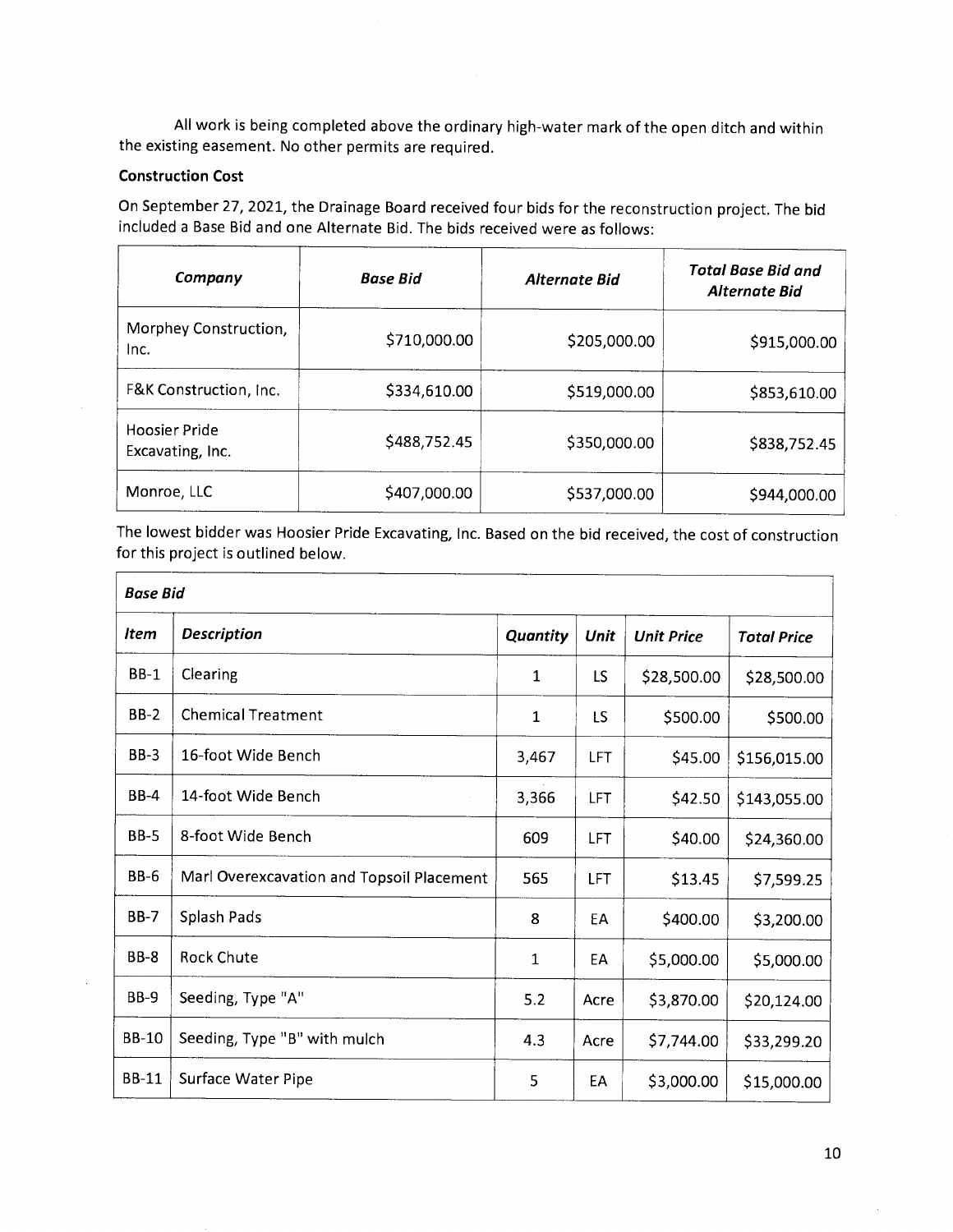| <b>BB-12</b>         | 15-Inch Tile Drain Extension       | 5              | EA | \$1,600.00                 | \$8,000.00   |
|----------------------|------------------------------------|----------------|----|----------------------------|--------------|
| $BB-13$              | 10-inch Tile Drain Extension       | $\overline{2}$ | EA | \$1,500.00                 | \$3,000.00   |
| <b>BB-14</b>         | 8-Inch Tile Drain Extension        | 3              | EA | \$1,200.00                 | \$3,600.00   |
| <b>BB-15</b>         | <b>Construction Entrance</b>       | 2              | EA | \$4,500.00                 | \$9,000.00   |
| BB-16                | Operational Side Toe Stabilization | 1              | LS | \$28,500.00                | \$28,500.00  |
|                      |                                    |                |    | <b>Total Base Bid</b>      | \$488,752.45 |
| <b>Alternate Bid</b> |                                    |                |    |                            |              |
| $AB-1$               | Off-Site Soil Disposal             | $\mathbf{1}$   | LS | \$350,000.00               | \$350,000.00 |
|                      |                                    |                |    | <b>Total Alternate Bid</b> | \$350,000.00 |

#### **Easements**

The work will be completed within the existing regulated drain easement and no additional easement is required for the project.

#### **Filter Strips**

20-foot filter strips are hereby established across the following parcels.

| Parcel No.             | Owner                      | Side of Ditch (Looking<br>Downstream)                                  |
|------------------------|----------------------------|------------------------------------------------------------------------|
| 01-01-28-00-00-013.000 | Merrill, Gary & Cheryl R   | Right                                                                  |
| 01-01-28-00-00-016.000 | Osborne, Kelvin J          | Right                                                                  |
| 01-01-28-00-00-014.000 | Merrill, Gary & Cheryl R   | Right                                                                  |
| 01-01-28-00-00-012.000 | Garcia, Joe B & Griselda M | Right                                                                  |
| 01-01-28-00-00-011.000 | Roudebush, Jeffory L       | Right                                                                  |
| 01-01-28-00-00-009.002 | Habig, Frank J             | Right [A distance of 700-feet<br>from the north line of the<br>parcell |
| 01-01-28-00-00-007.000 | Majesty Inc                | Right                                                                  |

#### Changes to the Drain

There are no changes to the length of the Drain as a result of this project.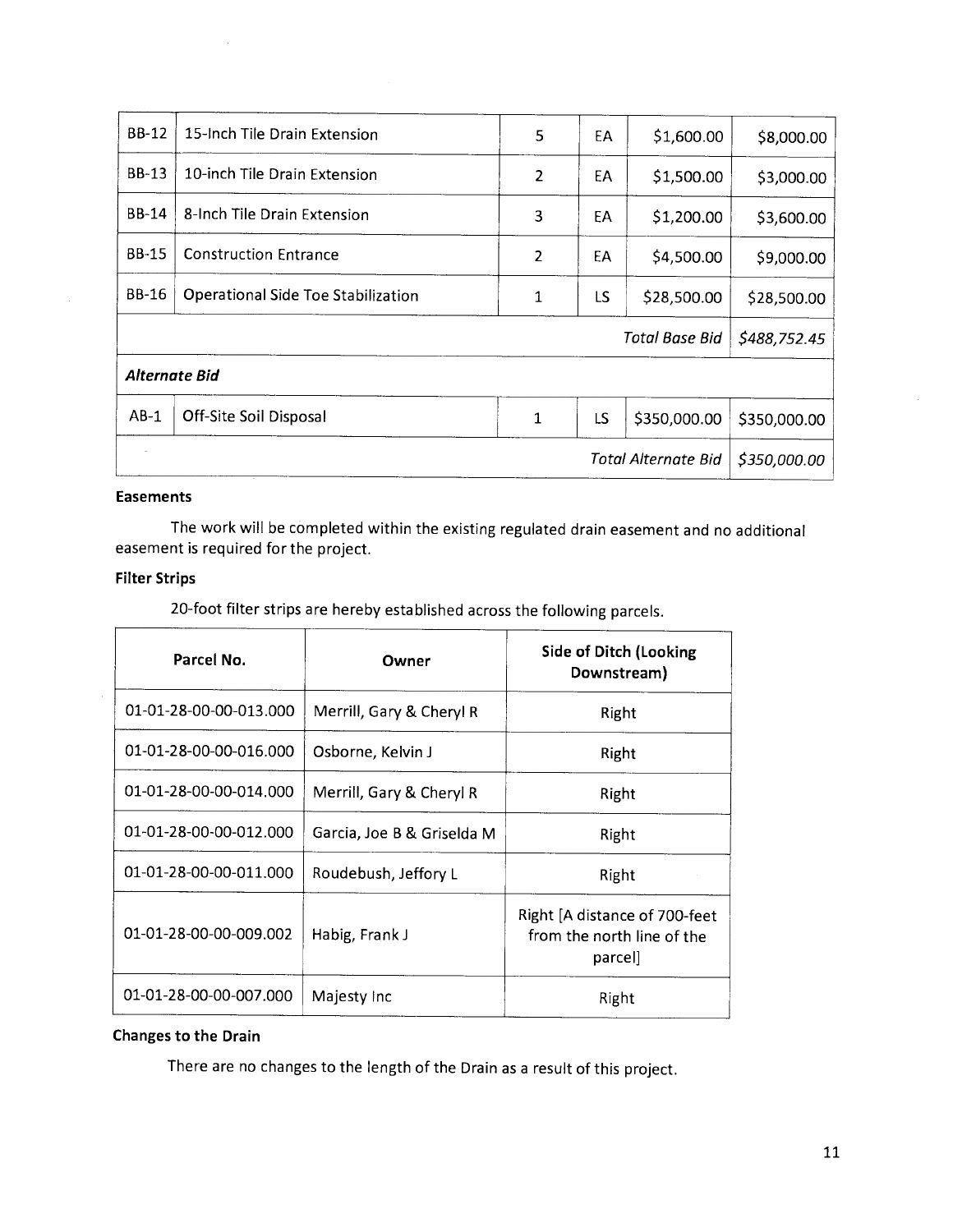#### **Total Project Costs**

The total cost of the project includes construction costs, professional service costs, property appraisal costs, and property acquisition costs. The total cost of this project is \$1,283,845.43. The various costs are outlined below:

| Item                                                                                                                             | Cost           |
|----------------------------------------------------------------------------------------------------------------------------------|----------------|
| Symonds and Krause Watershed Study [Banning Engineering; Invoices for work<br>associated with George Symonds Watershed)          | \$53,768.93    |
| Survey, Design, Specifications, Soil Borings and Analysis for Two Stage Ditch Project<br>[Banning Engineering; Task Order No. 3] | \$40,223.75    |
| Soil Borings and Analysis for Two Stage Ditch Project [Banning Engineering; Task<br>order No. 3 Extension)                       | \$6,170.00     |
| Construction [Base Bid Plus Alternate Bid]                                                                                       | \$838,752.45   |
| 15% Construction Contingency                                                                                                     | \$125,812.87   |
| Construction Staking, Grade Checks, As-Built Drawings [Banning Engineering;<br>Estimate]                                         | \$56,000.00    |
| <b>Total Project Cost</b>                                                                                                        | \$1,120,728.00 |

#### **Project Funding**

A portion of the project may be funded by the Coronavirus State and Federal Fiscal Recovery Funds of the American Rescue Plan. As of the date of this report, the first round of funds from this program is available. The construction estimate submitted for ARP funding by the Surveyor for the reconstruction project was \$979,987.00. Therefore, the amount of the project to be funded from this source is \$979,987.00.

A portion of the project may be funded from the George Symonds Maintenance Fund as allowed by IC-36-9-27-45.5. The maintenance fund balance for the George Symonds Drain is currently \$82,210.37. There is an outstanding Work Order 2021-00207. After payment, the maintenance fund balance will be \$81,020.37. The George Symonds Drain maintenance fund currently receives \$43,506.22 annually from maintenance assessments. 75% of the current fund balance equals \$60,765.28.

The balance of the total project cost that is not payable from the America Rescue Plan or the Drain Maintenance Fund, equal to \$79,975.72, will be funded by assessment of the benefitted shed. The benefitted shed is that portion of the shed upstream of the end of the project. The benefitted drainage shed includes 899-parcels consisting of 2,966.29-acres.

Before the hearing, soft costs were incurred in the amount of \$100,162.68 and paid from the George Symonds Drain maintenance fund. These costs will be reimbursed from the project's funding as soon as funds become available.

I have reviewed the benefitted drainage shed and upon considering each parcel individually, I believe each parcel within the drainage shed will have equal benefits as provided by the drain. Therefore, I recommend each tract be assessed on the same basis equally. I also believe that no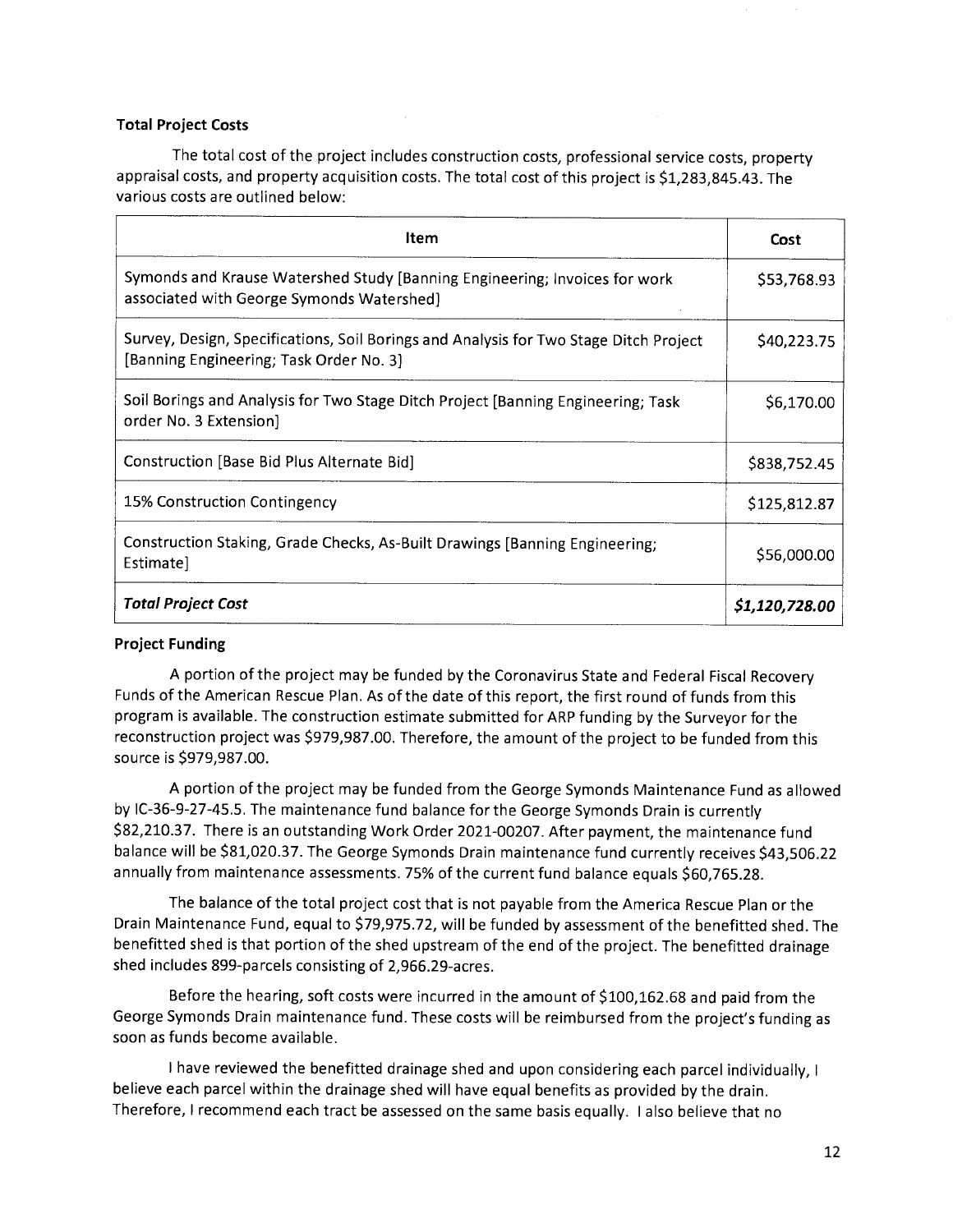damages will result to landowners by reconstruction of this drain. I recommend a reconstruction assessment of \$23.08 per acre with a minimum assessment of \$23.08.

The final costs to be assessed shall be based on the actual construction contract amounts, professional services contract amounts, and any approved change orders.

I recommend that a hearing be held for this matter on November 22, 2021.

Sincerely,

 $\mathbb{Z}$  , for

Kenton C. Ward, CFM **Hamilton County Surveyor** 

KCW/pll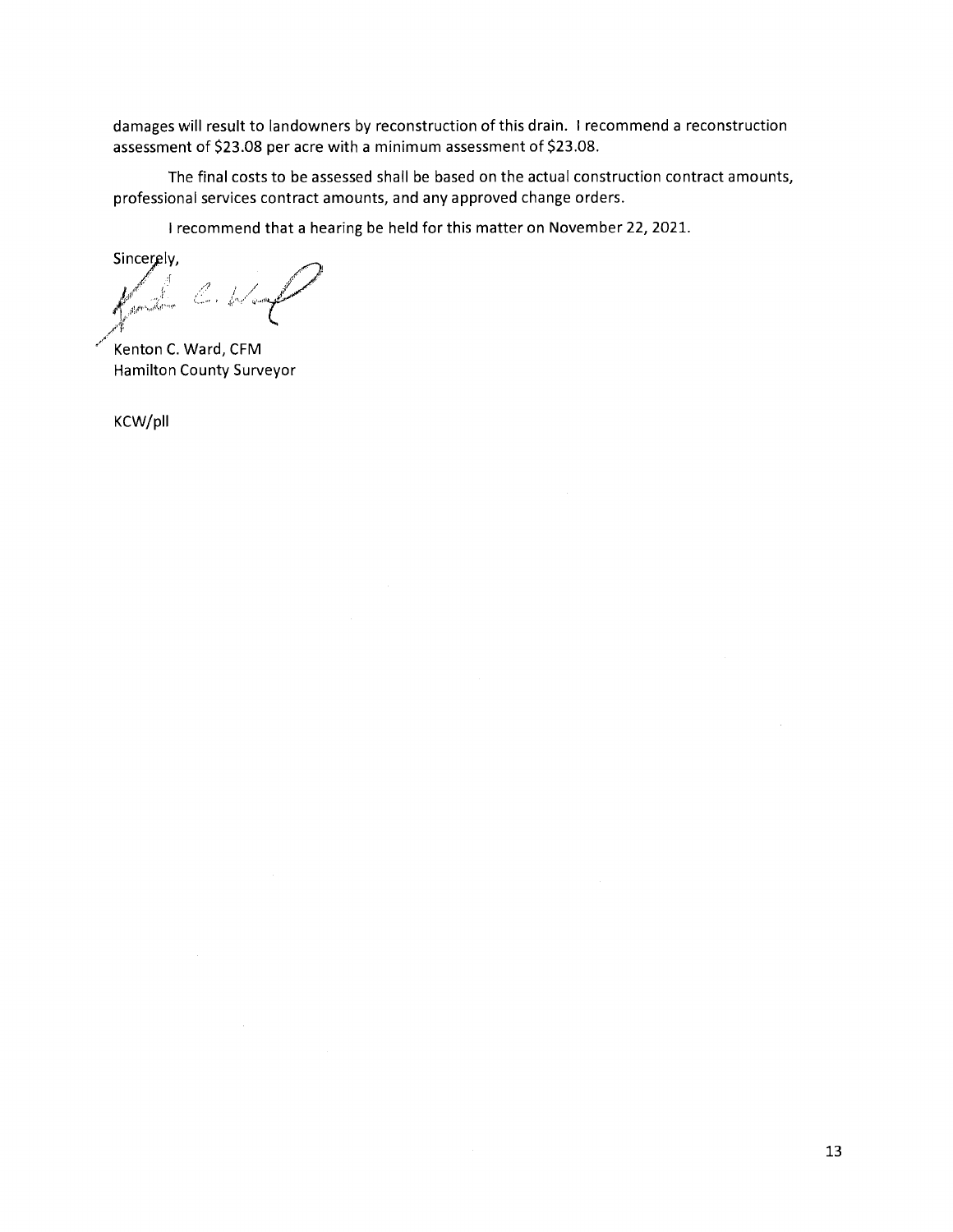|                                                                                                                                                         |                                                                                           | George Symonds Two-Stage Ditch Rec. - Pg 1 of 20 |                                      |
|---------------------------------------------------------------------------------------------------------------------------------------------------------|-------------------------------------------------------------------------------------------|--------------------------------------------------|--------------------------------------|
| George Symonds Two-Stage Ditch Reconstruction                                                                                                           |                                                                                           | Watershed study                                  | \$53,768.93                          |
| The segment of drain to be reconstructed will include the Herr-Haughey, Abe Laudig<br>Ida Teter, Wm. Thomas, Geo. Beam, Benton Hinesley and Wm. Krause. |                                                                                           | Soil borings:<br>Engineering                     | \$40,223.75<br>\$6,170.00            |
| Work to be completed within existing easement, no change in footage. Filter strips established on 7 parcels                                             |                                                                                           | Construction bid + 15% Cont.:                    | \$838,752.45                         |
| Study, engineering & soil borings paid from maintenance fund in amount of                                                                               | \$100,162.68. To be                                                                       | 15% Contingency                                  | \$125,812.87                         |
| reimbursed from funding package as soon as funds become available.                                                                                      |                                                                                           | Staking, grade checks & as-builts:               | \$56,000.00                          |
| *Cost to be paid with ARP funds, maintenance funds & assessment to affected shed                                                                        |                                                                                           | Total cost of project:                           | \$1,120,728.00                       |
| *No change in current maintenance assessment rates.                                                                                                     |                                                                                           | American Rescue Plan:                            | $-$979,987.00$                       |
| Proposed reconstruction assessment is \$23.08 per acre and minimum                                                                                      |                                                                                           | 75% of maintenance fund:                         | $-$60,765.28$                        |
| Hearing: 11/22/21                                                                                                                                       |                                                                                           | Assess to shed:                                  | \$79,975.72                          |
|                                                                                                                                                         |                                                                                           |                                                  | ্ব<br>১                              |
| Owner<br>Parcel                                                                                                                                         | ပ<br>Des                                                                                  | Ben                                              | Total<br>Asmt                        |
| AARE Holdings LLC<br>02-01-32-03-16-025.000                                                                                                             | R3 Higbee Sec 1 Lot 6 Blk 7<br>T20<br>S <sub>32</sub>                                     | 0.21                                             | 0.03%<br>\$23.08                     |
| Adams Properties Lic<br>02-01-32-03-10-043.000                                                                                                          | R3 J H Cox Lot 2 Blk 7<br>T20<br>S <sub>32</sub>                                          | 0.21                                             | 0.03%<br>\$23.08                     |
| Adams Township Schools kna Sheridan Com S32<br>02-01-32-03-04-017.000                                                                                   | 3.80Ac<br>R3<br>T20                                                                       | 3.80                                             | 0.11%<br>\$87.70                     |
| Ader, Emmalyn & Eric w&h<br>02-01-32-03-05-027.000                                                                                                      | R3 Squire Owens 3rd Addition 3rd Lot 9<br>T20<br>S32                                      | 0.20                                             | 0.03%<br>\$23.08                     |
| Aerne, David M & Lisa Kercheval Aerne<br>02-01-32-03-03-004.000                                                                                         | R3 Higbee Sec 1 Lot Pt 1 Blk 5<br>T20<br>S <sub>32</sub>                                  | 0.07                                             | 0.03%<br>\$23.08                     |
| Aldred, Michael & Rebecca<br>01-01-21-00-00-013.000                                                                                                     | $9.42$ Ac<br>R3<br><b>T20</b><br>S <sub>21</sub>                                          | 8.20                                             | 0.24%<br>\$189.26                    |
| Aleman Rosales, Javier & Devon Nichole Alei<br>02-01-32-03-06-028.000                                                                                   | R3 Higbee Sec 2 Lot 6 Blk<br><b>P20</b><br>S32                                            | 0.21                                             | 0.03%<br>\$23.08                     |
| Alexander, Rebecca<br>02-01-32-01-07-017.000                                                                                                            | Pearson Lot 15<br>R3<br>T20<br>S <sub>32</sub>                                            | 0.20                                             | 0.03%<br>\$23.08                     |
| Alexander, Suzanne C<br>01-01-33-00-00-018.001                                                                                                          | 0.50Ac<br>R3<br>T <sub>20</sub><br>S33                                                    | 0.50                                             | 0.03%<br>\$23.08                     |
| Alexander, Thomas R Trust<br>01-01-29-00-00-017.006                                                                                                     | 2.02Ac<br>R3<br>T20<br>S29                                                                | 2.02                                             | $0.06\%$<br>\$46.62                  |
| Alexander, Thomas R Trustee<br>01-01-29-03-01-003.000                                                                                                   | 1.50Ac<br>53<br><b>P20</b><br>S <sub>29</sub>                                             | 1.50                                             | 0.04%<br>\$34.62                     |
| Alexander, Zachary<br>02-01-32-03-10-039.000                                                                                                            | R3JHCoxLot3Blk8<br>T20<br>S <sub>32</sub>                                                 | 0.20                                             | 0.03%<br>\$23.08                     |
| Alexander, Zachary<br>02-01-32-03-10-040.000                                                                                                            | T20 R3 J H Cox Lot 2 Blk 8<br>S <sub>32</sub>                                             | 0.20                                             | 0.03%<br>\$23.08                     |
| Allison, Heidi<br>02-01-32-03-07-023.000                                                                                                                | T20 R3 Levi White Lot 6 Blk 2<br>S <sub>32</sub>                                          | 0.20                                             | 0.03%<br>\$23.08                     |
| Alvey, Paul E<br>02-01-32-03-09-028.000                                                                                                                 | T20 R3 J H Cox Lot 9 Blk 3<br>S <sub>32</sub>                                             | 0.17                                             | 0.03%<br>\$23.08                     |
| Anderson, Teresa M<br>02-01-32-01-06-007.000                                                                                                            | T20 R3 Squire Owens 1st Addition 1st Lot 2<br>\$32                                        | 0.21                                             | 0.03%<br>\$23.08                     |
| Angelotti Properties LLC<br>02-05-05-01-04-003.000                                                                                                      | 1.43AC<br>T19 <sub>R3</sub><br><b>S5</b>                                                  | 1.43                                             | 0.04%<br>\$33.00                     |
| Angermeier, Lisa K<br>01-01-32-01-04-005.000                                                                                                            | T20 R3 Curry & Puzey Lot 23, Pt 2<br>S <sub>32</sub>                                      | 0.53                                             | 0.03%<br>\$23.08                     |
| Apple, Jeffrey G<br>02-01-32-03-05-008 000                                                                                                              | 0.25Ac<br>T20 <sub>R3</sub><br>S <sub>32</sub>                                            | 0.25                                             | 0.03%<br>\$23.08                     |
| Ardalan, Abdolaziz M & Masoomeh h&w<br>01-01-29-00-00-009.000                                                                                           | 74.24Ac<br><b>T20 R3</b><br>S <sub>29</sub>                                               | 74.24                                            | 2.14%<br>\$1,713.46                  |
| Ardalan, Abdolaziz M & Masoomeh h&w<br>01-01-29-00-00-010.000                                                                                           | 20.00Ac<br><b>T20R3</b><br>S <sub>29</sub>                                                | 20.00                                            | 0.58%<br>\$461.60                    |
| Arnold, Aaron J & Michelle L h&w<br>02-01-32-03-03-029.000                                                                                              | T20 R3 Higbee Sec 1 Lot Pt 5, Pt 6 Blk 5<br>S32                                           | 0.13                                             | 0.03%<br>\$23.08                     |
| Asbury, Lorraine J<br>02-01-32-01-07-022.000                                                                                                            | T20 R3 Pearson Lot 20<br>S <sub>32</sub>                                                  | 0.20                                             | 0.03%<br>\$23.08                     |
| Atkinson, Craig J & Karen L<br>01-01-34-00-00-001.001                                                                                                   | 8.40Ac<br>T20 <sub>R3</sub><br>\$34                                                       | 6.70                                             | 0.19%<br>\$154.64                    |
| Ayers, Betty L & Jerry E Trustees of Betty L A S21<br>Ayers, Jerry E & Betty L Trustees of Jerry E A S28<br>01-01-21-00-00-014.000                      | 18.60Ac<br><b>T20 R3</b>                                                                  | 18.60                                            | 0.54%<br>\$429.30                    |
| 01-01-28-00-00-003.000                                                                                                                                  | 80.00Ac<br>T20 <sub>R3</sub>                                                              | 80.00                                            | 2.31%<br>\$1,846.40                  |
| Ayers, Jerry E & Betty L Trustees of Jerry E A S28<br>01-01-28-00-00-010.000                                                                            | 33.85Ac<br>T20 <sub>R3</sub>                                                              | 33.85                                            | 0.98%<br>\$781.26                    |
| Baird, Phyllis J Trustee of Phyllis J Baird Rev S32<br>02-01-32-01-02-036.000                                                                           | $\overline{ }$<br>Boxley Org/Sheridan Lot 6 Blk<br>T20 <sub>R3</sub>                      | 0.17                                             | 0.03%<br>\$23.08                     |
| Barker, Floyd H & Patricia K<br>Barker, Floyd H & Patricia K<br>01-01-31-00-00-019.000                                                                  | 0.40Ac<br>T20 <sub>R3</sub><br>$\overline{\text{S}}$                                      | 0.40                                             | 0.03%<br>\$23.08                     |
| 01-01-31-00-00-021.002                                                                                                                                  | 0.04Ac<br>T20 <sub>R3</sub><br>$\overline{5}$                                             | 0.04                                             | 0.03%<br>\$23.08                     |
| Barker, Luke<br>02-01-32-03-07-007.000                                                                                                                  | Higbee Sec 2 Lot Pt 3<br><b>T20R3</b><br>S <sub>32</sub>                                  | 0.20                                             | 0.03%<br>\$23.08                     |
| Earnest E & Valeria A w/LE 1%, Gerr S32<br>Barnes,<br>01-01-32-01-05-002.000                                                                            | $\overline{47}$<br>Curry & Puzey 2nd Lot<br><b>T20 R3</b>                                 | 0.31                                             | 0.03%<br>\$23.08                     |
| Barnes, Lewis E Jr<br>01-01-29-03-02-004.000                                                                                                            | Curry Lot 4,5<br><b>T20R3</b><br>S29                                                      | 0.65                                             | 0.03%<br>\$23.08                     |
| Charles G & Mary J<br>Barrick,<br>02-01-32-03-14-009.000                                                                                                | Thistlethwaite S 4 Lot Pt 4, Pt 5 Blk 1<br>R3<br>T <sub>20</sub><br>$\overline{\text{S}}$ | 0.06                                             | 0.03%<br>\$23.08                     |
| Barrick, Charles G & Mary Jean<br>02-01-31-04-02-021.000                                                                                                | 0.25Ac<br>R3<br>$\overline{120}$<br>S32<br>$\overline{5}$                                 | 0.09<br>0.21                                     | 0.03%<br>0.03%<br>\$23.08<br>\$23.08 |
| Barrick, Joshua<br>02-01-32-03-03-010.000                                                                                                               | T20 R3 Levi White Lot 1 Blk 6                                                             |                                                  |                                      |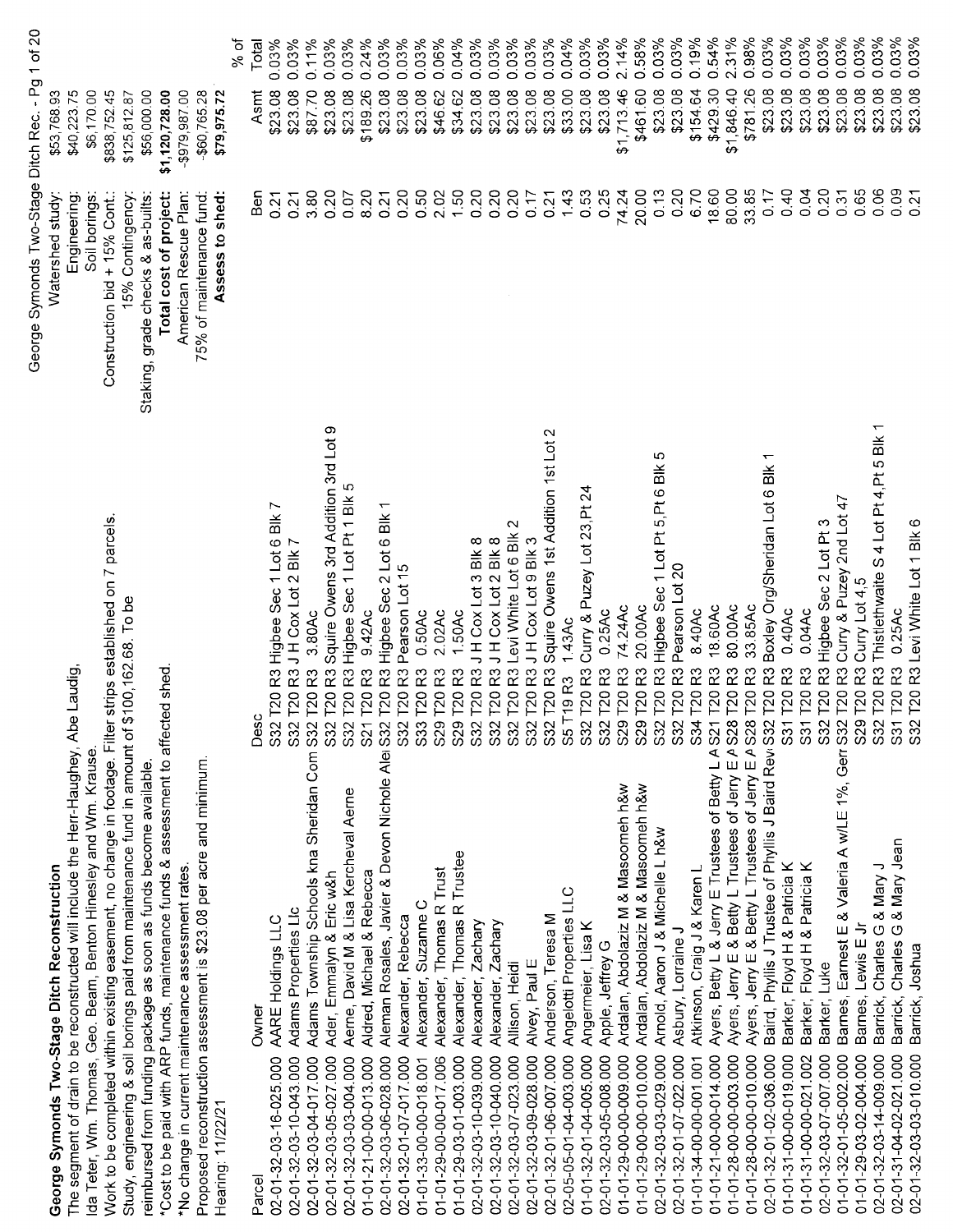|                                                                                |                                                                                  |         | % of              |
|--------------------------------------------------------------------------------|----------------------------------------------------------------------------------|---------|-------------------|
| Owner<br>Parcel                                                                | Desc                                                                             | ნო<br>მ | Total<br>Asmt     |
| Barrick, Ryan K & Kristen B<br>01-01-29-00-00-017.009                          | 4.00Ac<br>S29 T20 R3                                                             | 4.00    | 0.12%<br>\$92.32  |
| Barrick, Steven K & Mira J<br>01-01-29-00-00-017.311                           | 3.21Ac<br>S29 T20                                                                | 3.21    | 0.09%<br>\$74.10  |
| Barron, Helen K<br>02-01-32-03-06-015.000                                      | R3 Levi White Lot 4 Blk 4<br>T20<br>S32                                          | 0.23    | 0.03%<br>\$23.08  |
| Battinich, Tamara<br>02-01-32-03-03-033.000                                    | T20 R3 J O Pearson 5th Lot 5<br>S32                                              | 0.07    | 0.03%<br>\$23.08  |
| Battinich, Tammy<br>02-01-32-03-03-002.000                                     | မာ<br>R3 Higbee Sec 1 Lot Pt 2 Blk<br>T20<br>S32                                 | 0.01    | 0.03%<br>\$23.08  |
| Battinich, Tammy<br>02-01-32-03-03-032.000                                     | T20 R3 J O Pearson Lot 6<br>S32                                                  | 0.06    | 0.03%<br>\$23.08  |
| <b>BDL</b> Properties LLC<br>02-01-32-03-14-005.000                            | S32 T20 R3 Thistlethwaite Sec 3 Lot 8,9                                          | 0.32    | 0.03%<br>\$23.08  |
| Beam, Sherrie A<br>02-01-32-03-04-019.000                                      | 0.20Ac<br>S32 T20 R3                                                             | 0.20    | 0.03%<br>\$23.08  |
| Beard, James Brooks Jr<br>02-01-31-04-02-026.000                               | 0.25Ac<br>ဥ<br>S31 T20                                                           | 0.25    | 0.03%<br>\$23.08  |
| Beckworth, Reese Alan & Amy Elizabeth h&w S32 T20<br>02-01-32-03-10-033.000    | R3 J H Cox Lot 4,5 Blk 9                                                         | 0.52    | 0.03%<br>\$23.08  |
| Beesley, Richard M & Robin K McCarty<br>02-01-32-03-07-028.000                 | R3 Levi White Lot 3 Blk 1<br><b>T20</b><br>S32                                   | 0.20    | 0.03%<br>\$23.08  |
| Belange, James A & Deborah K jtrs<br>02-01-32-01-07-007.000                    | R3 Squire Owens 1st Addition 1st Lot 12<br>S32 T20                               | 0.20    | 0.03%<br>\$23.08  |
| Beverly Crouse LLC<br>01-01-31-00-00-024.000                                   | 4.95Ac<br>R3<br>S31 T20                                                          | 4.20    | 0.12%<br>\$96.94  |
| <b>Bible Church Inc</b><br>02-01-32-03-01-024.000                              | 0.20Ac<br>R3<br>S32 T20                                                          | 0.20    | 0.03%<br>\$23.08  |
| Kelly A Eubank S32 T20<br>Biddle, Mary Ann w/LE 1% &<br>01-01-32-01-01-004.000 | R3 Pioneer Village Lot 12                                                        | 0.27    | 0.03%<br>\$23.08  |
| Biddle, Ralph R & Valerie J<br>01-01-31-00-00-024.001                          | 2.07Ac<br>R3<br>S31 T20                                                          | 0.30    | 0.03%<br>\$23.08  |
| Bierer, Erwin A & Sandra J<br>02-01-32-03-04-006.000                           | Squire Owens 2nd Addition 2nd Lot 6<br>23<br>S32 T20 F<br>S32 T20 F<br>S32 T20 F | 0.21    | 0.03%<br>\$23.08  |
| Bishop, Craig & Dorothy<br>02-01-32-01-07-005.000                              | Squire Owens 1st Addition 1st Lot 14<br>R3                                       | 0.20    | 0.03%<br>\$23.08  |
| Bishop, Craig & Dorothy S<br>02-01-32-01-07-006.000                            | Squire Owens 1st Addition 1st Lot 13<br>R3                                       | 0.20    | 0.03%<br>\$23.08  |
| Bishop, Stephen C & Kimberly L<br>02-01-32-00-00-005.004                       | 0.24Ac<br>ಜ<br>S32 T20                                                           | 0.24    | 0.03%<br>\$23.08  |
| Blackhawk Commons LP<br>02-01-32-03-04-017.001                                 | 6.00Ac<br>R3<br>S32 T20                                                          | 6.00    | 0.17%<br>\$138.48 |
| Blocher, Melissa<br>02-01-32-01-07-027.000                                     | Pearson Lot Pt 24<br>R3<br>32 T <sub>20</sub><br>ဲဟ                              | 0.13    | 0.03%<br>\$23.08  |
| Board of Commisioners of Hamilton County<br>01-01-28-00-00-013.001             | 1.82Ac<br>ಜ<br>28 T20<br>0)                                                      | 1.82    | 0.05%<br>\$42.02  |
| Board of Commissioners of Hamilton County<br>01-01-32-00-00-021.001            | 17.41AC<br>ಜ<br>32 T <sub>20</sub><br>Ö)                                         | 17.41   | 0.50%<br>\$401.82 |
| Board of Commissioners of Hamilton County<br>01-01-32-00-00-021.002            | 1.20Ac<br>ಜ<br>32 T20<br>Ò,                                                      | 1.20    | 0.03%<br>\$27.70  |
| Board Of Trustees Of Marion-Adams Schools S32 T20<br>01-01-32-00-00-004.001    | 37.13Ac<br>ಜ                                                                     | 37.13   | 1.07%<br>\$856.96 |
| Bolen, Collin P<br>02-01-32-03-06-025.000                                      | $\scriptstyle\sim$<br>R3 Higbee Sec 2 Lot Pt<br>T20<br>S32                       | 0.11    | 0.03%<br>\$23.08  |
| Bollhoefer, Joseph A & Linda L<br>01-01-21-00-00-012.001                       | 5.13Ac<br>R3<br>S21 T20                                                          | 3.72    | 0.11%<br>\$85.86  |
| Bond, Matthew L<br>02-01-32-03-09-034 000                                      | Smith 1st Lot 5 Blk 2<br>R3<br>T20<br>532                                        | 0.22    | 0.03%<br>\$23.08  |
| Bookout, Jacob E & Emily P Harmon jtrs<br>01-01-32-01-01-001.000               | R3 Pioneer Village Lot 15<br>S32 T20                                             | 0.26    | 0.03%<br>\$23.08  |
| Bookout, Jacob E & Emily P Harmon jtrs<br>01-01-32-01-01-002.000               | Pioneer Village Lot 14<br>ဥ                                                      | 0.31    | 0.03%<br>\$23.08  |
| Bougher, Glen & Margaret Jt/Rs<br>02-01-32-00-02-003.000                       | Rolling Hills 1st Lot 3<br>R3<br>S32 T20 H                                       | 0.27    | 0.03%<br>\$23.08  |
| Bouse, Mary Helen Trustee of Mary Helen Bo S32 T20<br>02-01-32-03-03-016.000   | Levi White Lot 3 Blk 6<br>R3                                                     | 0.20    | 0.03%<br>\$23.08  |
| Bowen, Christina<br>02-01-32-03-03-019.000                                     | Higbee Sec 1 Lot 7 Blk 4<br>$\overline{3}$<br>S32 T20                            | 0.20    | 0.03%<br>\$23.08  |
| Bowen, James R & Kenneth L<br>02-01-32-01-06-006.000                           | Squire Owens 1st Addition 1st Lot<br>R3<br>S32 T20                               | 0.21    | 0.03%<br>\$23.08  |
| Bowen, William R<br>01-01-32-01-01-016.000                                     | 0.50Ac<br><b>T20R3</b><br>S32                                                    | 0.50    | 0.03%<br>\$23.08  |
| Bowman, Jordan<br>01-01-29-02-01-018.002                                       | S29 T20 R3                                                                       | 0.43    | 0.03%<br>\$23.08  |
| っ<br>Bragg, Kevin E & Lisa<br>02-01-32-03-07-014.000                           | T20 R3 Levi White Lot 1 Blk 2<br>S32                                             | 0.20    | 0.03%<br>\$23.08  |
| Brandenburg, Pamela<br>02-01-31-02-04-009.000                                  | 4<br>S31 T20 R3 Boxley Org/Sheridan Lot 3 Blk                                    | 0.22    | 0.03%<br>\$23.08  |
| Bray, Helen<br>01-01-30-00-00-016.005                                          | 3.04Ac<br>S30 T20 R3                                                             | 2.00    | 0.06%<br>\$46.16  |
| Brazzell, Jesse K & Maureen R<br>01-01-32-00-00-004.002                        | 5.48Ac<br>R <sub>3</sub><br><b>T20</b><br>S32                                    | 5.48    | 0.16%<br>\$126.48 |
| Bremen MHC LLC<br>01-01-32-01-01-018.000                                       | T20 <sub>R3</sub><br>S32                                                         | 0.15    | 0.03%<br>\$23.08  |
| Bremen MHC LLC<br>02-01-32-01-01-018.001                                       | R3<br>T20<br>S32                                                                 | 0.05    | 0.03%<br>\$23.08  |
| Bremen MHC LLC<br>02-01-32-03-09-033.000                                       | $\mathbf{\sim}$<br>T20 R3 Smith 1st Lot 6 Blk<br>S32                             | 0.22    | 0.03%<br>\$23.08  |
| Brewster, Donald & Jacqueline<br>01-01-28-00-00-08.004                         | 2.00Ac<br>S28 T20 R3                                                             | 2.00    | 0.06%<br>\$46.16  |
| Brimmer, Mark K<br>02-01-32-01-02-013.000                                      | S32 T20 R3 Boxley Org/Sheridan Lot 1 Blk 3                                       | 0.20    | 0.03%<br>\$23.08  |

George Symonds Two-Stage Ditch Rec. - Pg 2 of 20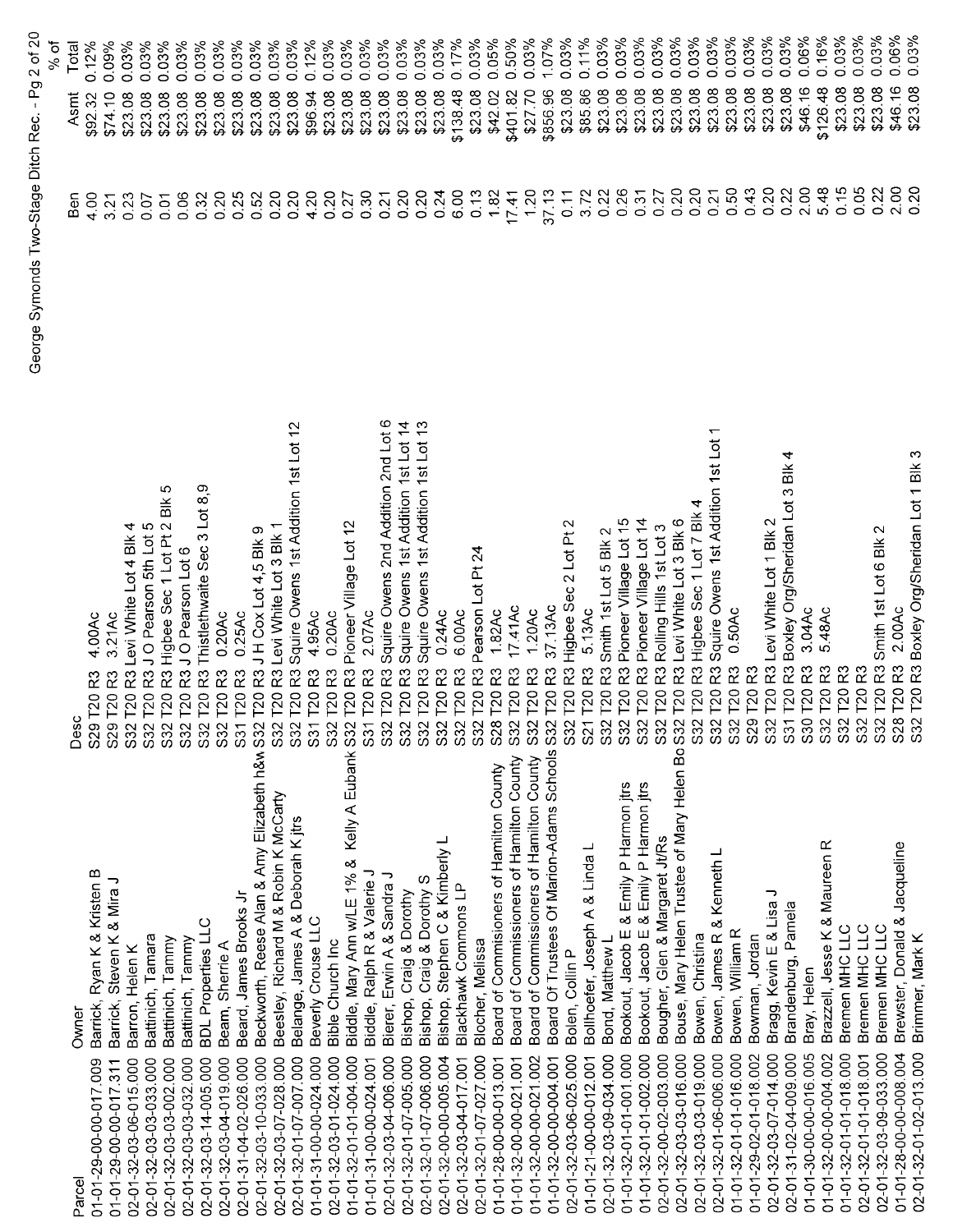|                                                                                  |                                                                                                                       |                   | % of              |
|----------------------------------------------------------------------------------|-----------------------------------------------------------------------------------------------------------------------|-------------------|-------------------|
| Owner<br>Parcel                                                                  | Desc                                                                                                                  | Ben               | Total<br>Asmt     |
| Brothers, Josh & Hannah h&w<br>02-01-32-03-16-007.000                            | ဖ<br>R3 J O Pearson Lot Pt 1, Pt 2 Blk<br>2 T20                                                                       | 0.13              | 0.03%<br>\$23.08  |
| Brown, James & Cleova h&w<br>02-01-32-01-08-002.000                              | R3 Pearson Lot Pt D<br>T20                                                                                            | 0.29              | 0.03%<br>\$23.08  |
| Bundy, Alicia J<br>02-01-32-03-03-015.000                                        | O<br>T20 R3 Levi White Lot 6 Blk<br>33.3.3                                                                            | 0.20              | 0.03%<br>\$23.08  |
| Burtron, Claude V Jr Trust<br>01-01-28-00-00-004.000                             | 3.30Ac<br>T20 <sub>R3</sub><br>S28                                                                                    | 3.30              | 0.10%<br>\$76.16  |
| Burtron, Jason Todd & Tamara K Trustees of<br>01-01-21-00-00-013.001             | 1.50Ac<br>21 T20 R3<br>S                                                                                              | 1.50              | 0.04%<br>\$34.62  |
| Bush, Wilma K Trustee of Rev Trust dated 11 S32<br>02-01-32-01-02-007.000        | $\mathbf{\Omega}$<br>T20 R3 Boxley Org/Sheridan Lot Pt 1 Blk                                                          | 0.20              | 0.03%<br>\$23.08  |
| Butcher, Neil Rex & Janet<br>02-01-32-00-00-005.001                              | $0.12$ Ac<br>S32 T20 R3                                                                                               | 0.12              | 0.03%<br>\$23.08  |
| Butcher, Neil Rex & Janet<br>02-01-32-00-00-005.006                              | 0.24AC<br>S32 T20 R3                                                                                                  | 0.24              | 0.03%<br>\$23.08  |
| Butcher, Neil Rex & Janet<br>02-01-32-00-02-002.000                              | S32 T20 R3 Rolling Hills Lot PT2                                                                                      | 0.14              | 0.03%<br>\$23.08  |
| Byers, Jason Lee<br>02-01-32-01-06-025.000                                       | $\mathbf{\Omega}$<br>S32 T20 R3 Pearson Lot                                                                           | 0.19              | 0.03%<br>\$23.08  |
| C S X Transportation Inc<br>02-05-05-01-04-019.000                               | S5 T19 R3 1.38Ac<br>S32 T20 R3 J H Cox Lot 8 Blk                                                                      | 0.68              | 0.03%<br>\$23.08  |
| Callahan, Rodney K & Angela K<br>02-01-32-03-09-029.000                          | က                                                                                                                     | 0.17              | 0.03%<br>\$23.08  |
| Calvert, David B<br>02-05-05-02-01-032.000                                       | S5 T19 R3 Hoffman Lot 23,24                                                                                           | 0.33              | 0.03%<br>\$23.08  |
| Campbell, Terry L<br>02-01-32-03-10-013.000                                      | LO<br>S32 T20 R3 J H Cox Lot 3 Blk                                                                                    | 0.18              | 0.03%<br>\$23.08  |
| Carlisle, Deborah L<br>01-01-20-00-00-004.000                                    | 55.00Ac<br>S20 T20 R3                                                                                                 | 42.00             | 1.21%<br>\$969.36 |
| Carlisle, Deborah<br>01-01-20-00-00-005.000                                      | 2.43Ac<br>S20 T20 R3                                                                                                  | 2.43              | 0.07%<br>\$56.08  |
| Carlisle, Deborah L<br>01-01-20-00-00-006.000                                    | 4.61Ac<br>S20 T20 R3                                                                                                  | 4.61              | 0.13%<br>\$106.40 |
| Carlisle, Deborah L<br>01-01-20-00-00-007.000                                    | 11.57Ac<br>S20 T20 R3                                                                                                 | 11.57             | 0.33%<br>\$267.04 |
| Carlisle, Drew J & Lauren M h&w te<br>01-01-20-00-00-005.001                     |                                                                                                                       | 6.39              | 0.18%<br>\$147.48 |
| Carrethers, Charmaine<br>01-01-29-02-01-001 000                                  |                                                                                                                       | 0.62              | 0.03%<br>\$23.08  |
| Carrigg, Ronald & Kathleen h&w<br>02-01-32-03-06-038.000                         | $\overline{\phantom{0}}$<br>ă<br>S20 T20 R3 6.39Ac<br>S29 T20 R3 Homesteads Lot 9<br>S32 T20 R3 Higbee Sec 2 Lot Pt 2 | 0.02              | 0.03%<br>\$23.08  |
| Carroll, Hannah<br>02-01-32-01-06-016.000                                        | Pearson Lot 6<br><b>T20 R3</b><br>S32                                                                                 | 0.19              | 0.03%<br>\$23.08  |
| Carson, Alyssa D<br>02-01-32-03-07-022.000                                       | $\sim$<br>Levi White Lot 7 Blk<br>S32 T20 R3                                                                          | 0.25              | 0.03%<br>\$23.08  |
| Carter, Charles B Jr & Joann M<br>02-01-31-04-02-020.000                         | 0.19AC<br>S31 T20 R3<br>S32 T20 R3                                                                                    | 0.04              | 0.03%<br>\$23.08  |
| Carter, Regina L<br>02-01-32-03-09-006.000                                       | JH Cox Lot 3 Blk 3                                                                                                    | 0.17              | 0.03%<br>\$23.08  |
| Castillo, Ignacio Macias & Leticia Mata Contri S32 T20<br>02-01-32-03-14-002.000 | R3 Thistlethwaite Sec 3 Lot Pt 7, Pt 6                                                                                | 0.08              | 0.03%<br>\$23.08  |
| Cedar Creek Management LLC<br>02-01-32-03-03-026.000                             | R3 Higbee Sec 1 Lot Pt 7, Pt 8 Blk 5<br>S32 T20                                                                       | 0.19              | 0.03%<br>\$23.08  |
| Childers, Janet J<br>02-01-32-00-00-005.008                                      | 4.87Ac<br>S32 T20 R3                                                                                                  | 4.87              | 0.14%<br>\$112.40 |
| Christian Church<br>02-01-32-03-01-007.000                                       | Foight'S Lot 7,8<br>S32 T20 R3                                                                                        | 0.42              | 0.03%<br>\$23.08  |
| & John D<br>Christian, Karen S<br>02-01-32-03-03-011.000                         | Levi White Lot 4 Blk 6<br>S32 T20 R3                                                                                  | 0.21              | 0.03%<br>\$23.08  |
| Christy, Don<br>02-01-32-03-03-034.000                                           | J O Pearson 5th Lot 4<br>32 T20 R3<br>ပာ                                                                              | 0.07              | 0.03%<br>\$23.08  |
| Christy, John R & Marsha A<br>02-05-05-00-00-009.000                             | 0.78Ac<br>5 T19 R3<br>ળ                                                                                               | 0.78              | 0.03%<br>\$23.08  |
| Christy, John R & Marsha A<br>02-05-05-00-00-009.004                             | 0.07Ac<br>5 T19 R3<br>ഗ                                                                                               | δ<br>Ο            | 0.03%<br>\$23.08  |
| Christy, John R & Marsha Ann<br>02-01-32-01-02-024.000                           | ო<br>Boxley Org/Sheridan Lot 6 Blk<br>32 T20 R3<br>ഗ                                                                  | 0.20              | 0.03%<br>\$23.08  |
| Clark, Eva & Wallace B<br>02-01-32-03-06-009.000                                 | 32 T20 R3 Higbee Sec 2 Lot Pt                                                                                         | 0.17              | 0.03%<br>\$23.08  |
| Clark, Gary A & Joy G<br>01-01-32-01-01-007.000                                  | R3 Pioneer Village Lot 9                                                                                              | 0.29              | 0.03%<br>\$23.08  |
| Clayton, Robert J & Becky S<br>01-01-28-00-00-008.001                            | 171Ac<br>S32 T20 R3 H<br>S32 T20 R3<br>S28 T20 R3                                                                     | 1.71              | 0.05%<br>\$39.48  |
| တ<br>Clayton, Robert J & Becky<br>01-01-28-00-00-008.002                         | 1.98Ac<br>S28 T20 R3                                                                                                  | 1.98              | 0.06%<br>\$45.70  |
| Clements, Robert E<br>02-01-32-01-02-033.000                                     | T20 R3 Boxley Org/Sheridan Lot 7, Pt 8 Blk<br>S32                                                                     | 0.20              | 0.03%<br>\$23.08  |
| Clements, Robert E<br>02-01-32-01-02-034.000                                     | Boxley Org/Sheridan Lot Pt 5 Blk 1<br>S32 T20 R3 E<br>S28 T20 R3                                                      | 0.12              | 0.03%<br>\$23.08  |
| Clemons, Jeffrey A & Vivian L h&w<br>01-01-28-00-00-009.003                      | 2.96Ac                                                                                                                | 2.96              | 0.09%<br>\$68.32  |
| Cline, Michael A<br>01-01-29-00-00-014.000                                       | 2.20Ac<br>S29 T20 R3                                                                                                  | 2.20              | 0.06%<br>\$50.78  |
| Clinkenbeard, Patricia J & Dennis Highers h& S32 T20<br>02-01-32-03-10-005.000   | R3 Smith 1st Lot 7 Blk 3                                                                                              | 0.21              | 0.03%<br>\$23.08  |
| Coffman, Russell W III<br>02-01-32-03-16-005.000                                 | R3 Higbee Sec 1 Lot Pt 1 Blk 7<br>S32 T20                                                                             | $\overline{0.11}$ | 0.03%<br>\$23.08  |
| Colaw, Andrew S & Kaitlyn R h&w<br>02-01-32-03-10-034.000                        | T20 R3 J H Cox Lot 3 Blk 9<br>S32<br>S32                                                                              | 0.18              | 0.03%<br>\$23.08  |
| Collins, Lisa G<br>02-01-32-00-02-001.000                                        | T20 R3 Rolling Hills 1st Lot P2,1                                                                                     | 0.36              | 0.03%<br>\$23.08  |

George Symonds Two-Stage Ditch Rec. - Pg 3 of 20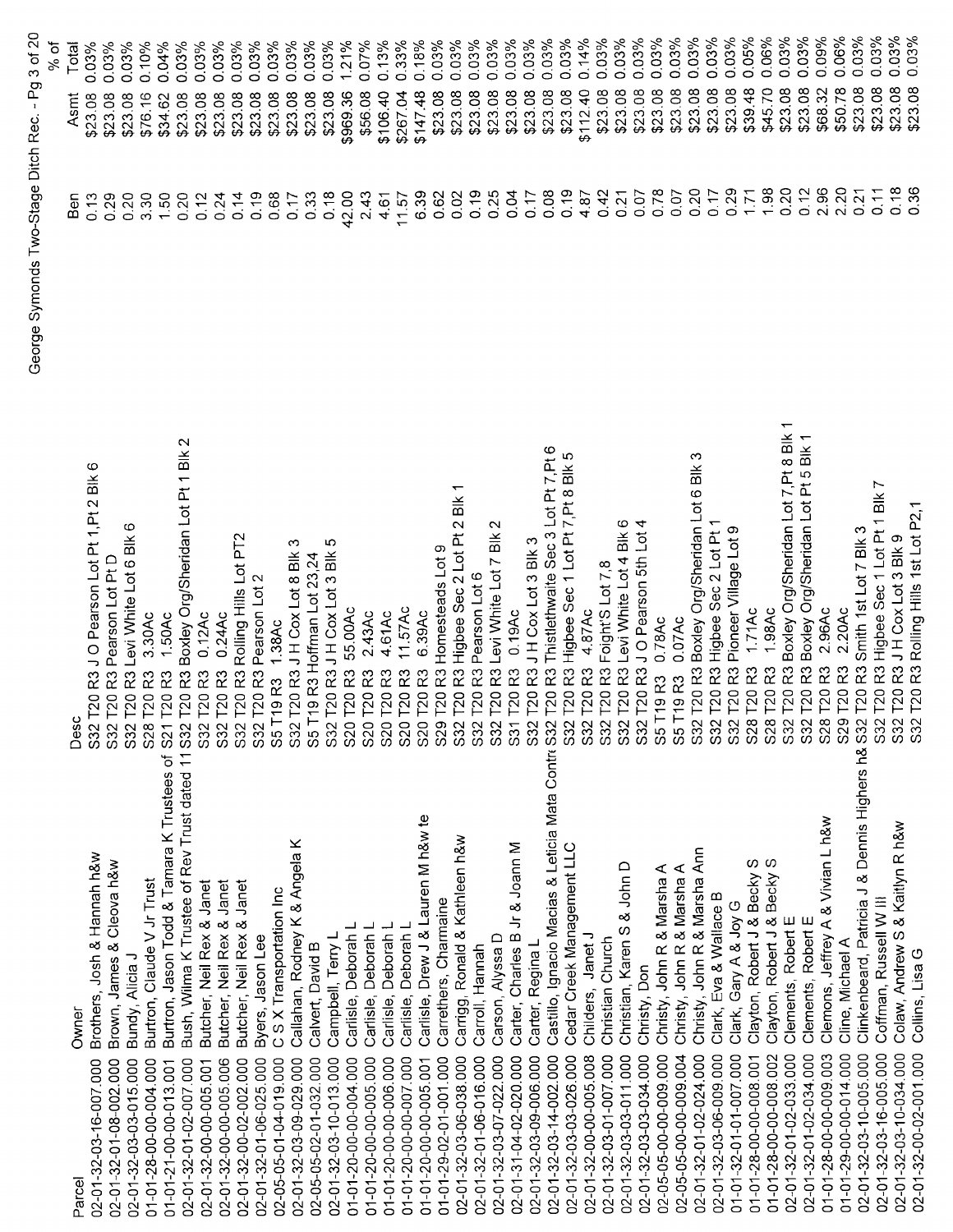|                                                                         |                                                                                         |                | George Symonds Two-Stage Ditch Rec. - Pg 4 of 20<br>% of |
|-------------------------------------------------------------------------|-----------------------------------------------------------------------------------------|----------------|----------------------------------------------------------|
| Owner                                                                   | ပ<br>Des                                                                                | Ben            | Total<br>Asmt                                            |
| Compton, Marcella Ann<br>02-01-32-01-07-016.000<br>Parcel               | Pearson Lot 14<br>R3<br>T20<br>S32                                                      | 0.20           | $0.03\%$<br>\$23.08                                      |
| Conrad, Donald M & Barbara<br>01-01-34-00-00-001.000                    | 1.90Ac<br>R <sub>3</sub><br>T <sub>20</sub><br>S34                                      | 1.90           | 0.05%<br>\$43.86                                         |
| Conrad, Donald M & Barbara<br>01-01-34-00-00-001.002                    | 2.20Ac<br>R3<br>T20<br>S34                                                              | 2.20           | 0.06%<br>\$50.78                                         |
| Cook, Richard B<br>02-01-32-03-10-006.000                               | Bik 4<br>R3 JH Cox Lot 5<br>T20<br>S32                                                  | 0.17           | 0.03%<br>\$23.08                                         |
| Cooper, Aaron<br>02-01-32-03-08-036.000                                 | ٣<br>R3 Thistlethwaite 1st Lot 5 Blk<br>T20<br>S32                                      | 0.20           | 0.03%<br>\$23.08                                         |
| & Andrea M<br>Cooper, George R<br>02-01-31-04-02-023.000                | 0.25Ac<br>R3<br>T <sub>20</sub><br>$\overline{531}$                                     | 0.25           | 0.03%<br>\$23.08                                         |
| Coppess, Bess L<br>02-01-32-03-04-024.000                               | $0.40$ Ac<br>$\approx$<br>T20<br><b>S32</b>                                             | 0.40           | 0.03%<br>\$23.08                                         |
| Corlett, Michael T & Donella J<br>02-01-32-03-09-027.000                | R3 JH Cox Lot Pt 10 Blk 3<br>T20<br>S32                                                 | 0.06           | 0.03%<br>\$23.08                                         |
| Covert, David D & Diane K<br>02-01-32-03-05-003.000                     | R3 Squire Owens 3rd Addition 3rd Lot 3<br>T20<br>S32                                    | 0.20           | 0.03%<br>\$23.08                                         |
| Crick, Micheal P & Rebecca S<br>02-01-32-01-02-017.000                  | T20 R3 Boxley Org/Sheridan Lot 1 Blk 4<br>S32                                           | 0.20           | 0.03%<br>\$23.08                                         |
| Crick, Richard L Jr & Stacie Lewis Crick<br>02-01-32-01-02-015.000      | T20 R3 Boxley Org/Sheridan Lot 4 Blk 4<br>S <sub>32</sub>                               | 0.20           | 0.03%<br>\$23.08                                         |
| Cripe, Kyle & Alexandra jtrs<br>02-01-32-03-11-007.000                  | Smith 1st 1st<br><b>T20R3</b><br>S32                                                    | 0.31           | 0.03%<br>\$23.08                                         |
| Cripe, Kyle & Alexandra jtrs<br>02-01-32-03-11-007.001                  | R3 Smith 1st 1st<br>T <sub>20</sub><br>S32                                              | 0.14           | 0.03%<br>\$23.08                                         |
| Crum, Nolan<br>02-01-32-03-12-020.000                                   | 6<br>$\frac{1}{2}$<br>T20 R3 Thistlethwaite 2nd Lot Pt 2<br>S32                         | 0.14           | 0.03%<br>\$23.08                                         |
| Cruz San Inc<br>02-01-32-03-07-027.000                                  | T20 R3 Levi White Lot 6 Blk 1<br>S32                                                    | 0.20           | 0.03%<br>\$23.08                                         |
| CSMA BLT LLC<br>02-01-32-03-06-012.000                                  | T20 R3 Levi White Lot 5 Blk 5<br>S32                                                    | 0.21           | 0.03%<br>\$23.08                                         |
| Culley, Kenneth L & Kayla J Glenn h&w<br>02-01-32-03-05-006.000         | T20 R3 Squire Owens 3rd Addition 3rd Lot 6<br>S32                                       | 0.20           | 0.03%<br>\$23.08                                         |
| Curl, William C & Deloris E<br>02-01-32-01-06-010.000                   | T20 R3 Squire Owens 1st Addition 1st Lot 5<br>S <sub>32</sub>                           | 0.21           | 0.03%<br>\$23.08                                         |
| Curtis, Clinton J<br>02-01-32-00-01-013.000                             | T20 R3 Beard Brothers Wooden Indian 1st Lot 12<br>S32                                   | 0.27           | 0.03%<br>\$23.08                                         |
| Cutler, Matt<br>02-01-32-03-08-018.001                                  | T20 R3 Smiths 3rd Lot P8, P9<br><b>S32</b>                                              | 0.21           | 0.03%<br>\$23.08                                         |
| Daedalus Land Trust<br>02-01-32-03-06-002.000                           | ↽<br>T20 R3 Higbee Sec 2 Lot Pt 8 Blk<br>S32                                            | 0.02           | 0.03%<br>\$23.08                                         |
| F Trustee Thelma F Daisley<br>Daisley, Thelma<br>02-01-32-01-02-023.000 | က<br>S32 T20 R3 Boxley Org/Sheridan Lot 7 Blk                                           | 0.20           | 0.03%<br>\$23.08                                         |
| Dallas, Tabitha<br>02-05-05-00-00-010.000                               | 0.73AC<br>T19 <sub>R3</sub><br>55                                                       | 0.73           | 0.03%<br>\$23.08                                         |
| Daniels, David B & Margie<br>01-01-29-02-01-020.000                     | S29 T20 R3                                                                              | 0.50           | 0.03%<br>\$23.08                                         |
| Davis, Marty J & Alicia<br>02-01-32-01-01-019.000                       | 0.25Ac<br><b>T20 R3</b><br>S32                                                          | 0.25           | 0.03%<br>\$23.08                                         |
| Davis, Virginia R<br>02-01-32-03-02-007.000                             | ↽<br>S32 T20 R3 Higbee Original Lot 3 Blk                                               | 0.21           | 0.03%<br>\$23.08                                         |
| Dawson, Daniel Lee & Leigh Ann Trustees of<br>02-01-32-03-11-009.000    | Smith 1st<br><b>T20 R3</b><br>S32                                                       | 0.63           | 0.03%<br>\$23.08                                         |
| DBCLMCN Twin Kiss Drive In LLC<br>02-01-32-04-03-001.000                | 0.25Ac<br>R3<br>S32 T20                                                                 | 0.25           | 0.03%<br>\$23.08                                         |
| Dekker, Joshua & Karyn h&w<br>02-01-32-03-05-023.000                    | 0.43AC<br>$\approx$<br>T <sub>20</sub><br>S32                                           | 0.43           | 0.03%<br>\$23.08                                         |
| Delaney, Lindsay<br>02-01-32-03-04-002.000                              | S<br>Squire Owens 2nd Addition 2nd Lot 2, Pt<br>R3<br>T20<br>S32                        | 0.23           | 0.03%<br>\$23.08                                         |
| Dell, Christopher W & Michelle L<br>02-01-32-03-01-006.000              | Foight'S Lot Pt 3<br>R3<br>T20<br>S32<br>S32                                            | 0.11           | 0.03%<br>\$23.08                                         |
| Dell, Christopher W & Michelle L h&w<br>02-01-32-03-01-005.000          | Foight'S Lot Pt 3<br>R3<br>T20                                                          | 0.11           | 0.03%<br>\$23.08                                         |
| Dell, Christopher W & Michelle L h&w<br>02-01-32-03-07-037.000          | Higbee Sec 2 Lot 4 Blk<br>R3<br><b>T20</b><br>S32<br>S32                                | 0.22           | 0.03%<br>\$23.08                                         |
| Dell, Rebecca A Revocable Living Trust<br>02-01-32-03-06-022.000        | Levi White Lot 2 Blk 5<br>R3<br>T20                                                     | 0.20           | 0.03%<br>\$23.08                                         |
| Delph, Grant & Tina<br>02-01-32-03-08-004.000                           | ↽<br>Thistlethwaite 1st Lot 7 Blk<br>R3<br>120<br>S32                                   | 0.20           | 0.03%<br>\$23.08                                         |
| Delph, Jeremy A<br>01-01-32-01-04-012.000                               | Curry & Puzey Lot 33,34<br>R3<br>$\overline{120}$<br><b>S32</b>                         | 0.70           | 0.03%<br>\$23.08                                         |
| Delph, Ronald A & Shelly K<br>02-01-32-03-07-035.000                    | Higbee Sec 2 Lot 6 Blk 2<br>R3<br>$\overline{120}$<br>S32                               | 0.22           | 0.03%<br>\$23.08                                         |
| Delph, Tina<br>02-01-32-03-08-035.000                                   | $\overline{\phantom{0}}$<br>$\exists k$<br>Thistlethwaite 1st Lot 6<br>R3<br>T20<br>S32 | 0.20           | 0.03%<br>\$23.08                                         |
| Denham, Emily Nicole<br>02-01-32-03-04-021.000                          | <b>T20</b><br>S32                                                                       | 0.18           | 0.03%<br>\$23.08                                         |
| Deschler, Michael L<br>02-01-32-03-02-015.000                           | R3 Higbee Original Lot Pt 6 Blk<br>T20<br>S32                                           | 0.10           | 0.03%<br>\$23.08                                         |
| DeVaney, Silas S III & Kimberly L<br>02-01-32-00-00-019.002             | 0.81AC<br>R <sub>3</sub><br>T20<br>S32                                                  | 0.81           | 0.03%<br>\$23.08                                         |
| Dewitt, Shirley M<br>01-01-29-02-01-021.000                             | R3<br>T <sub>20</sub><br>$\sigma$<br>$\tilde{\Omega}$                                   | 0.50           | 0.03%<br>\$23.08                                         |
| Dill, Tonia A<br>02-01-32-03-01-009.000                                 | Foight'S Lot Pt 2<br>T20 <sub>R3</sub><br>S32                                           | 0.13           | 0.03%<br>\$23.08                                         |
| Dixon, Patricia K<br>01-01-28-00-01-003.000                             | 4.51Ac<br>T20 R3 Fox Field Estate Lot 3<br><b>S28</b>                                   | 4.51           | 0.13%<br>\$104.10                                        |
| DMI Consulting Inc<br>02-01-32-03-06-003.000                            | T20 R3 Higbee Sec 2 Lot Pt 8 Blk 1<br>T20 R3 Higbee Sec 2 Lot Pt 3<br>S32<br>S32        | 0.20           | 0.03%<br>\$23.08                                         |
| Donahue, Kelly Lee<br>02-01-32-03-07-008.000                            |                                                                                         | $\overline{5}$ | 0.03%<br>\$23.08                                         |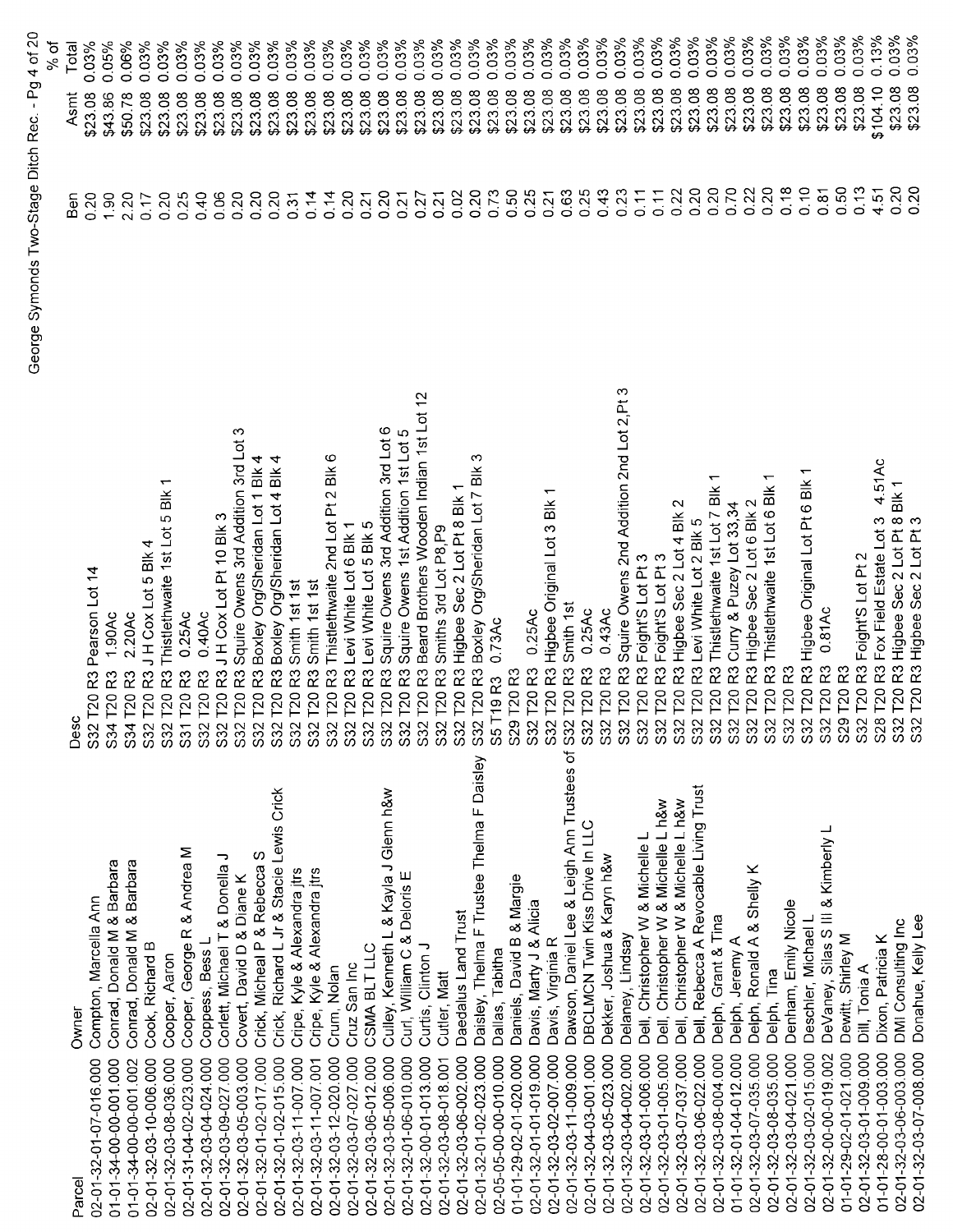|                                                                                              |                                                                                                             |                  | % of                |
|----------------------------------------------------------------------------------------------|-------------------------------------------------------------------------------------------------------------|------------------|---------------------|
| Owner<br>Parcel                                                                              | Desc                                                                                                        | Ben              | Total<br>Asmt       |
| Donner, Marci L & Jeffrey W Speicher jtrs<br>02-01-32-03-04-022.000                          | 0.25Ac<br>R3<br>T <sub>20</sub><br>$\overline{C}$<br>တ                                                      | 0.25             | 0.03%<br>\$23.08    |
| Doty, Tracy & Kimberly<br>01-01-31-02-04-002.000                                             | 0.50Ac<br>T20<br>531                                                                                        | 0.50             | 0.03%<br>\$23.08    |
| Doty, Tracy P & Kimberly A<br>01-01-28-00-00-011.004                                         | 2.50Ac<br>S28 T20                                                                                           | 2.50             | 0.07%<br>\$57.70    |
| Dougherty, Jennifer Renee & Howard A IV<br>01-01-31-02-04-034.000                            | 0.26Ac<br>S31 T20                                                                                           | 0.26             | 0.03%<br>\$23.08    |
| Douglas, Barbara M<br>02-01-32-01-07-008.000                                                 | Squire Owens 1st Addition 1st Lot 11<br>R3<br>S32 T20                                                       | 0.22             | 0.03%<br>\$23.08    |
| Duchemin, Jan A & Cynthia D Trustees of Jar S32<br>01-01-32-01-03-009.000                    | R3 Cury & Puzey Lot Pt 8,7<br>T <sub>20</sub>                                                               | 0.66             | 0.03%<br>\$23.08    |
| Durbin, Marcell A<br>02-01-32-03-07-020.000                                                  | R3 Levi White Lot Pt 1 Blk 3<br>T <sub>20</sub><br>S32                                                      | 0.14             | 0.03%<br>\$23.08    |
| Durbin, Terry L & Marcell A<br>02-01-32-03-10-049.000                                        | R3 J H Cox Lot 7,8 Blk 8<br>T <sub>20</sub><br>S32                                                          | 0.35             | 0.03%<br>\$23.08    |
| Durr, Adam D<br>02-01-32-01-06-024.000                                                       | R3 Pearson Lot Pt E<br>T <sub>20</sub><br>S32                                                               | 0.22             | 0.03%<br>\$23.08    |
| Durr, James D & Debra E<br>01-01-29-00-00-017.000                                            | 6.65Ac<br><b>23</b><br>T20<br>S <sub>29</sub>                                                               | 6.65             | 0.19%<br>\$153.48   |
| Durr, James D & Debra E<br>01-01-31-00-00-021.003                                            | 1.78Ac<br>R3<br>T <sub>20</sub><br>$\overline{\text{S}}$                                                    | 0.78             | 0.03%<br>\$23.08    |
| Durr, James D & Debra E                                                                      | 14.61Ac<br>R <sub>3</sub><br>T201<br><b>S32</b>                                                             | 14.61            | 0.42%<br>\$337.20   |
| 01-01-32-00-00-001.000                                                                       | 1.60Ac<br>Curry & Puzey Lot 11, 12, Pt 13, 10, 29<br>R3<br>7201<br>S32                                      | 1.60             | 0.05%<br>\$36.94    |
| Dutchess, Steven P & Karen E<br>01-01-32-01-03-024.000                                       | Squire Owens 3rd Addition 3rd Lot 8<br>T20R3                                                                | 0.20             | 0.03%<br>\$23.08    |
| East Side Homes LLC<br>Dykes, Scott A<br>02-01-32-03-05-026.000<br>02-01-32-03-07-033.000    | R3 Higbee Sec 2 Lot Pt 4<br>S32 T20 F<br>S32 T20 F<br>S32 T20 F                                             | 0.20             | 0.03%<br>\$23.08    |
| 02-01-32-03-03-012.000                                                                       | Levi White Lot 5 Blk 6<br>R3                                                                                | 0.26             | 0.03%<br>\$23.08    |
| Edwards, Sheree L & Stephen E w&h jtrs<br>Eden, Christopher L<br>02-01-32-03-09-011.000      | JHCox Lot 5 Blk 2<br>R3<br>S32 T20                                                                          | 0.19             | 0.03%<br>\$23.08    |
| Ells, Faith V & Corbin R w&h<br>02-01-32-03-04-005.000                                       | Squire Owens 2nd Addition 2nd Lot<br>R3                                                                     | 0.21             | 0.03%<br>\$23.08    |
|                                                                                              | 3.00Ac<br><b>23</b>                                                                                         |                  | 0.09%<br>\$69.24    |
| Ells, Jason M & Michelle L<br>01-01-33-00-00-010.001                                         |                                                                                                             | $3.00$<br>$2.60$ | 0.08%<br>\$60.02    |
| EMC Precision Machining III LLC<br>02-01-32-03-11-001.000                                    | ෆ<br>Thistlethwaite 1st Lot 1,2,3,4, Acreage Blk<br>R3<br>S32 T20 F<br>S33 T20 F<br>S32 T20 F<br>S32 T20 F  |                  | 0.03%               |
| EMC Precision Machining III LLC<br>02-01-32-03-12-005.000                                    | Thistlethwaite 2nd Lot 4 Blk 6<br>R3                                                                        | 0.23             | \$23.08             |
| EMC Precision Machining III LLC<br>02-01-32-03-12-006.000                                    | Thistlethwaite 2nd Lot 5,6,7,8 Blk 6<br>R3<br>S32 T20                                                       | 0.85             | 0.03%<br>\$23.08    |
| 02-01-32-03-12-018.000                                                                       | Thistlethwaite 2nd Lot 1, Pt 2 Blk 6<br>k3<br>K<br>S32 T20                                                  | 0.27             | 0.03%<br>\$23.08    |
| EMC Precision Machining III LLC<br>EMC Precision Machining III LLC<br>02-01-32-03-13-008.000 | 2.97Ac<br>1st Lot 1,2,3,4,5,6,7,Acreage Blk 3<br>Thistlethwaite<br>.<br>หิ<br>S32 T20                       | 2.97             | 0.09%<br>\$68.56    |
| Emro Marketing Co<br>02-01-32-03-08-001.000                                                  | 1st Lot 5 Blk 4<br>R3 Thistlethwaite<br>S32 T20                                                             | 0.21             | 0.03%<br>\$23.08    |
| Emry, Ivan E<br>02-01-32-03-10-050.000                                                       | R3 J H Cox Lot 6 Blk 8<br>S32 T20                                                                           | 0.20             | 0.03%<br>\$23.08    |
| Erb, Roberta J Trustee of Roberta J Erb Rev S32 T20<br>02-01-32-04-03-007.000                | 1.04Ac<br>R3                                                                                                | 1.04             | 0.03%<br>\$24.00    |
| Erb, Roberta J Trustee of Roberta J<br>02-01-32-04-03-009.000                                | ಜ<br>Erb Revc S32 T20                                                                                       | 0.46             | 0.03%<br>\$23.08    |
| Essex, Thomas B & Lauren R h&w                                                               | R3 Pearson Lot 9<br>T <sub>20</sub><br>S32                                                                  | 0.20             | 0.03%<br>\$23.08    |
| Estrella Stables LLC<br>02-01-32-01-07-011.000<br>01-01-21-00-00-015.002                     | 20.00Ac<br>S21 T20 R3                                                                                       | 20.00            | 0.58%<br>\$461.60   |
|                                                                                              | T20 R3 Pearson Lot Pt E                                                                                     | 0.25             | 0.03%<br>\$23.08    |
| Evoy, George H & Jacqueline Rae co trustees S32<br>02-01-32-01-06-023.000                    |                                                                                                             | 0.29             | $0.03\%$<br>\$23.08 |
| Evoy, Kerry L & Susan L Trustees of Evoy Fa S32 T20 R3<br>02-01-32-01-08-001.000             | Pearson Lot Pt D                                                                                            |                  | 0.03%<br>\$23.08    |
| Evoy, Mark R & Kathy G<br>02-01-32-01-06-015.000                                             | 32 T20 R3 Pearson Lot 7                                                                                     | 0.19             |                     |
| Ewing, Burlin C & Virginia h&w 1/4 int, Tina N S32 T20 R3<br>02-01-32-03-10-003.000          | ო<br>Smith 1st Lot 8 Blk                                                                                    | 0.21             | 0.03%<br>\$23.08    |
| Ewing, Kerman Lee<br>02-01-32-03-01-004.000                                                  | S32 T20 R3 Foight'S Lot Pt 4                                                                                | 0.11             | 0.03%<br>\$23.08    |
| Faherty, Laura A & Steve E<br>01-01-33-00-00-009.001                                         | 13.11Ac<br>S33 T20 R3                                                                                       | 13.11            | 0.38%<br>\$302.58   |
| Fendley, Jeremy M & Gina h&w<br>02-01-32-03-16-006.000                                       |                                                                                                             | 0.20             | 0.03%<br>\$23.08    |
| Fidelity Lodge No 309 FSAM<br>02-01-32-04-03-004.000                                         | S32 T20 R3 Higbee Sec 1 Lot Pt 1,Pt 2 Blk<br>S32 T20 R3 2.20Ac<br>S32 T20 R3 Boxley Org/Sheridan Lot Pt 5 B | 2.20             | 0.06%<br>\$50.78    |
| Finchum, John & Mary Lou<br>02-01-32-01-02-030.000                                           | $\mathbf{\sim}$<br>$\frac{1}{20}$                                                                           | 0.11             | 0.03%<br>\$23.08    |
| First Christian Church Trustees<br>02-01-32-03-01-017.000                                    | S32 T20 R3 Higbee Original Lot 3                                                                            | 0.20             | 0.03%<br>\$23.08    |
| First Farmers Bank and Trust Company<br>02-05-05-00-00-015.000                               | 7.90Ac<br>S5 T19 R3                                                                                         | 2.00             | 0.06%<br>\$46.16    |
| First United Methodist Church<br>02-01-32-00-01-010.000                                      | S32 T20 R3 Beard Brothers Wooden Indian 2nd Lot 9                                                           | 0.29             | 0.03%<br>\$23.08    |
| First United Methodist Church<br>02-01-32-01-02-020.000                                      | S32 T20 R3 Boxley Org/Sheridan Lot 6 Blk 4                                                                  | 0.20             | 0.03%<br>\$23.08    |
| First United Methodist Church Of Sheridan<br>02-01-32-03-02-008.000                          | T20 R3 Higbee Original Lot 2 Blk 1<br>S <sub>32</sub>                                                       | 0.21             | 0.03%<br>\$23.08    |
| First United Methodist Church Of Sheridan<br>02-01-32-03-02-009.000                          | S32 T20 R3 Higbee Original Lot 1 Blk 1                                                                      | 0.21             | 0.03%<br>\$23.08    |
| First United Methodist Church Of Sheridan<br>02-01-32-03-02-010.000                          | S32 T20 R3 Levi White Lot 1 Blk 7                                                                           |                  | 0.03%<br>\$23.08    |

George Symonds Two-Stage Ditch Rec. - Pg 5 of 20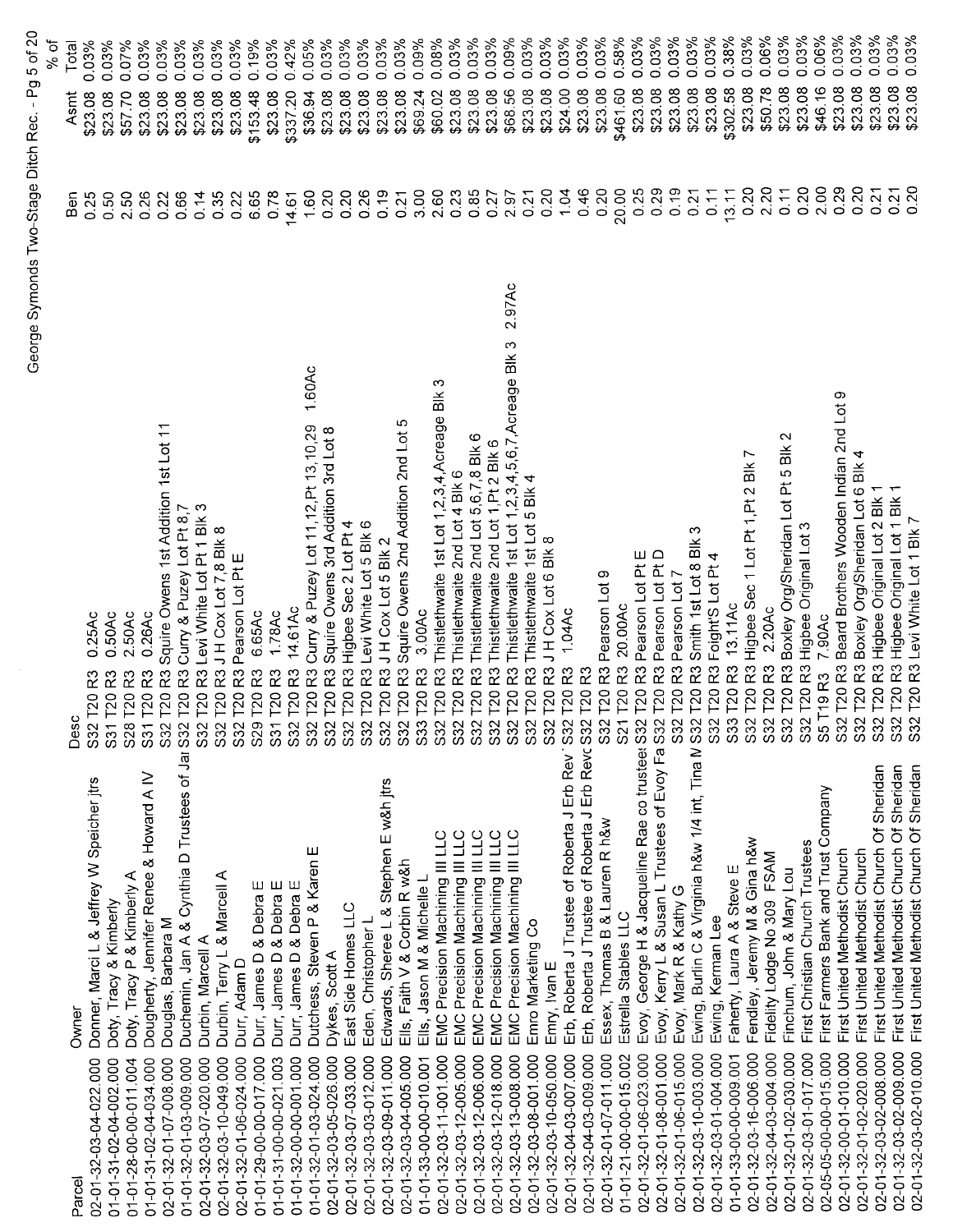|                                                                                           |                                                                                                                   |               | ್ಯ of               |
|-------------------------------------------------------------------------------------------|-------------------------------------------------------------------------------------------------------------------|---------------|---------------------|
| Owner<br>Parcel                                                                           | Desc                                                                                                              | Ben           | Total<br>Asmt       |
| Flint, Jeff<br>02-01-32-03-02-017.000                                                     | $\overline{\phantom{0}}$<br>$\frac{1}{2}$<br>R3 Higbee Original Lot Pt 5, Pt 6<br>S32 T20                         | 0.20          | 0.03%<br>\$23.08    |
| Flint, Jeffery<br>02-01-32-03-07-019.000                                                  | Levi White Lot Pt 1 Blk 3<br>$\overline{3}$<br>S32 T20                                                            | 0.14          | 0.03%<br>\$23.08    |
| Flint, Jeffery<br>02-01-32-03-09-032.000                                                  | Smith 1st Lot Pt 7 Blk 2<br>R <sub>3</sub><br>T <sub>20</sub><br>3333                                             | 0.17          | 0.03%<br>\$23.08    |
| Flint, Jeffery A<br>02-01-32-03-03-030.000                                                | Ю<br>$\frac{1}{2}$<br>R3 Higbee Sec 1 Lot Pt 5, Pt 6<br>T <sub>20</sub>                                           | 0.07          | 0.03%<br>\$23.08    |
| Flint, Jeffery A<br>02-01-32-03-04-015.000                                                | Pearson Lot 32<br><b>T20 R3</b>                                                                                   | 0.14          | 0.03%<br>\$23.08    |
| Flint, Jeffery A<br>02-01-32-03-07-025.000                                                | Levi White Lot 2 Blk 2<br><b>T20R3</b><br>S32                                                                     | 0.20          | 0.03%<br>\$23.08    |
| Flint, Jeffery A & Sharon A Keystone Trust<br>02-01-32-03-09-002.000                      | Smith 1st Lot 8 Blk 2<br><b>T20R3</b><br>S32                                                                      | 0.22          | 0.03%<br>\$23.08    |
| Flint, Jeffery A & Sharon A Keystone Trust<br>02-01-32-03-09-003.000                      | Smith 1st Lot Pt 7 Blk 2<br>T20 <sub>R3</sub><br>S32                                                              | 0.05          | 0.03%<br>\$23.08    |
| Fosnight, Linda L<br>02-01-32-03-03-002.001                                               | Ю<br>T20 R3 Higbee Sec 1 Lot Pt 2 Blk<br>S32                                                                      | 0.21          | 0.03%<br>\$23.08    |
| Fosnight, Richard V & Pamela<br>02-01-32-03-09-037.000                                    | Smith 1st Lot 3 Blk 2<br><b>T20 R3</b><br>S32                                                                     | 0.22          | 0.03%<br>\$23.08    |
| Fox, Phyllis A, Cynthia L Ogle & Frederick L F S32<br>01-01-32-00-00-020.000              | 13.50Ac<br><b>T20 R3</b>                                                                                          | 13.50         | 0.39%<br>\$311.58   |
| Fox, Phyllis A, Cynthia L Ogle & Frederick L F S32<br>01-01-32-00-00-021.000              | 53.54Ac<br>T20 <sub>R3</sub>                                                                                      | 53.54         | 1.54%<br>\$1,235.70 |
| Fox, Phyllis A, Cynthia L Ogle & Frederick L F S32<br>02-01-32-00-00-020.001              | 0.50Ac<br>T20 R3                                                                                                  | 0.50          | 0.03%<br>\$23.08    |
| Phyllis A, Cynthia L Ogle & Frederick L F S32 T20 R3<br>$Fox$ ,<br>02-01-32-00-00-021.001 | 110Ac                                                                                                             | 1.10          | 0.03%<br>\$25.40    |
| Fox, Phyllis A, Cynthia L Ogle & Frederick L F S32 T20 R3<br>02-01-32-04-01-006.000       | 0.30Ac                                                                                                            | 0.30          | 0.03%<br>\$23.08    |
| Fox, Robert L & Valri A<br>01-01-29-03-01-007.000                                         | 1.80Ac<br>S29 T20 R3                                                                                              | 1.80          | 0.05%<br>\$41.54    |
| Frank, Edward S & Shawn L h&w<br>02-01-32-04-01-002.000                                   | S32 T20 R3 0.37Ac<br>S5 T19 R3 0.07Ac<br>S32 T20 R3 J H Cox Lot 7 Blk 3<br>S32 T20 R3 0.27Ac<br>S33 T20 R3 7.61Ac | 0.37          | 0.03%<br>\$23.08    |
| Franklin, Patricia J<br>02-05-05-00-00-009.003                                            |                                                                                                                   | 0.07          | 0.03%<br>\$23.08    |
| Franzen, Michael P & Leslie A<br>02-01-32-03-09-030.000                                   | ო                                                                                                                 | 0.20          | 0.03%<br>\$23.08    |
| Frederick, James A<br>01-01-32-00-00-016.001                                              |                                                                                                                   | 0.27          | 0.03%<br>\$23.08    |
| Frederick, James A<br>01-01-33-00-00-001.000                                              |                                                                                                                   | 7.61          | 022%<br>\$175.64    |
| Freeland, Andrew James & Sarah Jane h&w<br>01-01-32-01-03-006.000                         | Curry & Puzey Lot 5, Pt 4<br>S32 T20 R3                                                                           | 0.54          | 0.03%<br>\$23.08    |
| Freeland, Robert J Jr & Jodie L<br>01-01-32-01-03-007.000                                 | R3 Curry & Puzey Lot 6<br>S32 T20                                                                                 | 0.36          | 0.03%<br>\$23.08    |
| Frye, Shane P & Kristian R<br>01-01-31-00-00-021.000                                      | 4.42Ac<br>R3<br>S31 T20                                                                                           | 4.42          | 0.13%<br>\$102.02   |
| Gaard, Charlene L Rev Trust<br>02-01-32-03-08-021.001                                     | Smiths 3rd Lot P5, P6<br>R <sub>3</sub><br>S32 T20                                                                | 0.26          | 0.03%<br>\$23.08    |
| Garcia, Joe B & Griselda M h&w<br>01-01-28-00-00-012.000                                  | 13.12Ac<br>53<br>28 T <sub>20</sub>                                                                               | 13.12         | 0.38%<br>\$302.82   |
| Garcia, Joe B & Griselda M h&w<br>01-01-28-00-00-012.001                                  | 2.50Ac<br>ဥ<br>28 T <sub>20</sub><br>တ် လ                                                                         | 2.50          | 0.07%<br>\$57.70    |
| Garcia, Joe B & Griselda M h&w<br>01-01-28-00-00-012.002                                  | 0.13Ac<br>R3<br>28 T20<br>ò,                                                                                      | 0.13          | 0.03%<br>\$23.08    |
| Garcia, Ramon Matos<br>02-01-32-00-01-011.000                                             | Beard Brothers Wooden Indian 2nd Lot 10<br>R3<br>T20<br>$\overline{32}$                                           | 0.29          | 0.03%<br>\$23.08    |
| Garner, Randal E & Mandi G<br>01-01-28-00-00-002.003                                      | 5.00Ac<br>R3<br>28 T20<br>ဟ် ဟဲ                                                                                   | 5.00          | 0.14%<br>\$115.40   |
| Garrett, Heather E & Scott w&h te<br>01-01-32-01-01-021.000                               | 0.44Ac<br>R <sub>3</sub><br>32 T <sub>20</sub>                                                                    | 0.44          | 0.03%<br>\$23.08    |
| Garrett, Heather E & Scott w&h te<br>02-01-32-01-01-021.001                               | 0.45Ac<br>R3<br>32 T20                                                                                            | 0.45          | 0.03%<br>\$23.08    |
| Garrison, Andrea Michelle<br>02-01-32-03-06-020.000                                       | S<br>Levi White Lot 6 Blk<br>R <sub>3</sub><br>32 T <sub>20</sub><br><b>wwww</b>                                  | 0.20          | 0.03%<br>\$23.08    |
| っ<br>Garrison, Kevin W & Debbie<br>01-01-32-01-01-017.000                                 | 0.21Ac<br>R3<br>T <sub>20</sub><br>$\overline{3}$                                                                 | 0.21          | 0.03%<br>\$23.08    |
| Garrison, Nathaniel W<br>02-01-32-01-02-035.000                                           | Boxley Org/Sheridan Lot Pt 5 Blk 1<br>R3<br>T <sub>20</sub><br>32                                                 | 0.12          | 0.03%<br>\$23.08    |
| Gaskin, Roger W & Shawnette<br>02-01-31-02-04-010.000                                     | R3 Boxley Org/Sheridan Lot 2 Blk 4                                                                                | 0.07          | 0.03%<br>\$23.08    |
| Gatewood, Steven R & Linda L h&w<br>01-01-28-00-00-008.005                                | 4.09Ac<br>53<br>S31 T20 F<br>S28 T20 F<br>S28 T20 F<br>S32 T20 F                                                  | 4.09          | 0.12%<br>\$94.40    |
| Gaylor, Joshua L & Shannon L h&w<br>01-01-28-00-00-002.103                                | 2.92Ac<br>R3                                                                                                      | 2.92          | 0.08%<br>\$67.40    |
| Gerbig, Clifford G & Georgianne B<br>01-01-32-01-04-008.000                               | 1.60Ac<br>Curry & Puzey Lot 25,26, Pt 24, 27,28<br>ည့                                                             | 1.60          | 0.05%<br>\$36.94    |
| Gibbons, Jason M & Natalie h&w<br>01-01-33-00-00-010.000                                  | 3.00Ac<br>53<br>S33 T20                                                                                           | 3.00          | 0.09%<br>\$69.24    |
| Gibson, Stacy J<br>01-01-31-00-00-018.001                                                 | 4.01Ac<br>R3                                                                                                      | 3.21          | 0.09%<br>\$74.10    |
| Gifford, Eric D<br>02-01-32-01-06-021.000                                                 | Pearson Lot 3<br>R3                                                                                               | 0.19          | 0.03%<br>\$23.08    |
| Gilbert, Michael F & Christina M h&w<br>02-01-32-03-06-004.000                            | R3 Higbee Sec 2 Lot 7 Blk 1<br>T201<br>S31 T20 F<br>S32 T20 F<br>S32 T20 F<br>S32 T20 F                           | 0.22          | 0.03%<br>\$23.08    |
| Giles, Jane Ellen<br>02-01-32-03-08-029.000                                               | Smiths 3rd 2nd Lot P2, P1<br>T20 <sub>R3</sub>                                                                    | $\frac{7}{2}$ | 0.03%<br>\$23.08    |
| Gillam, Melissa<br>02-01-32-03-08-027.000                                                 | Smiths 3rd 2nd Lot Pt 3<br>T20 <sub>R3</sub><br>S32                                                               | 0.15          | 0.03%<br>\$23.08    |
| Gillmore, Matthew John<br>02-01-32-03-08-033.000                                          | S32 T20 R3 Thistlethwaite 1st Lot 3,4 Blk 1                                                                       | 0.40          | 0.03%<br>\$23.08    |

George Symonds Two-Stage Ditch Rec. - Pg 6 of 20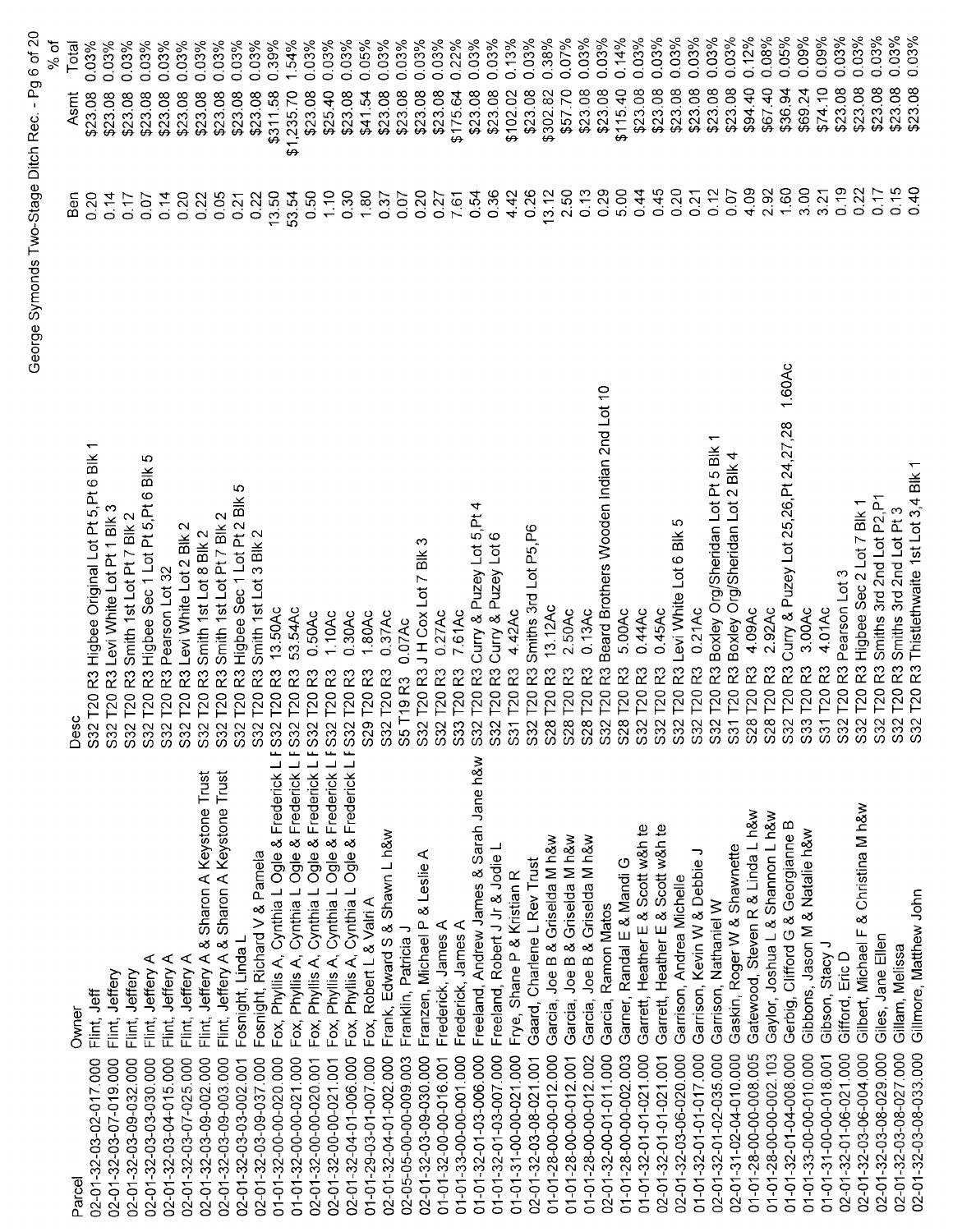|                                                                                                                              |                                                                                         |       |          | h of  |
|------------------------------------------------------------------------------------------------------------------------------|-----------------------------------------------------------------------------------------|-------|----------|-------|
| Owner<br>Parcel                                                                                                              | Desc                                                                                    | Ben   | Asmt     | Total |
| Gipson, Alice J<br>02-01-32-04-02-004.000                                                                                    | ഥ<br>R3 Bush Lot<br>S32 T20                                                             | 0.50  | \$23.08  | 0.03% |
| Godbey, Timothy A & Alicia B                                                                                                 | 10.47Ac<br>R3<br>S21 T <sub>20</sub>                                                    | 1.27  | \$29.32  | 0.04% |
| 01-01-21-00-00-012.005                                                                                                       | 18.60Ac<br>R3<br>S21 T20                                                                | 18.60 | \$429.30 | 0.54% |
| Godby, Gail E<br>01-01-21-00-00-014.003                                                                                      | Homesteads Lot 16<br>R3<br>S29 T20                                                      | 0.49  | \$23.08  | 0.03% |
| Godby, Gail Eugene & Melanie Ann h&w<br>Godby, Gail Eugene & Melanie Ann<br>02-01-32-03-02-021.000<br>01-01-29-02-01-009 000 | $\sim$<br>R3 Higbee Original Lot Pt 5, Pt 6 Blk<br>S32 T20                              | 0.20  | \$23.08  | 0.03% |
| Godby, James W Rev Trust<br>01-01-21-00-00-013.002                                                                           | 19.10Ac<br>ನ್ನ<br>S21 T20                                                               | 5.10  | \$117.72 | 0.15% |
| Godby, James W Rev Trust<br>01-01-21-00-00-014.001                                                                           | 37.19Ac<br>R3<br>S21 T20                                                                | 19.19 | \$442.92 | 0.55% |
| Good, George & Aaron to<br>02-01-32-03-07-015.000                                                                            | R3 Levi White Lot 4 Blk 2<br>S32 T20                                                    | 0.20  | \$23.08  | 0.03% |
| Good, George E & Cathy L<br>01-01-29-02-01-011.000                                                                           | R3 Homesteads Lot 14<br>S29 T20                                                         | 0.43  | \$23.08  | 0.03% |
| Goodnight, Caroline J & William D Goodnight S32 T20<br>02-01-32-03-05-021.000                                                | 0.23AC<br>R3                                                                            | 0.23  | \$23.08  | 0.03% |
| Gosnell, Michele D & Nicholas P Hampton Jt/<br>02-01-32-01-08-003.000                                                        | R3 Pearson Lot Pt D<br>S32 T20                                                          | 0.29  | \$23.08  | 0.03% |
| Gouda Properties LLC<br>02-01-32-03-06-034.000                                                                               | Higbee Sec 2 Lot Pt 3 Blk 2<br>$\overline{R3}$<br>32T20<br>Ò,                           | 0.06  | \$23.08  | 0.03% |
| GPS Holdings LLC<br>02-01-32-03-14-006.000                                                                                   | Thistlethwaite S 4 Lot 1 Blk<br>R3<br>K<br>32T20<br>ഗ                                   | 0.05  | \$23.08  | 0.03% |
| Grand Junction Properties LLC<br>02-01-32-03-01-016.000                                                                      | Higbee Original Lot Pt 2<br>R3<br>S32 T20                                               | 0.13  | \$23.08  | 0.03% |
| Grand Junction Properties LLC<br>02-01-32-03-03-001.000                                                                      | J O Pearson 5th Lot 1, Pt 2<br>$\overline{R}$<br>$\overline{C}$<br>S32                  | 0.10  | \$23.08  | 0.03% |
| Grand Junction Properties LLC<br>02-01-32-03-06-032.000                                                                      | R3 Higbee Sec 2 Lot Pt 4 Blk 1<br>32 120<br>Ö.                                          | 0.07  | \$23.08  | 0.03% |
| Grand Junction Properties LLC<br>02-01-32-03-06-033.000                                                                      | R3 Higbee Sec 2 Lot Pt 3 Blk<br>32T20<br>S.                                             | 0.04  | \$23.08  | 0.03% |
| Grand Junction Properties LLC<br>02-01-32-03-16-014.000                                                                      | J O Pearson Lot 9 Blk 6<br>R3<br>32 T20<br>ഗ                                            | 0.05  | \$23.08  | 0.03% |
| Grau, Jacob A & Jamie M h&w<br>01-01-29-00-00-016.000                                                                        | 3.49Ac<br>R3<br>29 T20<br>ഗ                                                             | 3.49  | \$80.56  | 0.10% |
| Gray, Daniel & Jean Ann<br>02-01-32-01-06-005.000                                                                            | R3 Mc Donalds Lot 2,1<br>32 T <sub>20</sub><br>S                                        | 0.50  | \$23.08  | 0.03% |
| Greathouse, Jason A & Jennifer h&w jtrs<br>02-01-32-03-07-036.000                                                            | R3 Higbee Sec 2 Lot 5 Blk 2                                                             | 0.22  | \$23.08  | 0.03% |
| Greathouse, Mary Elizabeth & Charles F<br>02-01-32-03-10-030.000                                                             | Smith 1st Lot Pt 6 Blk 3<br>R3<br>S32 T20 H                                             | 0.17  | \$23.08  | 0.03% |
| Green, Carroll E & Ladonna M<br>01-01-32-01-03-017.000                                                                       | Curry & Puzey Lot 39, Pt 38<br>R3<br>S32 T20 H<br>S28 T20 H<br>S28 T20 H                | 0.44  | \$23.08  | 0.03% |
| Green, Gregory E<br>01-01-28-00-00-011.005                                                                                   | 2.00Ac<br>R3                                                                            | 2.00  | \$46.16  | 0.06% |
| Green, Gregory E<br>01-01-28-00-00-011.006                                                                                   | 1.00Ac<br>R3                                                                            | 00.1  | \$23.08  | 0.03% |
| Green, Ladonna M & Jill Shambaugh jtrs<br>02-01-32-03-16-012.000                                                             | R3 J O Pearson Lot 7 Blk 6<br>T20<br>S32                                                | 0.05  | \$23.08  | 0.03% |
| Greenwood Rentals LLC<br>02-01-32-01-02-031.000                                                                              | $\mathbf{\sim}$<br>Boxley Org/Sheridan Lot 6, Pt 5 Blk<br>R31<br>T <sub>20</sub><br>S32 | 0.32  | \$23.08  | 0.03% |
| Greenwood Rentals LLC<br>02-01-32-03-03-005.000                                                                              | R3 Higbee Sec 1 Lot Pt 3, Pt 4 Blk 4<br>T20<br>S32                                      | 0.21  | \$23.08  | 0.03% |
| Greenwood Rentals LLc<br>02-01-32-03-03-006.000                                                                              | 4<br>R3 Higbee Sec 1 Lot Pt 3, Pt 4 Blk<br>T20<br>$\overline{\text{S2}}$                | 0.21  | \$23.08  | 0.03% |
| Greenwood Rentals LLC<br>02-01-32-03-03-022.000                                                                              | 4<br>BK<br>Higbee Sec 1 Lot Pt 5, Pt 6<br>R3<br>T20<br>S32                              | 0.10  | \$23.08  | 0.03% |
| Greenwood Rentals LLC<br>02-01-32-03-09-036.000                                                                              | Smith 1st Lot Pt 4 Blk 2<br>R3<br><b>T20</b><br>32<br>ပာ                                | 0.07  | \$23.08  | 0.03% |
| Greenwood Rentals LLC<br>02-01-32-03-16-024.000                                                                              | R3 Higbee Sec 1 Lot 7 Blk 7<br>T20<br>S32                                               | 0.21  | \$23.08  | 0.03% |
| Greenwood, Cameron<br>02-01-32-03-10-032.000                                                                                 | Smith 1st Lot 5, Pt 6 Blk 3<br>R3<br>32T20<br>ഗ                                         | 0.50  | \$23.08  | 0.03% |
| Greer, Rollo P & Suzanne H Trustees Greer F S32<br>01-01-32-01-04-014.000                                                    | Curry & Puzey 2nd Lot 41<br>R3<br>T20                                                   | 0.40  | \$23.08  | 0.03% |
| Greer, Rollo P & Suzanne H Trustees Greer F S32<br>01-01-32-01-04-015.000                                                    | Curry & Puzey 2nd Lot 42<br>R3<br><b>T20</b>                                            | 0.29  | \$23.08  | 0.03% |
| Griffin, Anthony W<br>02-01-32-03-02-020.000                                                                                 | $\scriptstyle\sim$<br>Higbee Original Lot Pt 7 Blk<br>R3<br>T20<br>S2                   | 0.10  | \$23.08  | 0.03% |
| Griffin, Warren<br>02-01-32-03-01-003.000                                                                                    | Foight'S Lot Pt 4<br>R3<br><b>P20</b><br>S32                                            | 0.20  | \$23.08  | 0.03% |
| Griffin, Warren T & Susan M<br>02-01-32-01-02-021.000                                                                        | R3 Boxley Org/Sheridan Lot 5 Blk<br>S32 T20                                             | 0.20  | \$23.08  | 0.03% |
| Grinstead, Samuel M & Dianne<br>02-01-32-03-07-012.000                                                                       | R3 Levi White Lot 5 Blk 1<br>T20<br>$\overline{\text{S2}}$                              | 0.20  | \$23.08  | 0.03% |
| Grinstead, Samuel M & Dianne L<br>02-01-32-03-02-006.000                                                                     | R3 Higbee Original Lot 4 Blk 1<br><b>P20</b><br>S32                                     | 0.21  | \$23.08  | 0.03% |
| Gubocki, Kevin<br>02-01-32-01-07-035.000                                                                                     | R3 Squire Owens 1st Addition 1st Lot 17<br>T <sub>20</sub><br>S <sub>32</sub>           | 0.20  | \$23.08  | 0.03% |
| Guttman, Jennifer L<br>02-01-32-03-02-011.000                                                                                | R3 Levi White Lot 3 Blk 7<br>T20<br>$\overline{\text{S2}}$                              | 0.14  | \$23.08  | 0.03% |
| Guttman, Jennifer L<br>02-01-32-03-02-012.000                                                                                | R3 Levi White Lot 2 Blk 7<br>$\overline{120}$<br>S32                                    | 0.20  | \$23.08  | 0.03% |
| Gwin, David R<br>01-01-28-00-01-001.000                                                                                      | 4.87Ac<br>Fox Field Estate Lot 1<br>ဥ<br>S28 T20                                        | 4.87  | \$112.40 | 0.14% |
| Habig, Frank J<br>01-01-28-00-00-009.002                                                                                     | 42.29Ac<br>R3<br>$\overline{120}$<br>$\frac{28}{2}$                                     | 42.29 | \$976.06 | 1.22% |
| Hagan, Derek S & Kathleen M<br>02-01-32-04-01-004.000                                                                        | 0.66Ac<br>R3<br>T20<br>$\overline{3}$                                                   | 0.66  | \$23.08  | 0.03% |

George Symonds Two-Stage Ditch Rec. - Pg 7 of 20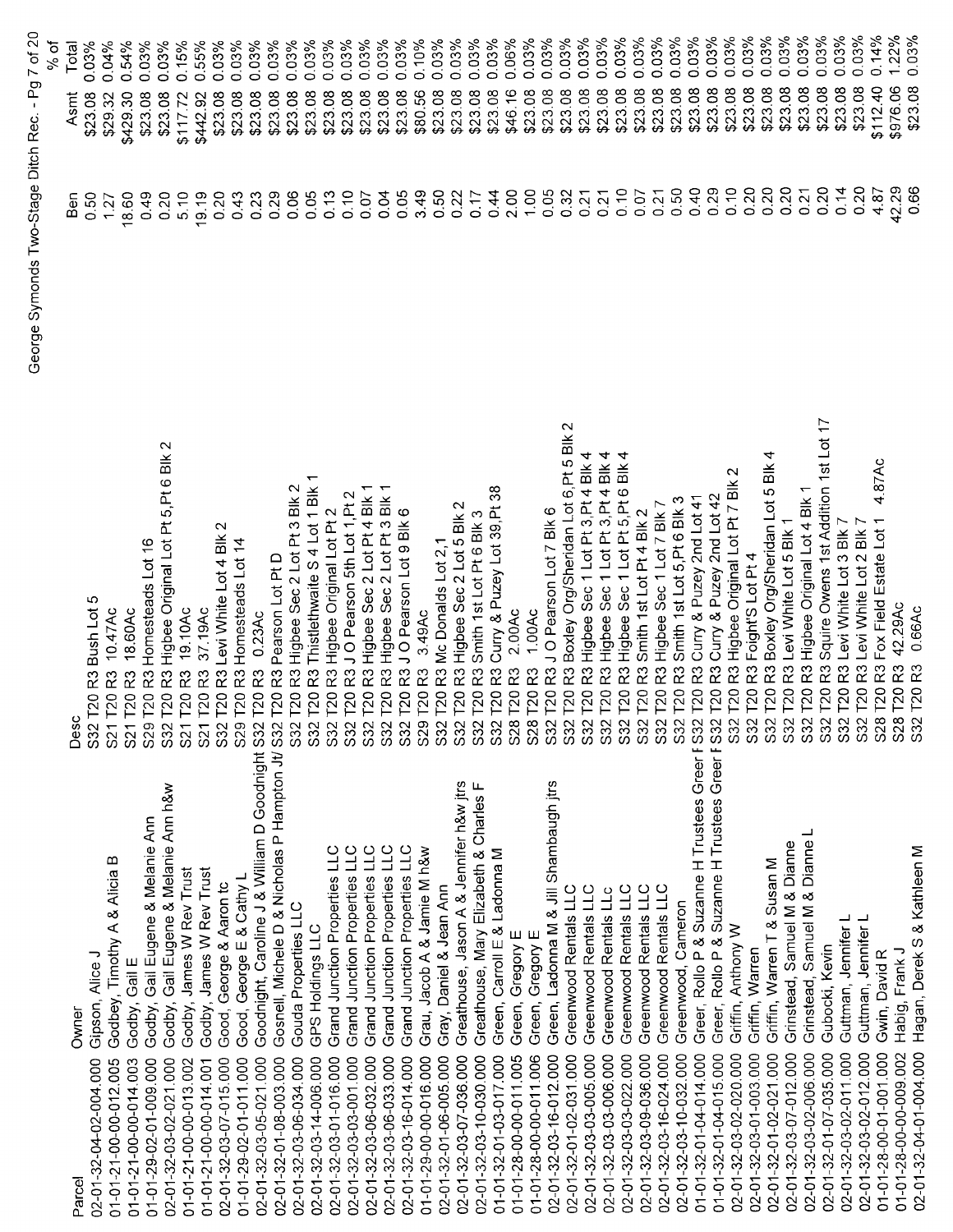|                        |                                                    | George Symonds Two-Stage Ditch Rec.                                        |                       | $-$ Pg 8 of 20      |
|------------------------|----------------------------------------------------|----------------------------------------------------------------------------|-----------------------|---------------------|
|                        |                                                    |                                                                            |                       | % of                |
| Parcel                 | Owner                                              | Desc                                                                       | Ben                   | Total<br>Asmt       |
| 01-01-29-02-01-015.000 | Hajik, Lawrence                                    | R <sub>3</sub><br>S29 T20                                                  | 0.49                  | 0.03%<br>\$23.08    |
| 01-01-29-02-01-016.000 | Hajik, Lawrence                                    | R3<br><b>T20</b><br>S29                                                    | 0.43                  | 0.03%<br>\$23.08    |
| 02-01-32-01-08-004.000 | Halcomb, John W Jr & Alyssa D Schranz jtrs         | T20 R3 Pearson Lot Pt C<br>S32                                             | 0.26                  | 0.03%<br>\$23.08    |
| 02-01-32-03-10-047.000 | Halcomb, William R                                 | 2 T20 R3 J H Cox Lot 9 Blk 8<br>$\overline{\text{S}}$                      | 0.18                  | 0.03%<br>\$23.08    |
| 02-01-32-03-10-046.000 | Halcomb, William R & Casandra B                    | S32 T20 R3 J H Cox Lot 10 Blk 8                                            | 0.18                  | 0.03%<br>\$23.08    |
| 02-01-32-01-07-031.000 | Hall, Steven & Jetta h&w                           | $\overline{\mathcal{N}}$<br>S32 T20 R3 Squire Owens 1st Addition 1st Lot   | 0.20                  | 0.03%<br>\$23.08    |
| 01-01-29-02-01-005.000 | Halvorsen, Harris E III & Stacey M                 | S29 T20 R3 Homesteads Lot 5                                                | 0.50                  | 0.03%<br>\$23.08    |
| 01-01-28-00-00-009.004 | Hamilton County Board of Commissioners             | 3.91Ac<br>S28 T20 R3                                                       | 3.91                  | 0.11%<br>\$90.24    |
| 99-99-99-99-99-999.001 | Hamilton County Highway Department                 | ayette, Blake, Hudson, South, Centennial, Eagletown, Hinesley,<br>्रं      | 117.15                | \$2,703.82          |
|                        |                                                    | Jerkwater, Lamong, 246, 253, 256, Homestead                                |                       | 3.38%               |
| 01-01-29-02-01-013.000 | Hamilton Tax & Accounting Inc                      | S29 T20 R3 Homesteads Lot 12                                               | 43<br>0               | 0.03%<br>\$23.08    |
| 01-01-29-02-01-014.000 | Hamilton Tax & Accounting Inc                      | S29 T20 R3 Homesteads Lot 11                                               | 0.49                  | 0.03%<br>\$23.08    |
| 02-01-31-04-02-030.000 | Hamilton Tax & Accounting Inc                      | 1.14AC<br><b>T20R3</b><br>$\rm \hat{S}$                                    | 0.20                  | 0.03%<br>\$23.08    |
| 02-01-32-03-06-040.000 | Hamilton Tax and Accounting Inc                    | 1, Pt 2 Blk<br>ā,<br>$2$ Lot<br>T20 R3 Higbee Sec<br>S32                   | 0.23                  | 0.03%<br>\$23.08    |
| 01-01-31-02-04-034.001 | Hamilton Tax Inc                                   | 0.26Ac<br>T20 <sub>R3</sub><br>$\overline{\text{S31}}$                     | 0.26                  | 0.03%<br>\$23.08    |
| 01-01-29-02-01-025.000 | Hamilton, Robert 1/2 Int & Helen E 1/2 Int T/E S29 | 0.53AC<br>T20 <sub>R3</sub>                                                | 0.53                  | 0.03%<br>\$23.08    |
| 01-01-29-02-01-026.000 | Hamilton, Robert 1/2 Int & Helen E 1/2 Int T/E S29 | T20 R3 Homesteads Lot 10                                                   | 0.52                  | 0.03%<br>\$23.08    |
| 02-01-32-01-06-002.000 | Hammack, Roger C                                   | 0.54Ac<br>T20 <sub>R3</sub><br>S32                                         | 0.54                  | 0.03%<br>\$23.08    |
| 02-01-32-03-09-010.001 | Hanna, Mark & Judy                                 |                                                                            | <b>90.06</b>          | 0.03%<br>\$23.08    |
| 01-01-32-01-05-003.000 | Hansen, Keifer Richard & Lindsey Nichole h&        | S32 T20 R3 J H Cox Lot Pt 1 Blk 3<br>S32 T20 R3 Curry & Puzey 2nd Lot 46   | 0.31                  | 0.03%<br>\$23.08    |
| 02-01-32-03-02-018.000 | Harmeson, Kent F                                   | $\sim$<br>S32 T20 R3 Higbee Original Lot Pt 7, Pt 8 Blk                    | 0.20                  | 0.03%<br>\$23.08    |
| 02-05-05-00-00-009.005 | Harris, Timothy G & Pamela A h&w te                | 0.07AC                                                                     | 0.07                  | 0.03%<br>\$23.08    |
| 02-01-32-00-00-005.005 | Hawes, James G & Jeanie L                          | 0.24AC<br>S5 T19 R3 (<br>S32 T20 R3                                        | 0.24                  | 0.03%<br>\$23.08    |
| 02-01-32-03-10-037.000 | Hawkins, Larry E & Clarinda M                      | S32 T20 R3 J H Cox Lot 5 Blk 8                                             | 0.20                  | 0.03%<br>\$23.08    |
|                        |                                                    | T20 R3 Levi White Lot 1 Blk 4<br>S32                                       | 0.34                  | 0.03%<br>\$23.08    |
| 02-01-32-03-06-014.000 | Hayden, Nichole                                    | ယ<br>T20 R3 Levi White Lot 8 Blk                                           | 0.21                  | 0.03%<br>\$23.08    |
| 02-01-32-03-06-013.000 | Headlee, Christopher W & Angela M Smith ni S32     |                                                                            | 0.99                  | 0.03%<br>\$23.08    |
| 02-01-32-04-02-001.000 | Heavenly Sweet Kones LLC                           | T20 R3 Bush Lot 2,<br><b>S32</b>                                           |                       | 0.03%               |
| 01-01-31-02-04-004.000 | Heffelmire, Polly J                                | $0.13$ Ac<br><b>T20 R3</b><br>$\overline{ }$<br>33                         | 0.13                  | \$23.08             |
| 02-01-32-03-09-035.000 | Helms, George F                                    | $\mathbf{\Omega}$<br>Smith 1st Lot Pt 4 Blk<br>T20 <sub>R3</sub><br>$\sim$ | 0.06                  | 0.03%<br>\$23.08    |
| 01-01-32-00-00-004.204 | Henry, Ryan S & Brandy L                           | 3.96AC<br><b>T20R3</b><br>$\mathbf{\Omega}$<br>33<br>33                    | 3.96                  | 0.11%<br>\$91.40    |
| 02-01-32-03-09-015.000 | Hernandez, Jose D                                  | $\scriptstyle\sim$<br>R3JH Cox Lot 2 Blk<br>T201<br>$\sim$                 | 0.19                  | 0.03%<br>\$23.08    |
| 02-01-32-04-02-005.000 | & Edgar A<br>Hernandez, Kendra L                   | R3 Bush Lot 6<br>T201<br>S32<br>S32                                        | 0.62                  | 0.03%<br>\$23.08    |
| 02-01-32-03-04-013.001 | Hewitt, Joseph D                                   | Pearson Lot 31, Pt 30<br>R3<br>T20                                         | 0.21                  | 0.03%<br>\$23.08    |
| 02-01-32-03-04-007.000 | Hiatt, Jeffrey A & Bobbie J h&w & Jacob A Hi S32   | Squire Owens 2nd Addition 2nd Lot<br>R3<br>T20                             | 0.21                  | 0.03%<br>\$23.08    |
| 02-01-32-01-07-012.000 | Hill, Ricky Wayne Jr                               | Pearson Lot 10<br>T20 <sub>R3</sub><br>S32<br>S32                          | 0.20                  | 0.03%<br>\$23.08    |
| 02-01-32-01-07-023.000 | Hines, John L & Ruth Ann                           | Pearson Lot 21, Pt 22<br>T20 <sub>R3</sub>                                 | 0.34                  | 0.03%<br>\$23.08    |
| 02-01-32-03-14-007.000 | His & Hers Target Sports LLC                       | Bik<br>Thistlethwaite S 4 Lot 2<br><b>T20 R3</b><br><b>S32</b>             | 0.04                  | 0.03%<br>\$23.08    |
| 02-01-32-03-06-021.000 | Hissom, George                                     | T20 R3 Levi White Lot 3 Blk 5<br>S32                                       | 0.20                  | 0.03%<br>\$23.08    |
| 02-01-31-02-04-031.000 | C & Angel Lia Hmielewski I S31<br>Hmielewski, Andy | 4<br>$\frac{1}{2}$<br>LO<br>T20 R3 Boxley Org/Sheridan Lot                 | 0.12                  | 0.03%<br>\$23.08    |
| 02-01-32-03-10-020.000 | Hogan, Pacha M                                     | Ю<br>T20 R3 JH Cox Lot 10,9 Blk<br>S32                                     | 0.36                  | 0.03%<br>\$23.08    |
| 01-01-29-03-02-006.000 | Hogge, Kimberly Sue                                | T20 R3 Curry Lot 7<br>S29                                                  | 0.37                  | 0.03%<br>\$23.08    |
| 01-01-29-00-00-009.001 | っ<br>Hollingsworth, Kim A & Marna                  | 3.13AC<br>S29 T20 R3                                                       | 2.80                  | 0.08%<br>\$64.62    |
| 02-01-32-03-07-009.000 | Holman, Ronald & Anita h&w                         | S32 T20 R3 Levi White Lot 1, Pt 4 Blk                                      | 0.27                  | 0.03%<br>\$23.08    |
| 02-01-32-03-10-041.000 | Hopper, Lois D                                     | S32 T20 R3 J H Cox Lot 1 Blk 8                                             | 0.20                  | $0.03\%$<br>\$23.08 |
| 02-05-05-02-01-028.000 | Horachek, Jerome M                                 | S5 T19 R3 Hoffman Lot 25,26,27,28                                          | 0.76                  | 0.03%<br>\$23.08    |
| 02-01-32-04-01-001.000 | Hottinger, Andrew L & Teresa A h&w                 | 0.37Ac<br>S32 T20 R3                                                       | $\tilde{\varepsilon}$ | 0.03%<br>\$23.08    |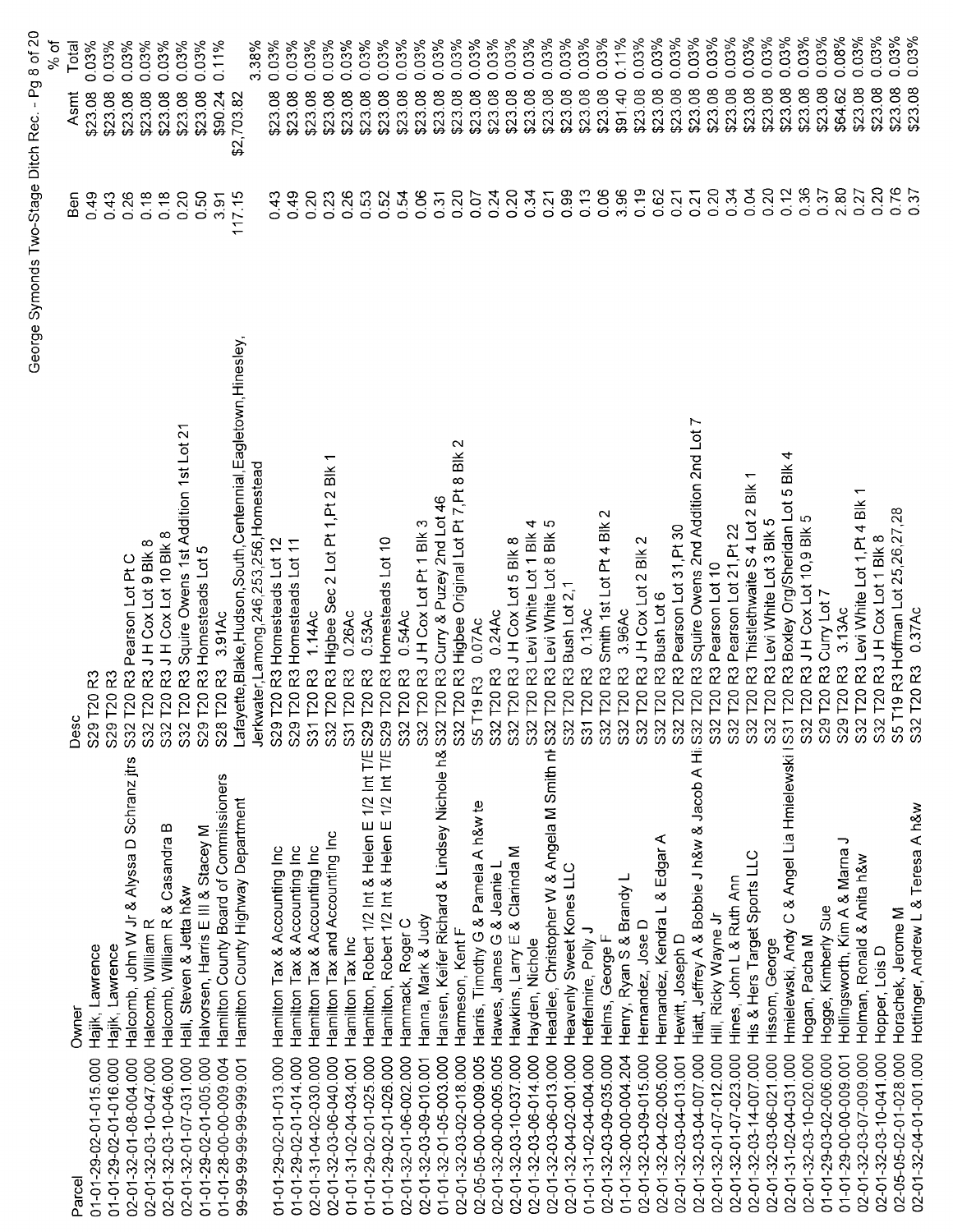|                        |                                               |                                                                                 |              | ა<br>გ                                   |
|------------------------|-----------------------------------------------|---------------------------------------------------------------------------------|--------------|------------------------------------------|
| Parcel                 | Owner                                         | Desc                                                                            | nea          | Total<br>Asmt                            |
| 02-05-05-00-00-009.002 | Huff, Roberta J Trustee Huff Lvg Trust        | 0.07Ac<br>T19 <sub>R3</sub><br>S <sub>5</sub>                                   | 0.07         | 0.03%<br>\$23.08                         |
| 02-01-32-03-07-002.000 | Huff, Terry E & Tina A mc                     | N<br>S32 T20 R3 Higbee Sec 2 Lot 8 Blk                                          | 0.22         | 0.03%<br>\$23.08                         |
| 01-01-33-00-00-006.000 | Hufferd, Thomas Ryan & Chelsie A h&w          | 1.17Ac<br>S33 T20 R3                                                            | 1.17         | 0.03%<br>\$27.00                         |
| 02-01-32-03-06-026.000 | Hufford, Melissa Jane & Ryan Lee w&h          | S32 T20 R3 Higbee Sec 2 Lot Pt 2                                                | 0.21         | 0.03%<br>\$23.08                         |
| 02-01-32-03-07-034.000 | Hughes, Chad                                  | Higbee Sec 2 Lot Pt 4<br>S32 T20 R3                                             | 0.20         | 0.03%<br>\$23.08                         |
| 02-01-32-00-02-004.000 | Hume, Lana J & Jeffery Childers jtrs          | Rolling Hills 1st Lot 4<br>ဥ<br>S32 T20                                         | 0.23         | 0.03%<br>\$23.08                         |
| 02-01-32-03-15-002.000 | Hunt, Dana L & Michele P                      | Thistlethwaite Sec 3 Lot 3<br>$\overline{\mathbf{R}}$<br>T20<br>S32             | 0.21         | 0.03%<br>\$23.08                         |
| 02-01-32-00-01-012.000 | Bell<br>Hutchens, Anna M w/LE to Melanie K    | Beard Brothers Wooden Indian 2nd Lot 11<br>R3<br>$\overline{C}$<br>S32          | 0.29         | 0.03%<br>\$23.08                         |
| 02-01-32-03-08-030.000 | Hutchens, Terry L & Glenda J                  | Smiths 3rd 2nd Lot P2, P1<br>ဥ<br>120<br>S32                                    | 0.14         | 0.03%<br>\$23.08                         |
| 01-01-33-00-00-009.301 | Hybarger, H Keith & Barbara A                 | 12.96Ac<br>R3<br>T201<br>S33                                                    | 12.96        | 0.37%<br>\$299.12                        |
| 01-01-32-00-00-014.000 | Indiana American Water Company Inc            | 9.64Ac<br>ဥ<br>$\overline{120}$<br>S32                                          | 9.64         | 0.28%<br>\$222.50                        |
| 02-01-32-00-00-013.000 | Indiana American Water Company Inc            | 12.29Ac<br>T20 <sub>R3</sub><br>Š                                               | 12.29        | 0.35%<br>\$283.66                        |
| 02-01-32-00-00-004.103 | Indiana Amrican Water Company Inc             | 0.88Ac<br>T20 R3<br>S32                                                         | 0.88         | 0.03%<br>\$23.08                         |
| 02-01-32-00-00-004.203 | ndiana Amrican Water Company Inc              | 3.06Ac<br>T20 <sub>R3</sub><br>S32                                              | 3.06         | 0.09%<br>\$70.62                         |
| 02-01-32-00-00-004.303 | ndiana Amrican Water Company Inc              | 1.04Ac<br>T20 <sub>R3</sub><br>$\sim$<br>$\ddot{\mathrm{S}}$                    | 1.04         | 0.03%<br>\$24.00                         |
| 02-01-32-03-03-018.000 | ndiana Bell Telephone Co                      | T20 R3 Higbee Sec 1 Lot 8 Blk 4<br>အိ                                           | 0.20         | 0.03%<br>\$23.08                         |
| 99-99-99-99-99-999.002 | ndiana Department Of Transportation           | SR38 thru Sheridan aka 6th, Main, ShermanAve, WhiteAve, 2ndSt, 10thSt           | 30.27        | 0.87%<br>\$698.64                        |
| 02-01-32-04-03-008.000 | Indiana Gas Co Inc                            | 0.05Ac<br>2 T20 R3<br>$\ddot{\mathrm{s}}$                                       | 0.05         | 0.03%<br>\$23.08                         |
| 01-01-32-01-01-005.000 | nman, Cheryl Lynn                             | Pioneer Village Lot 11<br>T20 <sub>R3</sub><br>္တ                               | 0.28         | 0.03%<br>\$23.08                         |
| 01-01-32-01-01-006.000 | nman, Cheryl Lynn                             | T20 R3 Pioneer Village Lot 10<br>္တ                                             | 0.28         | 0.03%<br>\$23.08                         |
| 01-01-29-00-01-003.000 | nman, Jeffrey W                               | 1.95Ac<br>9T20R3<br>Š                                                           | 1.05         | 0.03%<br>\$24.24                         |
| 02-01-32-03-07-032.000 | Inman, Nicholas Troy                          | T20 R3 Higbee Sec 2 Lot Pt 4<br>S32                                             | 0.20         | 0.03%<br>\$23.08                         |
| 02-01-32-03-05-018.000 | Isenhour, Rex & Patricia                      | 0.25AC<br>R3<br>T201<br>$\sim$<br>တိ                                            | 0.25         | 0.03%<br>\$23.08                         |
| 02-01-32-03-05-018.001 | Isenhour, Rex A & Patricia A                  | 0.55Ac<br>R3<br>T20<br>$\sim$<br>S.                                             | 0.55         | 0.03%<br>\$23.08                         |
| 02-01-32-03-08-032.000 | Sue<br>Isenhower, Craig Lee & Joanie          | Smith 1st Lot 5 Blk 1<br>R <sub>3</sub><br>T20<br>$\ddot{\mathrm{3}}$           | 0.22         | 0.03%<br>\$23.08                         |
| 02-01-32-03-07-001.000 | ssachar Church Inc                            | Higbee Sec 2 Lot Pt 1 Blk 2<br><b>T20 R3</b><br>S32                             | 0.19         | 0.03%<br>\$23.08                         |
| 02-01-32-03-07-029.000 | ssachar Church Inc                            | Levi White Lot 2 Blk 1<br>$\overline{2}$<br>$\overline{120}$<br>S32             | 0.20         | 0.03%<br>\$23.08                         |
| 02-01-32-03-01-018.000 | JBS United Inc                                | Higbee Original Lot 4<br><b>T20 R3</b><br>S32                                   | 0.20         | 0.03%<br>\$23.08                         |
| 02-01-32-03-02-002.000 | JBS United Inc                                | Higbee Original Lot 3 Blk 2<br>R3<br>T201<br>S32                                | 0.21         | 0.03%<br>\$23.08                         |
| 02-01-32-03-02-022.000 | JBS United Inc                                | $\sim$<br>Higbee Original Lot Pt 5, Pt 6 Blk<br>R3<br>T201                      | 0.05         | 0.03%<br>\$23.08                         |
| 02-01-32-03-02-023.000 | JBS United Inc                                | Higbee Original Lot Pt 5, Pt 6 Blk 2<br>$\overline{3}$<br>T20<br>S32<br>S32     | 0.18         | 0.03%<br>\$23.08                         |
| 02-01-32-03-02-025.000 | JBS United Inc                                | Higbee Original Lot Pt 4 Blk 2<br>R3<br>T20                                     | 0.12         | 0.03%<br>\$23.08                         |
| 02-01-32-01-02-012.000 | Jensen, Jonathan C & Sarah L h&w              | ო<br>Boxley Org/Sheridan Lot 3, Pt 4 Blk<br>R3<br>T <sub>20</sub><br><b>S32</b> | 0.25         | 0.03%<br>\$23.08                         |
| 01-01-28-00-00-006.000 | Jerkwater LLC                                 | 40.00Ac<br>R3<br>$\overline{120}$<br>$\infty$<br>$\Omega$                       | 14.24        | 0.41%<br>\$328.66                        |
| 01-01-29-00-00-004.000 | Jessup, Don K & Donna L CoTrustees of the S2  | 80.00Ac<br>R3<br>T201<br>တ                                                      | 80.00        | 2.31%<br>\$1,846.40                      |
| 01-01-29-00-00-013.000 | Jessup, Don K & Donna L As Trustees           | 37.81Ac<br>ဥ<br>T20<br>$\sigma$<br>$\tilde{\Omega}$                             | 3781         | 1.09%<br>\$872.66                        |
| 01-01-29-00-00-020.000 | Jessup, Don K & Donna L Co Trustees of the S2 | 19.45Ac<br>ဥ<br>T <sub>20</sub><br>$\sigma$                                     | 6.45         | 0.19%<br>\$148.88                        |
| 01-01-29-00-00-021.000 | Jessup, Don K & Donna L CoTrustees of the     | 20.00Ac<br>ဥ<br>T20<br>စ<br>$\Omega$                                            | 20.00        | 0.58%<br>\$461.60                        |
| 01-01-29-00-00-003.000 | Trustees<br>& Donna L<br>Jessup, Don K        | 55.00Ac<br>R3<br><b>T20</b><br>$\sigma$<br>$\delta$                             | 48.00        | 1.39%<br>\$1,107.84                      |
| 01-01-29-00-00-017.301 | Trustees<br>Jessup, Don K & Donna L           | 10.44Ac<br>ဥ<br>T20<br>$\sigma$<br>$\Omega$                                     | 4.54         | 0.13%<br>\$104.78                        |
| 01-01-29-00-00-019.000 | Jessup, Don K & Donna L Trustees              | 9.13Ac<br>ဥ<br>$\overline{120}$<br>$\sigma$<br>$\Omega$                         | 9.13         | 0.26%<br>0.10%<br>\$210.72               |
| 01-01-29-00-01-001.000 | Jessup, Garry K & Leanna J                    | 3.44Ac<br>R3<br>T20<br>$\overline{\mathcal{P}}$<br>$\Omega$                     | 3.44         | \$79.40                                  |
| 01-01-29-00-01-002.000 | Jessup, Garry K & Leanna J                    | 2.61Ac<br>T <sub>20</sub><br>$\infty$<br>$\Omega$                               | 2.61         | 0.14%<br>$0.08\%$<br>\$115.40<br>\$60.24 |
| 01-01-29-00-00-003.001 | Jessup, Willam D & Jenna L h&w                | 5.00Ac<br>ឌ<br>T <sub>20</sub><br>$\overline{\mathbf{Q}}$<br>$\Omega$           | 5.00<br>0.29 | 0.03%<br>\$23.08                         |
| 01-01-32-01-01-014.000 | <b>JHJD LLC</b>                               | R3 Pioneer Village Lot 2<br>1201<br>ss<br>S                                     | 12.00        | 0.35%<br>\$276.96                        |
| 01-01-20-00-00-009.001 | Johnson, Matthew A                            | 12.00Ac<br>0T20R3                                                               |              |                                          |

George Symonds Two-Stage Ditch Rec. - Pg 9 of 20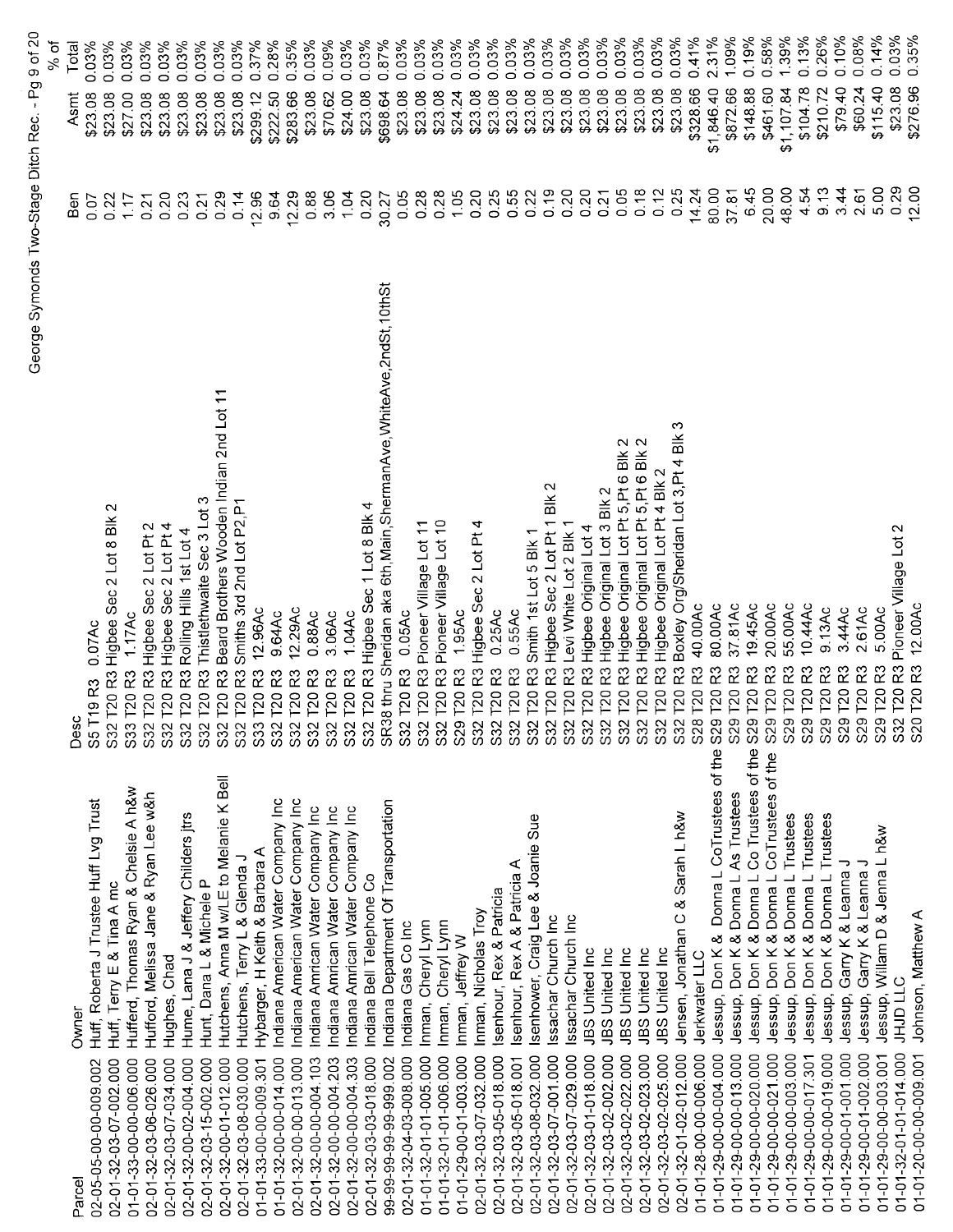|                         |                                                                            |                                                                                 |       |                   | % of  |
|-------------------------|----------------------------------------------------------------------------|---------------------------------------------------------------------------------|-------|-------------------|-------|
| arcel                   | Owner                                                                      | Desc                                                                            | Ben   | Asmt              | Total |
| 010.010-00-00-010.000   | Johnson, Matthew A                                                         | 12.28Ac<br>R3<br>20 T <sub>20</sub><br>္တ                                       | 12.28 | 0.35%<br>\$283.42 |       |
| 011-01-20-00-00-010.001 | Johnson, Matthew A                                                         | 12.28Ac<br>S20 T20                                                              | 12.28 | 0.35%<br>\$283.42 |       |
| 01-01-34-00-00-001.003  | Johnson, Matthew A                                                         | 27.50Ac<br>R3<br>S34 T20                                                        | 24.00 | 0.69%<br>\$553.92 |       |
| 01-01-34-00-00-022.000  | Johnson, Matthew A                                                         | 20.00Ac<br>ဥ<br>T <sub>20</sub><br>S34                                          | 7.50  | 0.22%<br>\$173.10 |       |
| 01-01-20-00-00-003.000  | Johnson, Neil A & Betty L                                                  | 26.40Ac<br>R3<br>T201<br>S20                                                    | 6.40  | 0.18%<br>\$147.72 |       |
| 01-01-21-00-00-002.000  | Johnson, Neil A & Betty L                                                  | 33.98Ac<br>ဥ<br>T <sub>20</sub><br>S21                                          | 3.00  | 0.09%<br>\$69.24  |       |
| 01-01-21-00-00-016.000  | Johnson, Neil A & Betty L                                                  | 40.00Ac<br>R3<br>T201<br>S <sub>21</sub>                                        | 36.00 | 1.04%<br>\$830.88 |       |
| 02-01-32-01-07-025.000  | Jolley, Shannon, Robert Burdick & Christy K I S32                          | Pearson Lot 23, Pt 22<br>R3<br>T201                                             | 0.22  | 0.03%<br>\$23.08  |       |
| 01-01-29-02-01-018.001  | Jones, Brian L & Joni L                                                    | R3<br>T201<br>S29                                                               | 0.43  | 0.03%<br>\$23.08  |       |
| 000.700-08-01-32-01-02  | Jones, Kimberly R                                                          | R3 Higbee Sec 2 Lot Pt<br>T <sub>20</sub><br>S32                                | 0.22  | 0.03%<br>\$23.08  |       |
| 01-01-29-00-01-005.000  | Jones, Steven A & Tamara L                                                 | 3.59Ac<br>R3<br>T <sub>20</sub><br>S29                                          | 1.59  | 0.05%<br>\$36.70  |       |
| 02-01-32-03-10-022.000  | Jones, William A & Charlotte D                                             | R3JHCoxLot 8 Blk 5<br>T20<br><b>S32</b>                                         | 0.17  | 0.03%<br>\$23.08  |       |
| 02-01-32-03-07-016.000  | Junkins, Michael R & Michelle D                                            | 2<br>R3 Levi White Lot 5 Blk<br><b>P20</b><br>S32                               | 0.20  | 0.03%<br>\$23.08  |       |
| 02-01-32-03-08-015.000  | KCF ENTERPRISES LLC                                                        | 0.48Ac<br>T20 <sub>R3</sub>                                                     | 0.48  | 0.03%<br>\$23.08  |       |
| 01-01-31-02-04-033.000  | Keeler, Justin                                                             | 0.20AC<br>53<br>T201<br>S31                                                     | 0.20  | \$23.08           | 0.03% |
| 02-01-31-02-04-032.000  | Keeler, Justin                                                             | ഥ<br>T20 R3 Boxley Org/Sheridan Lot 8 Blk<br>$\overline{\text{S3}}$             | 0.20  | \$23.08           | 0.03% |
| 02-01-32-03-05-025.000  | Keeling, David L & Barbara E                                               | 0.15AC<br>T20 <sub>R3</sub><br>S32                                              | 0.15  | \$23.08           | 0.03% |
| 02-01-32-03-05-007.000  | Keeling, John D & Nicole R h&w                                             | Squire Owens 3rd Addition 3rd Lot 7<br>T20 <sub>R3</sub>                        | 0.20  | \$23.08           | 0.03% |
| 02-01-32-03-03-003.000  | Keen, Billy C                                                              | R3 Higbee Sec 1 Lot Pt 1 Blk 5<br>T201<br>S32<br>S32                            | 0.15  | \$23.08           | 0.03% |
| 02-01-32-03-06-011.000  | Keesling, Kenneth G & Nancy C                                              | Levi White Lot 4 Blk 5<br>R3<br>T <sub>20</sub>                                 | 0.21  | \$23.08           | 0.03% |
| 02-01-32-03-05-010.000  | Keever, Jared                                                              | 0.25Ac                                                                          | 0.25  | \$23.08           | 0.03% |
| 02-01-32-03-14-011.000  | Keever, Matthew L & Cynthia L                                              | $\overline{\phantom{0}}$<br>Thistlethwaite S 4 Lot 7, Pt 10, Pt 6 Blk<br>R3     | 0.07  | \$23.08           | 0.03% |
| 02-01-32-03-14-012.000  | Keever, Matthew L & Cynthia L                                              | Thistlethwaite S 4 Lot Pt 10 Blk 1<br>T20 <sub>R3</sub>                         | 0.10  | \$23.08           | 0.03% |
| 01-01-20-00-00-008.000  | Kercheval Homestead Inc                                                    | 37.20Ac<br>S32 T20 R3<br>S32 T20 R3<br>S32 T20 R3<br>S20 T20 R3                 | 37.20 | \$858.58          | 1.07% |
| 01-01-21-00-00-015.000  | Kercheval Homestead Inc                                                    | 18.69Ac<br>S21 T20 R3                                                           | 18.69 | \$431.38          | 0.54% |
| 01-01-29-00-00-005.000  | Kercheval Homestead Inc                                                    | 19.25Ac<br>S29 T20 R3                                                           | 19.25 | \$444.30          | 0.56% |
| 02-01-31-04-02-019.000  | Kercheval, Danial J & James Todd with LE                                   | $0.21$ Ac<br>S31 T20 R3                                                         | 0.21  | \$23.08           | 0.03% |
| 02-01-32-03-01-001.000  | Kercheval, Kent E & Tamra L                                                | 0.20Ac<br>S32 T20 R3                                                            | 0.20  | \$23.08           | 0.03% |
| 02-01-32-03-05-013.000  | Kercheval, Lance J                                                         | 0.35Ac<br>S32 T20 R3                                                            | 0.35  | \$23.08           | 0.03% |
| 02-01-32-03-05-009.000  | Kercheval, Lance Jason                                                     | 0.20Ac<br>32 T20 R3<br>Ò,                                                       | 0.20  | \$23.08           | 0.03% |
| 02-01-32-03-05-011.000  | Kercheval, Lance Jason                                                     | 0.80Ac<br>ဥ<br>32 T <sub>20</sub><br>ဲဟ                                         | 0.80  | \$23.08           | 0.03% |
| 02-01-32-03-05-014.000  | Kercheval, Lance Jason                                                     | 0.70AC<br>T20 <sub>R3</sub><br>$\overline{32}$<br>ഗ                             | 0.70  | \$23.08           | 0.03% |
| 02-01-32-01-07-021.000  | Kercheval, Regan & Phil                                                    | ၃<br>T20 R3 Pearson Lot<br>32 <sup>1</sup><br>S.                                | 0.20  | \$23.08           | 0.03% |
| 01-01-27-00-00-001.000  | Kerr, Patricia A Trustee of Patricia A Kerr Tru S.                         | 160.00Ac<br>27 T20 R3                                                           | 0.48  | \$23.08           | 0.03% |
| 01-01-27-00-00-022.000  | Kerr, Patricia A Trustee of Patricia A Kerr Tru S.                         | 80.00Ac<br>27 T20 R3                                                            | 0.20  | \$23.08           | 0.03% |
| 01-01-27-00-00-024.000  | Kerr, Patricia A Trustee of Patricia A Kerr Tru S.                         | 40.00Ac<br>27 T20 R3                                                            | 2.52  | \$58.16           | 0.07% |
| 01-01-29-02-01-006.000  | Kiefer, Christopher M & Jane L Trustees                                    | 29 T20 R3 Homesteads Lot 4<br>ഗ                                                 | 0.50  | \$23.08           | 0.03% |
| 01-01-29-02-01-008.000  | Kiefer, Christopher M & Jane L Trustees                                    | S29 T20 R3 Homesteads Lot 3                                                     | 0.36  | \$23.08           | 0.03% |
| 02-01-32-01-02-014.000  | Kilanowski, Peter David                                                    | ო<br>S32 T20 R3 Boxley Org/Sheridan Lot 2 Blk                                   | 0.20  | \$23.08           | 0.03% |
| 01-05-04-00-00-001.000  | Kilpatrick, Michael S & Renee                                              | 5.50Ac<br>S4 T19 R3                                                             | 0.80  | \$23.08           | 0.03% |
| 02-01-32-01-02-032.000  | Kingsley, Thomas J & Mary Catherine                                        | S32 T20 R3 Boxley Org/Sheridan Lot Pt 8 Blk 1<br>S32 T20 R3 J H Cox Lot 2 Blk 4 | 0.20  | \$23.08           | 0.03% |
| 02-01-32-03-10-009.000  | Kinkead, Frederick W & Julia A Trustee                                     |                                                                                 | 0.17  | \$23.08           | 0.03% |
| 02-01-32-03-10-008.000  | Kinkead, Frederick W Trustee of Kinkead Tru S32 T20 R3 J H Cox Lot 3 Blk 4 |                                                                                 | 0.17  | \$23.08           | 0.03% |
| 02-01-32-03-10-044.000  | Kinkead, Jimmy & Shirley A                                                 | T20 R3 J H Cox Lot 3, Acreage Blk 7<br>\$32                                     | 0.23  | \$23.08           | 0.03% |
| 02-01-32-03-12-021.000  | Kinkead, Jimmy & Shirley Ann                                               | T20 R3 Thistlethwaite 2nd Lot 3 Blk 6<br>S32                                    | 0.20  | \$23.08           | 0.03% |
| 02-01-32-04-03-006.000  | Kinkead, Jimmy & Shirley Ann                                               | 0.25Ac<br>S32 T20 R3                                                            | 25    | \$23.08           | 0.03% |

George Symonds Two-Stage Ditch Rec. - Pg 10 of 20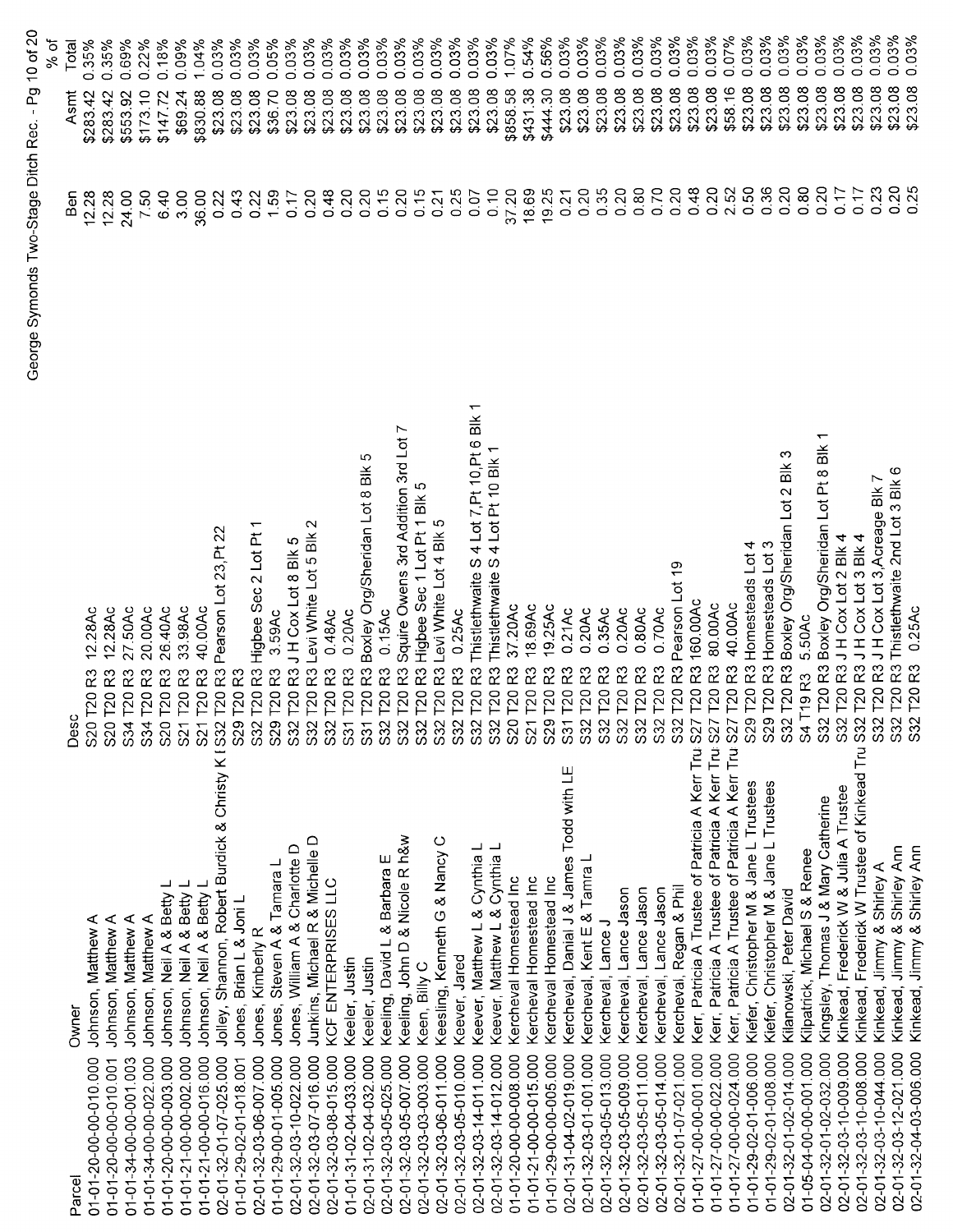|                                                                   |                                                                            |          | ა<br>გ              |
|-------------------------------------------------------------------|----------------------------------------------------------------------------|----------|---------------------|
| Owner<br>Parcel                                                   | Desc                                                                       | າອິ<br>ອ | Total<br>Asmt       |
| Kinkead, Nicholas D<br>02-01-32-01-07-009.000                     | S32 T20 R3 Squire Owens 1st Addition 1st Lot 10                            | 0.22     | 0.03%<br>\$23.08    |
| Kinkead, Randy & Marilyn<br>02-01-32-03-03-001.001                | S32 T20 R3 J O Pearson 5th Lot Pt 2                                        | 0.05     | 0.03%<br>\$23.08    |
| Kitchel, James P & Tina Y<br>01-01-30-00-00-016.004               | 6.37Ac                                                                     | 4.35     | 0.13%<br>\$100.40   |
| Klingaman, Hoyt S<br>01-01-32-01-04-002.000                       | R3 Curry & Puzey Lot 20<br>S30 T20 R3<br>S32 T20 R3<br>S33 T20 R3          | 0.36     | 0.03%<br>\$23.08    |
| Klueber, Robert L<br>01-01-33-00-00-009.201                       | 3.00Ac                                                                     | 3.00     | 0.09%<br>\$69.24    |
| Koepkey, Jacob B & Amy M Krohn Koepkey<br>01-01-28-00-00-009.103  | 2.82Ac<br>S28 T20 R3                                                       | 2.82     | 0.08%<br>\$65.10    |
| Koors, Carl Andrew<br>01-01-29-03-02-005.000                      | S29 T20 R3 Curry Lot 6                                                     | 0.37     | 0.03%<br>\$23.08    |
| Krohn, Robert E & Theresa D<br>01-01-29-00-00-017.008             | 3.51Ac<br>S29 T20 R3                                                       | 3.51     | 0.10%<br>\$81.02    |
| Laboyteaux, Mark<br>02-01-31-04-02-025.000                        | 0.25Ac<br>R3<br>S31 T20                                                    | 0.25     | 0.03%<br>\$23.08    |
| Laboyteaux, Mark<br>02-01-32-03-02-016.000                        | R3 Higbee Original Lot Pt 5 Blk 1<br>S32 T20                               | 0.10     | 0.03%<br>\$23.08    |
| Lacey, James R & Helen J h&w<br>02-01-32-03-14-029.000            | L<br>Thistlethwaite Sec 3 Lot Pt 6, Pt<br>$\overline{R}$<br>S32 T20 F      | 0.19     | 0.03%<br>\$23.08    |
| Lambdin, Jimmie Lee & Marietta Lynn<br>02-01-32-03-04-004 000     | 4<br>Squire Owens 2nd Addition 2nd Lot<br><b>T20 R3</b><br>S32             | 0.21     | 0.03%<br>\$23.08    |
| Lamplight Ventures LLC<br>02-01-32-03-03-020.000                  | T20 R3 Higbee Sec 1 Lot Pt 6 Blk 4<br>$\overline{32}$<br>Ø                 | 0.05     | 0.03%<br>\$23.08    |
| Lamplight Ventures LLC<br>02-01-32-03-03-021.000                  | 32 T20 R3 Higbee Sec 1 Lot Pt 5, Pt 6 Blk 4<br>O)                          | 0.15     | 0.03%<br>\$23.08    |
| Langdon, Roy E & Judy O<br>01-01-29-00-00-011.001                 | 1.54Ac<br>29 T20 R3<br>ပာ                                                  | 1.54     | 0.04%<br>\$35.54    |
| Law Brothers Family Farms LLC<br>01-01-33-00-00-008.000           | 20.00Ac<br>33 T20 R3<br>ഗ                                                  | 20.00    | 0.58%<br>\$461.60   |
| Law Brothers Family Farms LLC<br>01-01-33-00-00-014.001           | 78.05Ac<br>33 T20 R3<br>ω                                                  | 19.00    | 0.55%<br>\$438.52   |
| Law Brothers Family Farms LLC<br>01-05-04-00-00-001.007           | 14.64Ac<br>4 T19 R3<br>O)                                                  | 2.35     | 0.07%<br>\$54.24    |
| Lee, Richard P & Elizabeth A<br>02-01-32-03-07-026.000            | 32 T20 R3 Levi White Lot 7 Blk<br>ၯ                                        | 0.20     | 0.03%<br>\$23.08    |
| Lengerich, Steven J & Sandra M<br>02-01-32-00-00-005.000          | 0.44Ac<br>32 T20 R3<br>ပာ                                                  | 0.44     | 0.03%<br>\$23.08    |
| Leonard, Christopher C & Susan E<br>01-01-33-00-00-009.101        | 21.27Ac<br>33 T20 R3<br>ഗ                                                  | 21.27    | 0.61%<br>\$490.92   |
| Leonard, Christopher C & Susan E mc<br>01-01-33-00-00-009.111     | 12.04Ac<br>33 T20 R3<br><b>ഗ ഗ</b>                                         | 12.04    | 0.35%<br>\$277.88   |
| Leonard, Gene & Marilyn Sue<br>02-01-32-03-08-015.001             | 32 T20 R3                                                                  | 0.58     | 0.03%<br>\$23.08    |
| Leonard, Gene L & Marilyn S h&w<br>02-01-32-03-08-025.000         | 32 T20 R3 Smiths 3rd Lot P5, P4<br>S32 T20 R3 9                            | 0.02     | 0.03%<br>\$23.08    |
| Leonard, Steven L & Anita M<br>02-01-32-03-05-029.000             | Squire Owens 3rd Addition 3rd Lot 11                                       | 0.20     | 0.03%<br>\$23.08    |
| Leonard, Steven L & Anita M<br>02-01-32-03-05-030.000             | Squire Owens 3rd Addition 3rd Lot 12<br>R3<br>S32 T20                      | 0.22     | 0.03%<br>\$23.08    |
| Lienerth, Kari L<br>02-01-32-03-10-023.000                        | R3JHCoxLot7Blk5<br>T20                                                     | 0.17     | 0.03%<br>\$23.08    |
| Lindsay, Gary R & Carol G<br>02-01-31-02-04-007.000               | IO<br>Boxley Org/Sheridan Lot 1 Blk<br>T20 <sub>R3</sub><br>$rac{32}{531}$ | 0.21     | 0.03%<br>\$23.08    |
| Linville, Jesse W & Samantha LH h&w<br>02-01-32-01-07-034.000     | T20 R3 Squire Owens 1st Addition 1st Lot 18<br>S32                         | 0.20     | 0.03%<br>\$23.08    |
| Logan, Kevin M & Suzanne R<br>01-01-31-00-00-023.000              | 2.98Ac<br>T20 <sub>R3</sub><br>$\overline{53}$                             | 2.98     | 0.09%<br>\$68.78    |
| Lyons, Daniel W & Wanda K<br>01-01-33-00-00-011.002               | 15.85Ac<br>S33 T20 R3                                                      | 15.85    | 0.46%<br>\$365.82   |
| Lyons, Daniel W & Wanda K<br>02-01-32-03-08-016.000               | T20 R3 Smiths 3rd Lot 7, P6, P8, P9<br>S32                                 | 0.56     | 0.03%<br>\$23.08    |
| Lyons, Daniel W & Wanda K<br>02-01-32-03-09-019.000               | S32 T20 R3 J H Cox Lot 3, Pt 2 Blk 1                                       | 0.24     | 0.03%<br>\$23.08    |
| Lyons, Daniel W & Wanda K<br>02-01-32-04-03-002.000               | 0.25Ac<br>R <sub>3</sub><br><b>T20</b><br>S32                              | 0.25     | 0.03%<br>\$23.08    |
| Lyons, Daniel W & Wanda K h&w<br>01-01-33-00-00-011.001           | 4.16Ac<br>R3<br>T20<br>533                                                 | 4.16     | 0.12%<br>\$96.02    |
| Lyons, Daniel W & Wanda K h&w<br>01-01-33-00-00-011.003           | 5.85Ac<br>ဥ<br>S33 T20                                                     | 5.85     | 0.17%<br>\$135.02   |
| yons, Daniel W & Wanda K h&w<br>02-01-32-04-03-003.000            | 0.79Ac<br>S32 T20 R3                                                       | 0.79     | 0.03%<br>\$23.08    |
| yons, Daniel W & Wanda K Lyons & Daniel<br>02-01-32-01-02-005.000 | R3 Boxley Org/Sheridan Lot 3 Blk 2<br>S32 T20                              | 0.21     | 0.03%<br>\$23.08    |
| Main Real Estate LLC<br>02-01-32-03-16-015.000                    | J O Pearson Lot 10 Blk 6<br>.<br>ಜ<br>S32 T20                              | 0.05     | 0.03%<br>\$23.08    |
| Majesty Inc<br>01-01-28-00-00-005.000                             | 31.80Ac<br>$\boldsymbol{\mathcal{Z}}$<br>S28 T20                           | 31.80    | 0.92%<br>\$733.94   |
| Majesty Inc<br>01-01-28-00-00-007.000                             | 80.00Ac<br>ဥ<br>S28 T20                                                    | 64.64    | 1.87%<br>\$1,491.90 |
| Males, Ryan S<br>01-01-29-02-01-010.000                           | Homesteads Lot 15<br>R3<br>S29 T20                                         | 0.43     | 0.03%<br>\$23.08    |
| Mamas Cupboard Inc<br>02-01-32-01-02-026.000                      | ω<br>R3 Boxley Org/Sheridan Lot Pt 5 Blk<br>T20<br>$532 -$                 | 0.03     | 0.03%<br>\$23.08    |
| Mansfield, Ryan<br>01-01-31-02-03-001.000                         | 2.21Ac<br>ဥ<br>S31 T20                                                     | 2.21     | 0.06%<br>\$51.02    |
| Marion Adams School<br>02-01-32-01-06-001.000                     | 15.54Ac<br>R3<br>T201<br>$\overline{\text{S}2}$                            | 15.54    | 0.45%<br>\$358.66   |
| Marion Adams Schools<br>02-01-32-01-06-001.001                    | 12.19Ac<br>S32 T20 R3                                                      | 12.19    | 0.35%<br>\$281.36   |

George Symonds Two-Stage Ditch Rec. - Pg 11 of 20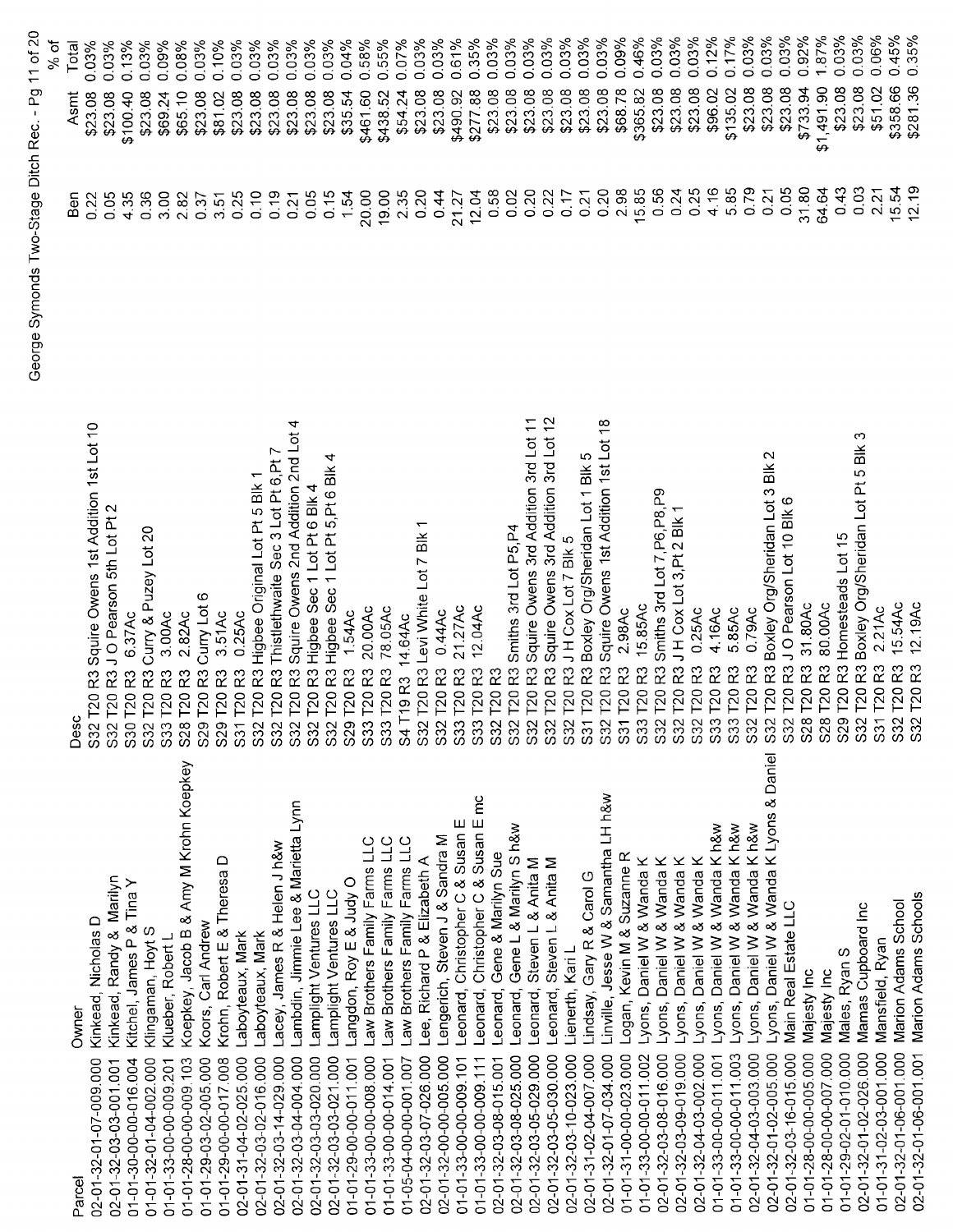|                                               |                                                                      |                                                                                                                  | George Symonds Two-Stage Ditch Rec. - Pg | $12$ of $20$                |
|-----------------------------------------------|----------------------------------------------------------------------|------------------------------------------------------------------------------------------------------------------|------------------------------------------|-----------------------------|
|                                               |                                                                      |                                                                                                                  |                                          | % of                        |
| iacol                                         | Owner                                                                | ပ<br>Des                                                                                                         | Ben                                      | Total<br>Asmt               |
| 00.750-01-02-01-06-02                         | Marion-Adams Schools Hinesley Rd                                     | 12.25Ac<br>R <sub>3</sub><br><b>T20</b><br>S32                                                                   | 12.25                                    | 0.12%<br>0.35%<br>\$282.74  |
| 01-01-28-00-00-011.002                        | Mars, Steven & Kelly                                                 | 4.00Ac<br>R3<br><b>T20</b><br><b>S28</b>                                                                         | 4.00<br>0.45                             | 0.03%<br>\$23.08<br>\$92.32 |
| 01-01-29-02-01-019.000                        | Martin, Ryan & Lindsey                                               | R3JHCoxLot4Blk6<br>0.45Ac<br><b>23</b><br>T20<br>S29                                                             | 0.19                                     | 0.03%<br>\$23.08            |
| 00.024-02-04-030.000<br>00.61-01-32-03-10-019 | Massingill, Orville L & Patricia A<br>McCallum, Michelle N           | 4<br>R3 Boxley Org/Sheridan Lot 6 Blk<br>T <sub>20</sub><br>T <sub>20</sub><br>S <sub>32</sub><br>$\overline{S}$ | 0.03                                     | 0.03%<br>\$23.08            |
| 000.810-24-04-02-018                          | Mccarty, Richard A & Belinda K                                       | 0.30AC<br>$\tilde{\mathbf{r}}$<br>T <sub>20</sub><br>$\overline{53}$                                             | 0.14                                     | 0.03%<br>\$23.08            |
| 01-01-32-01-03-012.000                        | McClay, Robert L & Linda L                                           | Curry & Puzey 2nd Lot 31,36<br>R3<br>120<br>S <sub>32</sub>                                                      | 0.72                                     | 0.03%<br>\$23.08            |
| 01-01-31-00-00-020.000                        | っ<br>McCreery, Charles E & Rebecca                                   | 0.40Ac<br>R <sub>3</sub><br>T20<br>$\overline{\text{S}}$                                                         | 0.40                                     | 0.03%<br>\$23.08            |
| 02-01-32-03-10-026.000                        | McElhany, Michael & Casie h&w                                        | JH Cox Lot 9 Blk<br>R3<br>$\overline{C}$<br>S <sub>32</sub>                                                      | 0.17                                     | 0.03%<br>\$23.08            |
| 000 000-22-04-02-008                          | McElroy, David W & Barbara J                                         | 1.00Ac<br>53<br><b>T20</b><br>S <sub>32</sub>                                                                    | 1.00                                     | 0.03%<br>\$23.08            |
| 01-01-20-00-00-011.000                        | McKinney Farms Inc                                                   | 32.06Ac<br>53<br>120<br><b>S20</b>                                                                               | 100                                      | 0.03%<br>\$23.08            |
| 01-01-29-00-00-001.000                        | McKinney Farms Inc                                                   | 0.55Ac<br><b>23</b><br>T20<br>S <sub>29</sub>                                                                    | 0.14                                     | 0.03%<br>\$23.08            |
| 01-01-29-00-00-002.000                        | McKinney Farms Inc                                                   | 60.00Ac<br>ဥ<br>$\overline{120}$<br>S <sub>29</sub>                                                              | 2.00                                     | $0.06\%$<br>\$46.16         |
| 00.014-32-04-01-003.000                       | McKinney, Bradley Levi & Leah h&w                                    | 0.67Ac<br>53<br>T <sub>20</sub><br>S <sub>32</sub>                                                               | 0.67                                     | 0.03%<br>\$23.08            |
| 01-01-29-02-01-002.000                        | McKinney, Raymond W                                                  | Homesteads Lot 8<br>R3<br>T20<br>S <sub>29</sub>                                                                 | 0.49                                     | 0.03%<br>\$23.08            |
| 01-01-29-02-01-022.000                        | McKinzie, Sandra                                                     | $\approx$<br>T <sub>20</sub><br><b>S29</b>                                                                       | 0.49                                     | 0.03%<br>\$23.08            |
| 01-01-28-00-00-002.002                        | っ<br>McMurtry, William S & Gayla                                     | 2.12AC<br>R3<br>T20<br>S <sub>28</sub>                                                                           | 2.12                                     | 0.06%<br>\$48.94            |
| 02-01-32-01-06-012.000                        | McNeely, Rebecca L                                                   | Squire Owens 1st Addition 1st Lot<br>R3<br>T20<br>S <sub>32</sub>                                                | 0.21                                     | 0.03%<br>\$23.08            |
| 01-01-29-02-01-012.000                        | McVey, Ronald E                                                      | Homesteads Lot 13, Acreage<br>R <sub>3</sub><br>T20<br><b>S29</b>                                                | 0.86                                     | 0.03%<br>\$23.08            |
| 02-01-32-01-07-032.000                        | Melton, Patricia L                                                   | Squire Owens 1st Addition 1st Lot 20<br>R3<br>T <sub>20</sub><br>S <sub>32</sub>                                 | 0.20                                     | 0.03%<br>\$23.08            |
| 02-01-32-03-04-009.000                        | Mendenhall, Rebecca L                                                | Pearson Lot 26<br>R3<br>T <sub>20</sub><br>S <sub>32</sub>                                                       | 0.14                                     | 0.03%<br>\$23.08            |
| 02-01-32-03-16-011.001                        | Merrill Macy, Erin                                                   | O Pearson Lot Pt 6 Blk 6<br>R <sub>3</sub><br><b>T20</b><br>S32                                                  | 0.05                                     | 0.03%<br>\$23.08            |
| 02-01-32-03-16-011.000                        | Merrill, Erin L                                                      | O Pearson Lot Pt 6 Blk 6<br>R3J<br>T20<br>S <sub>32</sub>                                                        | 0.02                                     | 003%<br>\$23.08             |
| 02-01-32-03-16-013.000                        | Gary J Merrill & Cheryl L Merril S32<br>$E\dot{m}$ $L$ ,<br>Merrill, | O Pearson Lot 8 Blk 6<br>R <sub>3</sub><br>$\overline{1201}$                                                     | 0.05                                     | 0.03%<br>\$23.08            |
| 01-01-32-00-00-004.000                        | Gary<br>Merrill,                                                     | 8.21Ac<br>53<br>$\overline{120}$<br>S32                                                                          | 8.21                                     | 0.24%<br>\$189.50           |
| 01-01-32-00-00-014.001                        | Gary<br>Merrill,                                                     | 0.22AC<br>53<br>T201<br>S32                                                                                      | 0.22                                     | 0.03%<br>\$23.08            |
| 01-01-32-00-00-016.000                        | Gary<br>Merrill,                                                     | 25.47Ac<br>R3<br>$\overline{120}$<br>S32                                                                         | 25.47                                    | 0.73%<br>\$587.86           |
| 01-01-33-00-00-002.000                        | Merrill, Gary                                                        | 20.00Ac<br>R3<br>1201<br>S33                                                                                     | 20.00                                    | 0.58%<br>\$461.60           |
| 01-01-28-00-00-013.000                        | Merrill, Gary & Cheryl R                                             | 17.02Ac<br>53<br>120<br><b>S28</b>                                                                               | 17.02                                    | 0.49%<br>\$392.82           |
| 01-01-28-00-00-014.000                        | Merrill, Gary & Cheryl R                                             | 1.07Ac<br>23<br>120<br><b>S28</b>                                                                                | 10.7                                     | 0.03%<br>\$24.70            |
| 02-01-32-01-02-019.000                        | Methodist Church                                                     | Boxley Org/Sheridan Lot 7,8 Blk<br>ဥ<br>120<br>S32                                                               | 0.41                                     | 0.03%<br>\$23.08            |
| 02-01-32-03-10-042.000                        | MFR Jackson LLC                                                      | JH Cox Lot 1 Blk 7<br>R3<br>T20<br><b>S32</b>                                                                    | 0.19                                     | $0.03\%$<br>\$23.08         |
| 01-01-32-01-01-011.000                        | Miles, Melanie L                                                     | Pioneer Village Lot 5<br>R3<br>T20<br><b>S32</b>                                                                 | 0.29                                     | $0.03\%$<br>\$23.08         |
| 02-01-32-01-06-009.000                        | Miller, Laura Leann & Caleb Walker Miller                            | Squire Owens 1st Addition 1st Lot 4<br>R3<br>T20<br>S32                                                          | 0.28                                     | 0.03%<br>\$23.08            |
| 02-01-32-03-05-004.000                        | Miller, Matthew                                                      | Squire Owens 3rd Addition 3rd Lot 4<br>R3<br>$\overline{C}$<br>S32                                               | 0.20                                     | 0.03%<br>\$23.08            |
| 01-01-20-00-00-008.001                        | Carol M<br>Miller, Philip E &                                        | $0.72$ Ac<br>ဥ<br><b>T20</b><br>S <sub>20</sub>                                                                  | 0.72                                     | $0.03\%$<br>\$23.08         |
| 01-01-20-00-00-008.002                        | Miller, Philip E & Carol M                                           | 2.08Ac<br>53<br>T20<br><b>S20</b>                                                                                | 2.08                                     | 0.06%<br>\$48.02            |
| 01-01-29-00-00-005.001                        | Miller, Philip E & Carol M                                           | 0.91Ac<br>53<br><b>T20</b><br>S29                                                                                | 0.91                                     | 0.03%<br>\$23.08            |
| 01-01-29-00-00-005.002                        | Miller, Philip E & Carol M                                           | 0.64Ac<br>$\approx$<br>T20<br><b>S29</b>                                                                         | 0.64                                     | 0.03%<br>\$23.08            |
| 02-01-32-01-02-016.000                        | Miller, Trustee of Jack E Miller Revocable Livi S32                  | R3 Boxley Org/Sheridan Lot 3 Blk 4<br>T20                                                                        | 0.20                                     | $0.03\%$<br>\$23.08         |
| 02-01-32-03-04-018.000                        | Milligan, Douglas E                                                  | 0.20Ac<br>R3<br>T201<br>S <sub>32</sub>                                                                          | 0.20                                     | 0.03%<br>\$23.08            |
| 02-01-32-01-06-026.000                        | Millikan, Brian Kent & Lorie Lynn                                    | Pearson Lot 1<br>T20 <sub>R3</sub><br>S32                                                                        | 0.19                                     | 0.03%<br>\$23.08            |
| 01-01-32-01-05-005.000                        | Millikan, Kenneth VV & Julia Ann h&w                                 | Curry & Puzey Lot 44<br>T20 <sub>R3</sub><br>S32                                                                 | 0.31                                     | 0.03%<br>\$23.08            |
| 01-01-32-01-05-006.000                        | Millikan, Kenneth W & Julia Ann Jt                                   | T20 R3 Curry & Puzey 2nd Lot 43<br>S32                                                                           | 0.31                                     | 0.03%<br>\$23.08            |
| 01-01-29-00-01-004.000                        | Milikan, Lacy Edward & Penny Colleen                                 | 3.58Ac<br><b>T20 R3</b><br>S29<br>S32                                                                            | 1.88                                     | 0.05%<br>\$43.40            |
| 01-01-32-01-01-015.000                        | Millikan, Terry B                                                    | T20 R3 Pioneer Village Lot 1                                                                                     | $\frac{28}{2}$                           | 0.03%<br>\$23.08            |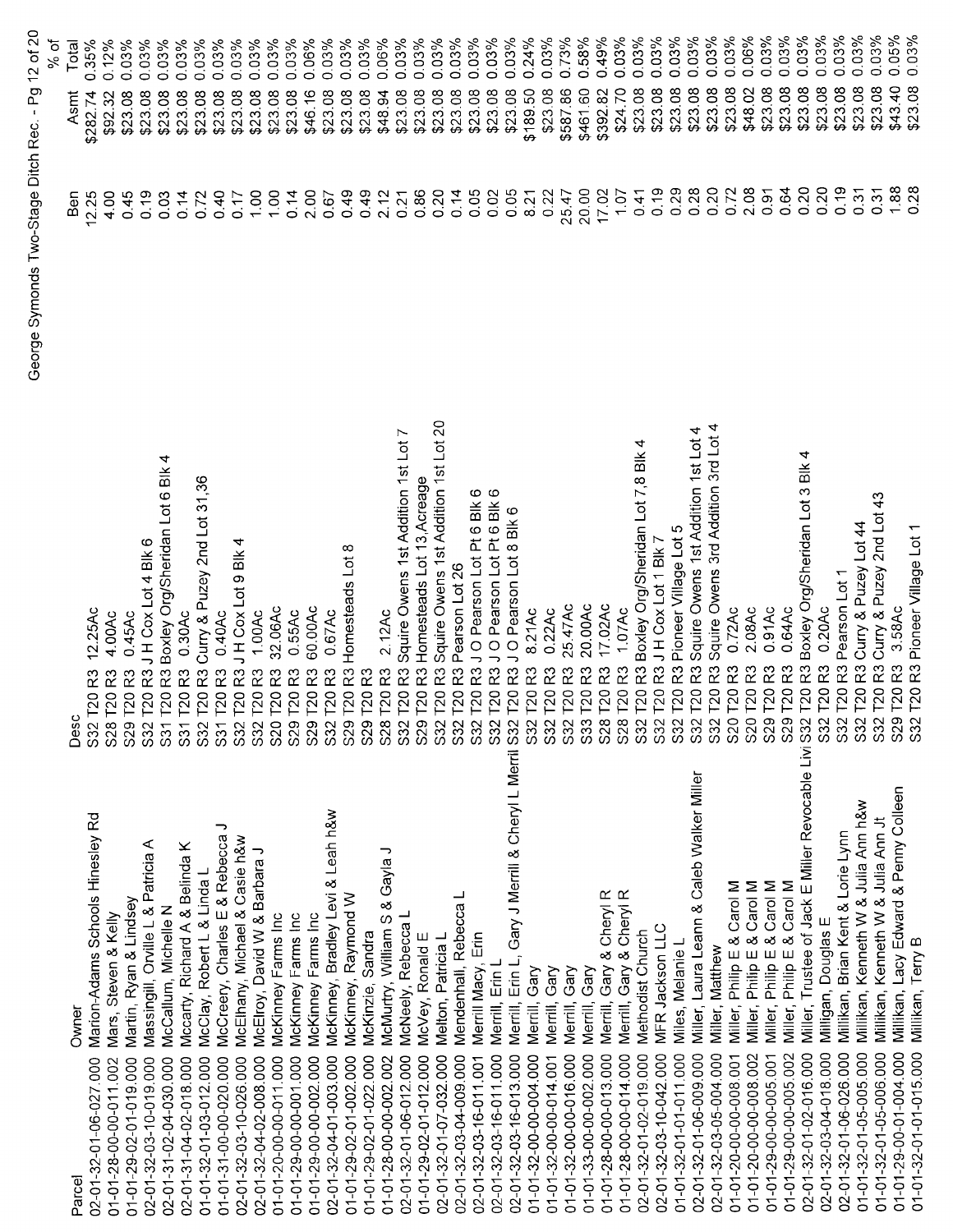|                                                                                  |                                                                             |       | % of                |
|----------------------------------------------------------------------------------|-----------------------------------------------------------------------------|-------|---------------------|
| Owner<br>Parcel                                                                  | ဒိ<br>≏                                                                     | Ben   | Total<br>Asmt       |
| Minton, Samantha & Zach Bucci jtrs<br>02-01-32-03-04-011.000                     | 32 T20 R3 Pearson Lot 28,27                                                 | 0.28  | 0.03%<br>\$23.08    |
| Monroe, Coy<br>02-01-32-04-02-009.000                                            | 0.33AC<br>32 T20 R3                                                         | 0.33  | 0.03%<br>\$23.08    |
| Monroe, Cynthia L<br>01-01-32-01-04-004.000                                      | 32 T20 R3 Curry & Puzey Lot 22<br>တ်တယ်                                     | 0.36  | 0.03%<br>\$23.08    |
| Moore, Barbara J<br>02-01-32-03-01-022.000                                       | S32 T20 R3 Foight'S Lot Pt 6                                                | 0.11  | 0.03%<br>\$23.08    |
| Moore, Linda L & Sheryl L Loudermilk jtrs<br>02-05-05-00-00-009.001              | 0.07Ac<br>S5 T19 R3                                                         | 0.07  | 0.03%<br>\$23.08    |
| Mosbaugh, Arvilla Marie Trustee Richard L M S29 T20 R3<br>01-01-29-03-01-001.000 | 2.36Ac                                                                      | 2.36  | 0.07%<br>\$54.48    |
| Moss, Winona<br>02-01-32-03-11-005.000                                           | S32 T20 R3 Smith 1st                                                        | 0.16  | 0.03%<br>\$23.08    |
| Mossburg, Edward L & Connie J<br>01-01-32-00-00-015.000                          | 1.10Ac<br>R3<br>S32 T20                                                     | 1.10  | 0.03%<br>\$25.40    |
| Mossburg, Lisa & Christian Mossburg te<br>02-01-32-03-08-006.000                 | $\overline{ }$<br>R3 Thistlethwaite 1st Lot Pt 1, Pt 2 Blk<br>S32 T20       | 0.23  | 0.03%<br>\$23.08    |
| Murphy, Jamey<br>02-01-32-03-15-003.000                                          | R3 Thistlethwaite Sec 3 Lot Pt 4                                            | 0.11  | 0.03%<br>\$23.08    |
| Murphy, Katylynn M<br>02-01-32-03-08-012.000                                     | R3 Smith 1st Lot Pt 7, Pt 8 Blk 1<br>S32 T20 F<br>S32 T20 F<br>S32 T20 F    | 0.28  | 0.03%<br>\$23.08    |
| Murphy, Stephen M & Phyllis A<br>02-01-32-03-04-020.000                          | 0.20Ac<br>R3                                                                | 0.20  | 0.03%<br>\$23.08    |
| MVAT Inc<br>02-01-32-03-06-001.000                                               | R3 Higbee Sec 2 Lot Pt 1 Blk 1<br>T <sub>20</sub><br>S32                    | 0.08  | 0.03%<br>\$23.08    |
| Nance, Ralph D & Anna Mae<br>02-01-32-01-07-015.000                              | Pearson Lot 13<br>$\overline{R3}$<br>S32 T20                                | 0.20  | 0.03%<br>\$23.08    |
| Neff, Dallas & Ashley<br>02-01-32-00-00-005.007                                  | 0.33Ac<br>R3<br>T <sub>20</sub><br>S32                                      | 0.33  | 0.03%<br>\$23.08    |
| Nesbitt, Billy Eugene<br>02-01-32-03-16-026.000                                  | R3 Higbee Sec 1 Lot 5 Blk 7<br>S32 T20                                      | 0.23  | 0.03%<br>\$23.08    |
| Nesbitt, Rex & Jeanna Pearson Jt/Rs<br>02-01-32-03-05-028 000                    | Squire Owens 3rd Addition 3rd Lot 10<br>R3<br>$\overline{120}$<br>S32       | 0.20  | 0.03%<br>\$23.08    |
| Newby, Larry<br>02-01-32-03-07-038.000                                           | Higbee Sec 2 Lot 2,3, Pt 1 Blk 2<br>R3<br>T20<br>S32                        | 0.45  | 0.03%<br>\$23.08    |
| Newby, Wilma H<br>02-01-32-03-11-006.000                                         | Smith 1st<br>R3<br>T20<br>S32                                               | 0.16  | 0.03%<br>\$23.08    |
| Nirich, Gary M & Cheryl D<br>02-01-32-03-07-004.000                              | Highee Sec 2 Lot Pt 3<br>$\overline{3}$<br>T201<br>S32                      | 0.22  | 0.03%<br>\$23.08    |
| Nirich, Gary M & Cheryl D<br>02-01-32-03-07-005.000                              | R3 Higbee Sec 2 Lot Pt 3<br>T <sub>20</sub><br>S32                          | 0.08  | 0.03%<br>\$23.08    |
| Norman, Chad Alan<br>02-01-32-03-10-018.000                                      | T20 R3 J H Cox Lot 3 Blk 6<br>S32                                           | 0.21  | 0.03%<br>\$23.08    |
| Norman, Scott A & Beverly J<br>02-01-31-02-04-008.000                            | R3 Boxley Org/Sheridan Lot 4 Blk 4<br>S31 T20                               | 0.22  | 0.03%<br>\$23.08    |
| Nuckols, Billy S<br>01-01-32-01-03-028.000                                       | S32 T20 R3 Curry & Puzey Lot 16, Pt 17                                      | 0.55  | 0.03%<br>\$23.08    |
| Nuss, Collin Matthew & Christopher H Nuss ti S32 T20<br>02-01-32-03-14-001.000   | R3 Thistlethwaite Sec 3 Lot Pt 6, Pt 7                                      | 0.13  | 0.03%<br>\$23.08    |
| Nyberg, Eric E<br>01-01-29-02-01-018.000                                         | 0.46Ac<br>S29 T20 R3                                                        | 0.46  | 0.03%<br>\$23.08    |
| OBrien, Nicholas C<br>02-01-32-03-08-024.000                                     | S32 T20 R3 Smiths 3rd 2nd Lot Pt 4, Pt 5                                    | 0.25  | 0.03%<br>\$23.08    |
| Ogle, C Dale & Patricia S<br>01-01-33-00-00-007.000                              | 46.18Ac<br>S33 T20 R3                                                       | 46.18 | 1.33%<br>\$1,065.84 |
| Oliver, Mary & Joseph B jtrs<br>02-01-32-03-14-028.000                           | S32 T20 R3 Thistlethwaite S 4 Lot Pt 8, Pt 9 Blk                            | 0.08  | 0.03%<br>\$23.08    |
| Omarrah, Samantha Morrison<br>02-01-32-03-10-007.000                             | S32 T20 R3 J H Cox Lot 4 Blk 4                                              | 0.19  | 0.03%<br>\$23.08    |
| Osborn, Greg K & Kathi M h&w<br>02-05-05-02-01-019.000                           | 5 T19 R3 Hoffman Lot 29, 30, 31, 32, 33, 43, 44, 45, 46<br>ഗ                | 1.70  | 0.05%<br>\$39.24    |
| Osborn, Richard W & Lea A<br>01-01-33-00-00-011.000                              | 4.16Ac<br>33 T20 R3<br>ഗ                                                    | 4.16  | 0.12%<br>\$96.02    |
| Osborne, Kelvin J<br>01-01-28-00-00-002.000                                      | 68.05Ac<br>S28 T20 R3                                                       | 68.05 | 1.96%<br>\$1,570.60 |
| Osborne, Kelvin J<br>01-01-28-00-00-015.000                                      | 20.00Ac<br>R3<br>S28 T20                                                    | 20.00 | 0.58%<br>\$461.60   |
| Osborne, Kelvin J<br>01-01-28-00-00-016.000                                      | 19.95Ac<br>R <sub>3</sub><br>T201<br>\$28                                   | 19.95 | 0.58%<br>\$460.46   |
| Otero, Andrew T<br>02-01-32-03-07-024.000                                        | $\sim$<br>Levi White Lot 3 Blk<br>R3<br>$\overline{120}$<br>S32             | 0.20  | 0.03%<br>\$23.08    |
| Ottinger Livestock Farms Inc<br>01-01-33-00-00-003.000                           | 10.94Ac<br>R3<br>120<br>533                                                 | 10.94 | 0.32%<br>\$252.50   |
| Ottinger Livestock Farms Inc<br>01-01-33-00-00-012.000                           | 20.00Ac<br>ಜ<br>$\overline{120}$<br>533                                     | 15.00 | 0.43%<br>\$346.20   |
| Ottinger Livestock Farms Inc<br>01-01-33-00-00-013.000                           | 78.73Ac<br>R3<br>T <sub>20</sub><br>$33 -$                                  | 7.00  | 0.20%<br>\$161.56   |
| Ottinger Livestock Farms Inc<br>01-01-33-00-00-015.000                           | 86.00Ac<br>ಜ<br>S33 T20                                                     | 54.00 | 1.56%<br>\$1,246.32 |
| Ottinger Livestock Farms Inc<br>01-01-33-00-00-015.001                           | 34.00Ac<br>R3<br>S33 T20                                                    | 30.00 | 0.87%<br>\$692.40   |
| Ottinger Livestock Farms Inc<br>01-01-33-00-00-018.000                           | 30.90Ac<br>R <sub>3</sub><br>S33 T20                                        | 30.90 | 0.89%<br>\$713.18   |
| Ottinger Livestock Farms Inc<br>01-01-34-00-00-023.000                           | 20.00Ac<br>ဥ<br><b>T20</b><br>34                                            | 7.50  | 0.22%<br>\$173.10   |
| Owen, Levi T<br>02-01-32-01-08-005.000                                           | Pearson Lot Pt C<br>R3<br>$\overline{120}$<br>32 <sup>2</sup>               | 0.20  | 0.03%<br>\$23.08    |
| Owen, Mitchell L<br>02-01-32-01-07-019.000                                       | R <sub>3</sub> Pearson Lot 17<br>$\overline{120}$<br>$\overline{\text{32}}$ | 0.20  | 0.03%<br>\$23.08    |
| Owens, Jeffrey W<br>01-01-33-00-00-010.002                                       | 3.00Ac<br>R <sub>3</sub><br>S33 T20                                         | 3.00  | 0.09%<br>\$69.24    |

George Symonds Two-Stage Ditch Rec. - Pg 13 of 20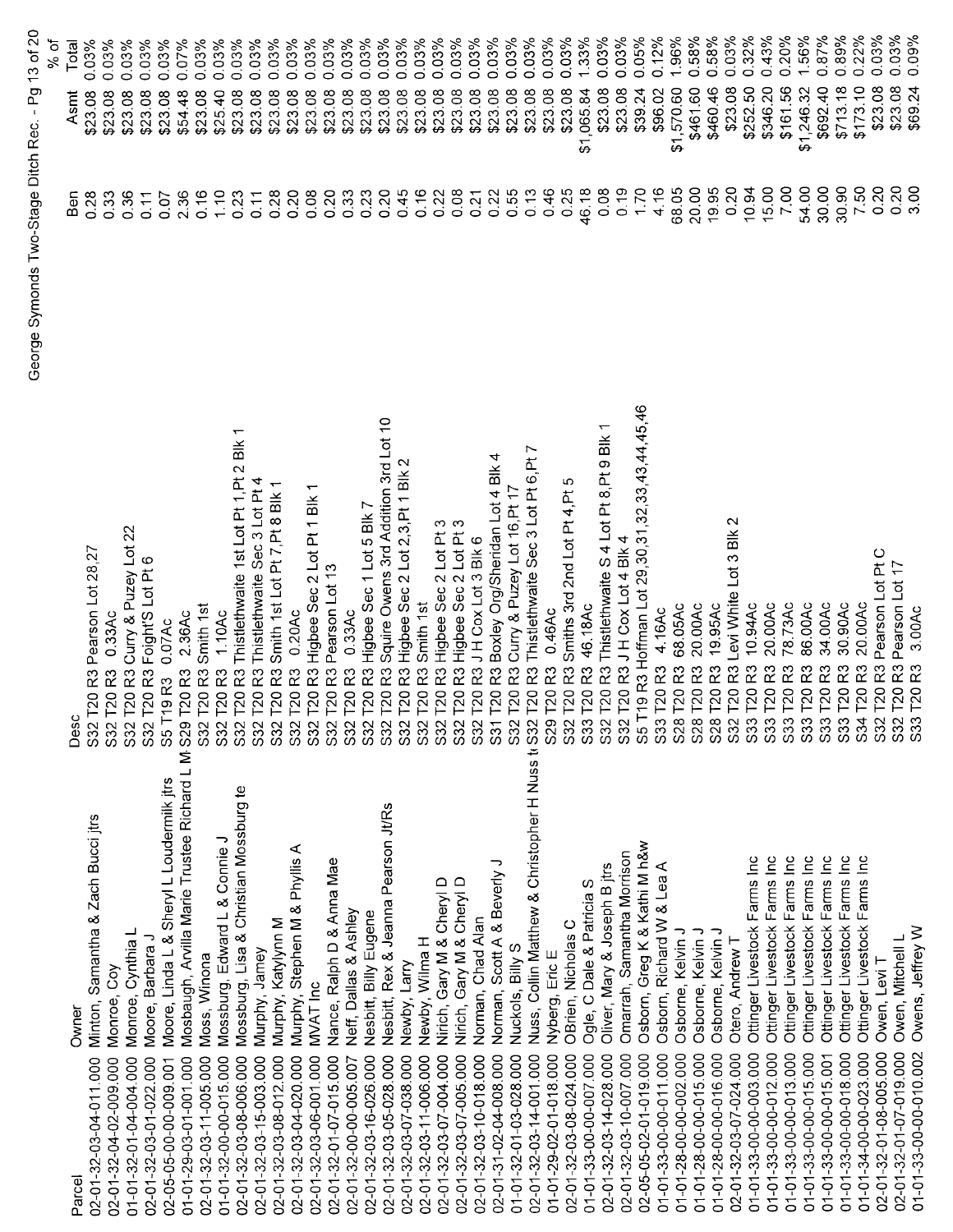|                                                                                                            |                                                                                                                                                                                                  |            | 5<br>R              |
|------------------------------------------------------------------------------------------------------------|--------------------------------------------------------------------------------------------------------------------------------------------------------------------------------------------------|------------|---------------------|
| Owner<br>Parcel                                                                                            | Desc                                                                                                                                                                                             | <b>Ben</b> | Total<br>Asmt       |
| Padgett, Norman Lyle & Robin Tracey<br>01-01-31-02-04-006.000                                              | 0.21AC<br>1 T20 R3                                                                                                                                                                               | 0.21       | 0.03%<br>\$23.08    |
| Paloncy, Nicole R<br>02-01-32-01-02-006.000                                                                | T20 R3 Boxley Org/Sheridan Lot 4 Blk 2<br>$\tilde{\mathbf{z}}$<br>ິ 3 3                                                                                                                          | 0.20       | 0.03%<br>\$23.08    |
| Parks, Crystal A<br>02-01-32-01-07-013.000                                                                 |                                                                                                                                                                                                  | 0.20       | 0.03%<br>\$23.08    |
| Parsons, Tony<br>02-01-32-03-08-031.000                                                                    | 2 T20 R3 Smith 1st Lot 6 Blk                                                                                                                                                                     | 0.22       | 0.03%<br>\$23.08    |
| Parsvnath LLC<br>02-05-05-02-01-001.000                                                                    |                                                                                                                                                                                                  | 0.33       | 0.03%<br>\$23.08    |
| Parsvnath LLC<br>02-05-05-02-01-002.000                                                                    |                                                                                                                                                                                                  | 0.14       | 0.03%<br>\$23.08    |
| Parsvnath LLC<br>02-05-05-02-01-003.000                                                                    |                                                                                                                                                                                                  | 0.14       | 0.03%<br>\$23.08    |
| Parsvnath LLC<br>02-05-05-02-01-004.001                                                                    |                                                                                                                                                                                                  | 0.02       | 0.03%<br>\$23.08    |
| Pauley, Kent William<br>01-01-31-00-00-018.000                                                             | S32 T20 R3 Pearson Lot 11<br>S32 T20 R3 Smith 1st Lot 6 Blk<br>S5 T19 R3 Hoffman Lot 1<br>S5 T19 R3 Hoffman Lot 2<br>S5 T19 R3 Hoffman Lot 3<br>S5 T19 R3 Hoffman Lot Pt 21<br>S31 T20 R3 2.99Ac | 2.79       | $0.08\%$<br>\$64.40 |
| Payne, Brian S & Elizabeth M h&w jtrs<br>02-01-32-03-07-021.000                                            | ო                                                                                                                                                                                                | 0.24       | 0.03%<br>\$23.08    |
| Payne, Connie S<br>02-01-32-03-09-012.000                                                                  | S32 T20 R3 Levi White Lot Pt 1 Blk<br>S32 T20 R3 J H Cox Lot 4 Blk 2                                                                                                                             | 0.18       | 0.03%<br>\$23.08    |
| Pearson Investments LLC<br>02-01-32-03-11-014.001                                                          | 0.54Ac<br>T20 <sub>R3</sub>                                                                                                                                                                      | 0.54       | 0.03%<br>\$23.08    |
| Pearson Investments LLC<br>02-01-32-03-11-014.002                                                          | 0.54Ac<br>T20 <sub>R3</sub><br>S32<br>S32                                                                                                                                                        | 0.54       | 0.03%<br>\$23.08    |
| Pearson Investments LLC<br>02-01-32-04-02-002.000                                                          | T20 R3 Bush Lot 3                                                                                                                                                                                | 0.50       | 0.03%<br>\$23.08    |
| Pearson Investments LLC<br>02-01-32-04-02-003.000                                                          | R3 Bush Lot 4<br>T <sub>20</sub><br>S32 <sup>-</sup>                                                                                                                                             | 0.50       | 0.03%<br>\$23.08    |
| Pearson, Hans<br>02-01-32-03-11-012.001                                                                    | 0.83AC<br><b>T20R3</b><br>S32                                                                                                                                                                    | 0.83       | 0.03%<br>\$23.08    |
| Pearson, James R & Susan L Neff<br>02-01-32-03-04-008.000                                                  | T20 R3 Pearson Lot 25<br>S32                                                                                                                                                                     | 0.14       | 0.03%<br>\$23.08    |
| Pearson, John W 1/3 int & John W & Linda S<br>02-01-32-03-11-014.000                                       | 0.40Ac<br>T <sub>20</sub> R <sub>3</sub><br>S32                                                                                                                                                  | 0.40       | 0.03%<br>\$23.08    |
| Pearson, John W 1/3 int & John W & Linda W S32 T20 R3<br>02-01-32-03-11-015.000                            | 0.14AC                                                                                                                                                                                           | 0.14       | 0.03%<br>\$23.08    |
| Pearson, Phillip A & Connie<br>02-01-32-03-07-017.000                                                      | S32 T20 R3 Levi White Lot 8 Blk 2                                                                                                                                                                | 0.25       | 0.03%<br>\$23.08    |
| Pence, Martha Ann Prough Trust<br>02-01-32-01-06-011.000                                                   | ဖ<br>S32 T20 R3 Squire Owens 1st Addition 1st Lot                                                                                                                                                | 0.21       | 0.03%<br>\$23.08    |
| Perry, Julie A<br>02-01-32-03-07-011.000                                                                   | S32 T20 R3 Levi White Lot Pt 4 Blk                                                                                                                                                               | 0.14       | 0.03%<br>\$23.08    |
| Pettigrew, Marlene L<br>02-01-32-03-09-026.000                                                             | S32 T20 R3 J H Cox Lot Pt 10 Blk 3                                                                                                                                                               | 0.11       | 0.03%<br>\$23.08    |
| Pettit, James L & Carolyn A<br>02-01-32-01-07-002.000                                                      | S32 T20 R3 Squire Owens 1st Addition 1st Lot Pt 15, Pt 16                                                                                                                                        | 0.20       | 0.03%<br>\$23.08    |
| Peyton, Bradley James & Tanya Maria h&w<br>01-01-28-00-00-005.001                                          | 5.00Ac<br>S28 T20 R3                                                                                                                                                                             | 5.00       | 0.14%<br>\$115.40   |
| Phillips, James Michael<br>01-01-31-02-04-003.000                                                          | 0.12AC<br>S31 T20 R3                                                                                                                                                                             | 0.12       | 0.03%<br>\$23.08    |
| Phillips, Marilyn H<br>02-01-32-03-10-017.000                                                              | ဖ<br>JHCox Lot 2 Blk<br>S32 T20 R3                                                                                                                                                               | 0.21       | 0.03%<br>\$23.08    |
| Clifford D & Dortha P Trustees Cliffor S32 T20 R3<br>Pickett,<br>01-01-32-00-00-017.000                    | 32.87Ac                                                                                                                                                                                          | 32.87      | 0.95%<br>\$758.64   |
| Clifford D & Dortha P Trustees Cliffor S32 T20 R3<br>Pickett,<br>02-01-32-00-00-017.001                    | 0.57Ac                                                                                                                                                                                           | 0.57       | 0.03%<br>\$23.08    |
| Clifford D & Dortha P Trustees Cliffor S5 T19 R3<br>Pickett,<br>02-05-05-00-00-009.006                     | 0.07Ac                                                                                                                                                                                           | 0.07       | 0.03%<br>\$23.08    |
| Daniel E & Eisabeth A h&w<br>Pickett,<br>02-01-32-03-02-003.000                                            | S32 T20 R3 Higbee Original Lot Pt 2 Blk 2                                                                                                                                                        | 0.16       | 0.03%<br>\$23.08    |
| Gordon L<br>Pickett,<br>01-01-31-00-00-022.001                                                             | 1.09Ac<br>S31 T20 R3                                                                                                                                                                             | 1,09       | 0.03%<br>\$25.16    |
| Keith A & Mary A<br>Pickett,<br>01-01-31-00-00-022.002                                                     | 0.51Ac<br>S31 T20 R3<br>S31 T20 R3                                                                                                                                                               | 0.51       | 0.03%<br>\$23.08    |
| Pickett, Keith A & Mary A h&w<br>01-01-31-00-00-022.003                                                    | 0.50Ac                                                                                                                                                                                           | 0.50       | 0.03%<br>\$23.08    |
| Larry E & Terra S<br>Pickett,<br>02-01-32-03-01-011.000                                                    | S32 T20 R3 Foight'S Lot 1, Pt 2                                                                                                                                                                  | 0.30       | 0.03%<br>\$23.08    |
| Pickett, Linda<br>02-01-32-01-07-028.000                                                                   | T20 R3 Squire Owens 1st Addition 1st Lot 24                                                                                                                                                      | 0.20       | 0.03%<br>\$23.08    |
| Pickett, Richard A & Arnola J Trust<br>02-01-32-03-09-020.000                                              | 32 T20 R3 J H Cox Lot 10 Blk 2<br>S32 T20 R3 S<br>S32 T20 R3 J<br>S32 T20 R3 J<br>S32 T20 R3 J                                                                                                   | 0.19       | 0.03%<br>\$23.08    |
| Pickett, Richard A & Arnola J Trust<br>02-01-32-03-09-021.000                                              | T20 R3 J H Cox Lot 9 Blk 2                                                                                                                                                                       | 0.19       | 0.03%<br>\$23.08    |
| Pickett, Richard A & Arnola J Trust<br>02-01-32-03-09-022.000                                              | JHCox Lot 8 Blk 2                                                                                                                                                                                | 0.19       | 0.03%<br>\$23.08    |
| Pickett, Richard A & Arnola J Trust<br>02-01-32-03-09-023 000                                              | JH Cox Lot Pt 7 Blk 2<br>S32 T20 R3                                                                                                                                                              | 0.09       | 0.03%<br>\$23.08    |
| Pictor, James A<br>02-01-32-01-06-008.000                                                                  | ∾<br>Squire Owens 1st Addition 1st Lot<br>R3<br>T <sub>20</sub><br>S32 <sup>-</sup>                                                                                                              | 0.21       | 0.03%<br>\$23.08    |
| Pictor, James A & Amy J<br>02-01-32-03-09-014.000                                                          | R3JHCoxLot3Blk2<br>T <sub>20</sub>                                                                                                                                                               | 0.17       | 0.03%<br>\$23.08    |
| Pietrzyk, Jason & Jenny h&w<br>02-01-32-03-02-019.000                                                      | S32 T20 R3 Higbee Original Lot Pt 8 Blk                                                                                                                                                          | 0.10       | 0.03%<br>\$23.08    |
| Pitts, Harold A & Marcia L Revocable Living T S32 T20 R3 Curry & Puzey Lot 17,18<br>01-01-32-01-03-031.000 |                                                                                                                                                                                                  | 0.54       | 0.03%<br>\$23.08    |
| Pitz, B Russell & Marilyn A<br>02-01-32-03-09-016.000                                                      | S32 T20 R3 J H Cox Lot 1 Blk 2                                                                                                                                                                   | 0.19       | 0.03%<br>\$23.08    |
| Plunkett. Jeff A & Marnie A Hilton-Plunkett<br>02-01-32-03-03-024.000                                      | S32 T20 R3 Higbee Sec 1 Lot Pt 7, Pt 8 Blk 5                                                                                                                                                     | 0.20       | 0.03%<br>\$23.08    |

George Symonds Two-Stage Ditch Rec. - Pg 14 of 20<br>% of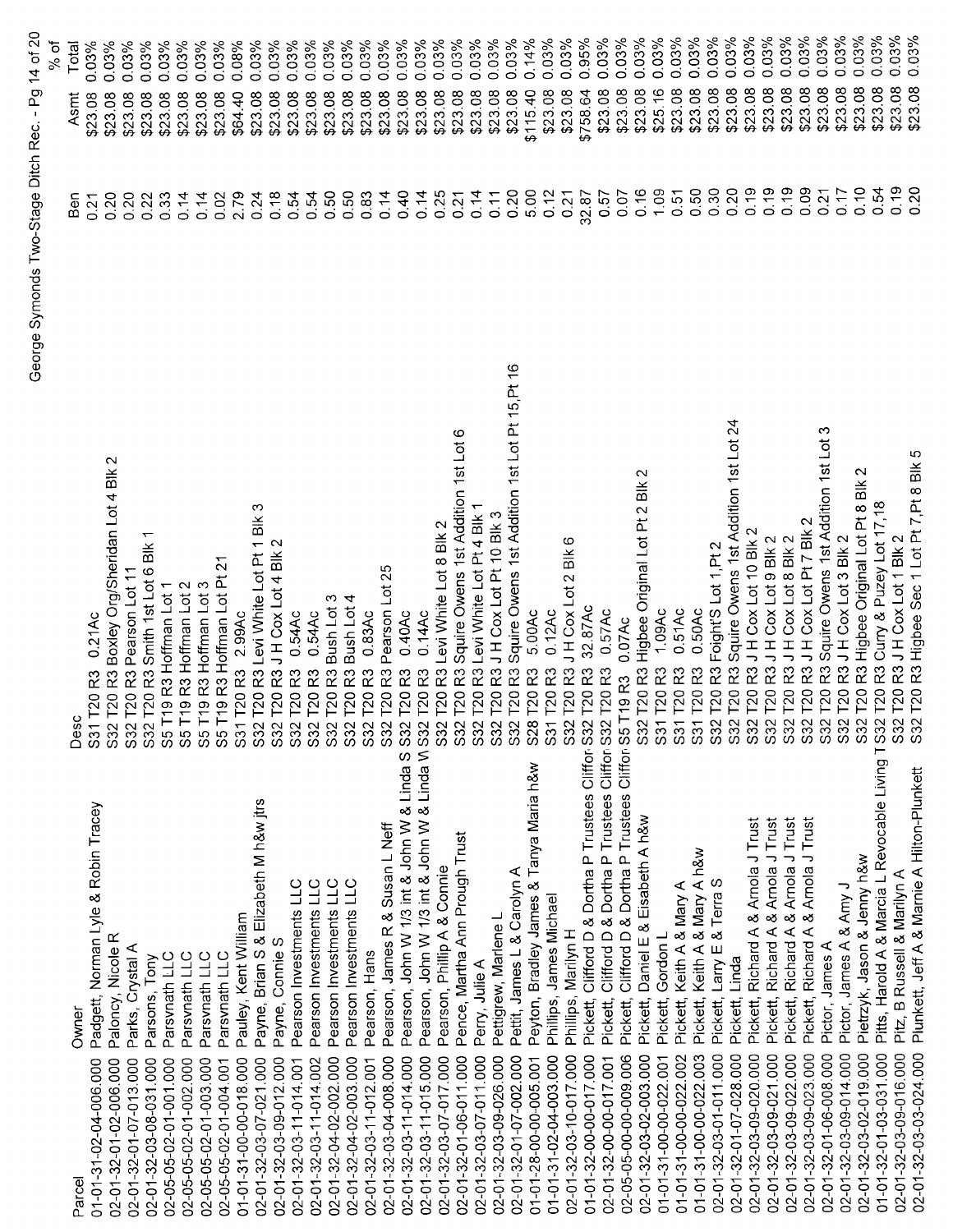|                                                                             |                                                                          |                   | ۵۹<br>۶             |
|-----------------------------------------------------------------------------|--------------------------------------------------------------------------|-------------------|---------------------|
| Owner<br>Parcel                                                             | ب<br>ре.<br>О                                                            | Ben               | Total<br>Asmt       |
| Porter, Timothy & Angela h&w<br>02-01-32-03-06-029.000                      | T20 R3 Higbee Sec 2 Lot 5 Blk 1<br>S32                                   | 0.21              | 0.03%<br>\$23.08    |
| Porterfield, Andrew R & Brenda M h&w<br>01-01-29-03-02-008.000              | 1.22AC<br>T20 R3 Curry Lot 9, 8, 10<br>S29                               | 1.22              | 0.04%<br>\$28.16    |
| Powell, Jimmy Ray, Debbie Lawson, Stephen S32<br>02-01-32-03-10-051.000     | T20 R3 J H Cox Lot 6,7 Blk 9                                             | 0.60              | 0.03%<br>\$23.08    |
| Power, James Christopher<br>02-01-32-03-02-004.000                          | T20 R3 Higbee Original Lot Pt 2 Blk 2<br>S32                             | 0.06              | 0.03%<br>\$23.08    |
| Power, James Christopher<br>02-01-32-03-02-005.000                          | T20 R3 Higbee Original Lot 1 Blk 2<br>S32                                | 0.22              | 0.03%<br>\$23.08    |
| Pramukhlife Inc<br>02-05-05-02-01-004 000                                   | T19 R3 Hoffman Lot 4, Pt 21, 5<br>ဖ်                                     | 0.36              | 0.03%<br>\$23.08    |
| Prange, Lawrence A & Nancy A h&w<br>02-01-32-03-05-015.000                  | 0.80Ac<br><b>T20 R3</b><br>S32                                           | 0.80              | 0.03%<br>\$23.08    |
| Prater, Michael L & Kim<br>02-01-32-03-06-023.000                           | T20 R3 Higbee Sec 2 Lot Pt 2<br>S <sub>32</sub>                          | 0.16              | 0.03%<br>\$23.08    |
| Price, Charles A & Sherry R Trustees of Char S32<br>02-01-32-01-02-025.000  | ω<br>T20 R3 Boxley Org/Sheridan Lot Pt 5 Blk                             | 0.18              | 0.03%<br>\$23.08    |
| Price, Randy 1/2 int, Randy L & Debra L Price S28<br>01-01-28-00-00-009.001 | 13.57Ac<br><b>T20 R3</b>                                                 | 13.57             | 0.39%<br>\$313.20   |
| Prochnow, Joel<br>02-01-32-03-08-014.000                                    | 0.40Ac<br>T20 <sub>R3</sub><br>S <sub>32</sub>                           | 0.40              | 0.03%<br>\$23.08    |
| Pryor, Pequita Lee<br>02-01-32-03-07-013 000                                | T20 R3 Levi White Lot 8 Blk<br>S <sub>32</sub>                           | 0.20              | 0.03%<br>\$23.08    |
| Purdie, Shaquenta C<br>02-01-32-01-07-014.000                               | T20 R3 Pearson Lot 12<br>S32                                             | 0.20              | 0.03%<br>\$23.08    |
| Pyle, Scott B<br>02-01-32-03-09-004.000                                     | S<br>T20 R3 J H Cox Lot 4,5 Blk<br>S32                                   | 0.38              | 0.03%<br>\$23.08    |
| Quick, Laretta Anne with LE, Laretta Anne Qu<br>02-01-32-03-05-024.000      | T20 <sub>R3</sub><br>S32                                                 | 0.25              | 0.03%<br>\$23.08    |
| Quick, Michael Nolan & Margie Lou<br>01-01-29-00-00-017.005                 | 0.88Ac<br><b>T20 R3</b><br>S29                                           | 0.88              | 0.03%<br>\$23.08    |
| Quick, Michael Nolan & Margie Lou<br>01-01-29-00-00-017.007                 | 1.18AC<br><b>T20 R3</b><br>S29                                           | 1.18              | 0.03%<br>\$27.24    |
| Rafferty, Gretchen M & Patrick J w&h<br>01-01-32-01-01-010.000              | T20 R3 Pioneer Village Lot 6,7<br>S32                                    | 0.55              | 0.03%<br>\$23.08    |
| Railer, Alan J<br>01-01-20-00-00-009.000                                    | 3.73Ac<br>S20 T20 R3                                                     | 3.73              | 0.11%<br>\$86.10    |
| Raines, Deborah J<br>02-01-32-01-06-019.000                                 | Ю<br>S32 T20 R3 Pearson Lot                                              | 0.19              | 0.03%<br>\$23.08    |
| Rainey, Donita<br>02-01-32-03-03-014.000                                    | $^\circ$<br>S32 T20 R3 Levi White Lot 7 Blk                              | 0.34              | 0.03%<br>\$23.08    |
| Rairdon, Daniel K & Evon Y<br>01-01-28-00-00-001.001                        | 2.12AC<br>S28 T20 R3                                                     | 2.12              | 0.06%<br>\$48.94    |
| Raplee, Kaylee<br>02-01-32-03-10-014.000                                    | Ю<br>S32 T20 R3 J H Cox Lot 2 Blk                                        | 0.18              | 0.03%<br>\$23.08    |
| Reed, Kelley<br>02-01-32-01-07-001.000                                      | S32 T20 R3 Squire Owens 1st Addition 1st Lot Pt 15, Pt 16                | 0.20              | 0.03%<br>\$23.08    |
| っ<br>Reeves, Richard A & Lois<br>02-05-05-02-01-018.000                     | T19 R3 Hoffman Lot 17<br>SS                                              | 0.21              | 0.03%<br>\$23.08    |
| Remsen, Jack L & Vicki L<br>01-01-29-00-00-017.001                          | 0.30Ac<br>S29 T20 R3                                                     | 0.30              | 0.03%<br>\$23.08    |
| Remsen, Jack L & Vicki L<br>01-01-29-00-00-017 101                          | 2.00Ac<br>T20 <sub>R3</sub><br>$S29$ <sup>-</sup>                        | 2.00              | 0.06%<br>\$46.16    |
| Remsen, Susan M<br>01-01-29-00-00-017.201                                   | 3.00Ac<br>T20 <sub>R3</sub><br>S29                                       | 2.50              | 0.07%<br>\$57.70    |
| Rice, Carly Jewell & Matthew Richard Tomkul S32<br>02-01-32-01-07-033.000   | T20 R3 Squire Owens 1st Addition 1st Lot 19                              | 0.20              | 0.03%<br>\$23.08    |
| Ricker Real Estate Holdings LLC<br>02-01-32-04-03-010.000                   | 1.01Ac<br><b>T20R3</b><br>S32                                            | 1.01              | 0.03%<br>\$23.32    |
| Riley, Family Trust<br>01-01-32-01-03-019.000                               | Curry & Puzey 2nd Lot 35,32<br>T20 <sub>R3</sub><br>S32                  | 0.75              | 0.03%<br>\$23.08    |
| Ringer Farms Inc<br>01-01-29-00-00-011.000                                  | 38.19Ac<br>S29 T20 R3                                                    | 38.19             | 1.10%<br>\$881.44   |
| Ringer Farms Inc<br>01-01-29-00-00-012.000                                  | 20.00Ac<br>T20 <sub>R3</sub><br>ၜ<br>$\tilde{\Omega}$                    | 20.00             | 0.58%<br>\$461.60   |
| Ringer Farms Inc<br>01-01-29-00-00-015.000                                  | 11.97Ac<br>9T20R3<br>$\tilde{\Omega}$                                    | 11.97             | 0.35%<br>\$276.28   |
| Rinkenberg, Keith L & Ellen<br>02-01-32-03-10-028.000                       | Blk 4<br>IH Cox Lot 7<br>T20 <sub>R3</sub><br>$\mathbf{\Omega}$<br>်ဘ    | 0.19              | 0.03%<br>\$23.08    |
| Ellen B<br>Ellen B<br>Rinkenberg, Keith L &<br>02-01-32-03-10-029.000       | Blk 4<br>3 JH Cox Lot 6<br><b>T20 R</b><br>$\sim$<br>တ္တိ                | 0.15              | 0.03%<br>\$23.08    |
| Rinkenberg, Phyllis J<br>02-01-32-03-10-027.000                             | 4<br>$\frac{1}{2}$<br>$\infty$<br>JHCoxLot<br>$\infty$<br>T20<br>2<br>္တ | 0.17              | 0.03%<br>\$23.08    |
| Ripley, Mitchael Wayne & Carol Loreen h&w<br>01-01-30-00-00-016.000         | 3.65Ac<br>T20 <sub>R3</sub><br>S30                                       | 2.55              | 0.07%<br>\$58.86    |
| Roberts, R Scott & Heather L<br>01-01-29-00-00-019.001                      | 0.87Ac<br><b>T20 R3</b><br>S <sub>29</sub>                               | 0.87              | 0.03%<br>\$23.08    |
| Roberts, Ronald N III & Lynnelee N h&w<br>01-01-21-00-00-013.003            | 5.47Ac<br><b>T20 R3</b><br>S21                                           | 2.68              | 0.08%<br>\$61.86    |
| Roberts, Todd C & Valerie L<br>01-01-28-00-00-008.000                       | 68.22Ac<br><b>T20R3</b><br>$\infty$<br>$\overline{\Omega}$               | 68.22             | 1.97%<br>\$1,574.52 |
| Robinson, Donald L III & Shea<br>01-01-32-01-03-011.000                     | Curry & Puzey Lot 30,9,Pt 8<br><b>T20R3</b><br>S32                       | 0.78              | $0.03\%$<br>\$23.08 |
| Rockey, John F & Martha M<br>01-01-32-01-03-026.000                         | T20 R3 Curry & Puzey Lot 14, Pt 13<br>S32                                | 0.56              | 0.03%<br>\$23.08    |
| Roka Properties LLC<br>02-01-32-03-01-014.000                               | T20 R3 Higbee Original Lot Pt 2<br>S32                                   | 0.07              | 0.03%<br>\$23.08    |
| ROKA Properties LLC<br>02-01-32-03-01-015.000                               | T20 R3 Higbee Original Lot Pt 2<br><b>S32</b>                            | 0.07              | 0.03%<br>\$23.08    |
| ROKA Properties LLC<br>02-01-32-03-01-021.000                               | Foight'S Lot Pt<br>R3<br><b>T20</b><br>S32                               | $\overline{0.11}$ | .03%<br>\$23.08     |
|                                                                             |                                                                          |                   |                     |

George Symonds Two-Stage Ditch Rec. - Pg 15 of 20<br>%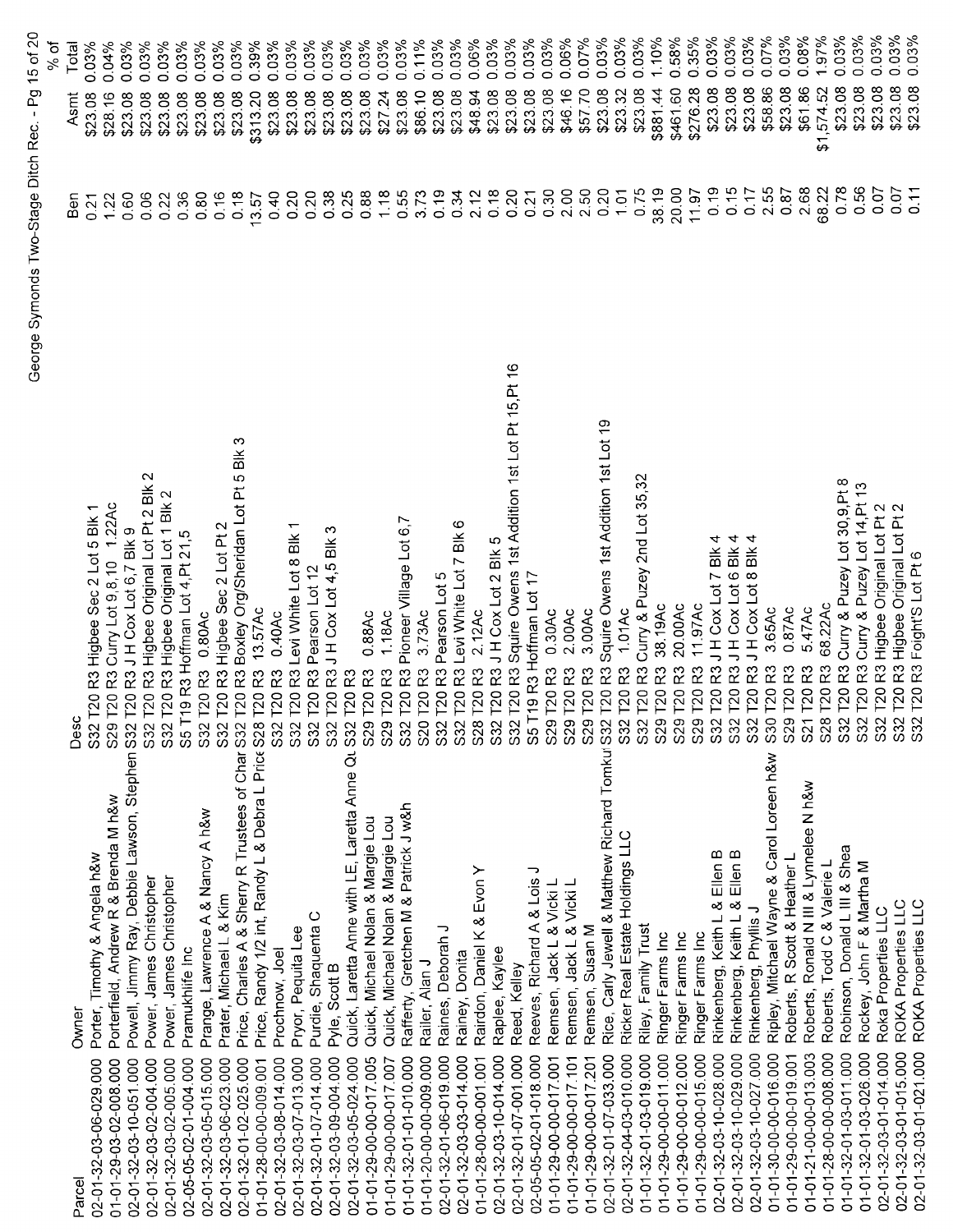|                                                                            |                                                                                |          | 5<br>Ş              |
|----------------------------------------------------------------------------|--------------------------------------------------------------------------------|----------|---------------------|
| Owner<br>Parcel                                                            | ပ<br>Зе<br>О                                                                   | n<br>Ben | Total<br>Asmt       |
| Ross, Edna P & Linda L Castor<br>02-01-32-03-08-010.000                    | Smith 1st Lot Pt 8 Blk<br>T20 <sub>R3</sub><br>S <sub>32</sub>                 | 0.07     | 0.03%<br>\$23.08    |
| Ross, Edna P & Linda L Castor<br>02-01-32-03-08-011.000                    | Smith 1st Lot Pt 7 Blk 1<br>T20 <sub>R3</sub><br>S <sub>32</sub>               | 0.07     | 0.03%<br>\$23.08    |
| Roudebush, Jeffory L<br>01-01-28-00-00-011.000                             | 30 80Ac<br>R <sub>3</sub><br>T201<br>S <sub>28</sub>                           | 30.80    | 0.89%<br>\$710.86   |
| Rumeau, James E & Halia<br>01-01-32-01-03-003.000                          | Curry & Puzey Lot 3, Pt 4<br>R <sub>3</sub><br>T <sub>20</sub><br>S32          | 0.54     | 0.03%<br>\$23.08    |
| Russell, Larry D & Vicky L<br>01-01-21-00-00-011.001                       | 9.97Ac<br>R <sub>3</sub><br><b>T20</b><br>S21                                  | 1.00     | 0.03%<br>\$23.08    |
| S & L Thompson LLC<br>01-01-32-00-00-018.000                               | $1.43$ Ac<br>ဥ<br>T20<br>S <sub>32</sub>                                       | 1.43     | 0.04%<br>\$33.00    |
| & L Thompson LLC<br>$\omega$<br>01-01-32-00-00-018.001                     | 2.37Ac<br>R <sub>3</sub><br>T20<br>S32                                         | 2.37     | 0.07%<br>\$54.70    |
| & L Thompson LLC<br>ဖာ<br>01-01-32-00-00-018.101                           | 6.20Ac<br>R3<br>T201<br>S <sub>32</sub>                                        | 6.20     | 0.18%<br>\$143.10   |
| & L Thompson LLC<br>S.<br>02-01-32-00-00-019.000                           | 0.33AC<br>R3<br><b>T20</b><br>S <sub>32</sub>                                  | 0.33     | 0.03%<br>\$23.08    |
| S & L Thompson LLC<br>02-01-32-00-00-019.001                               | 1.51Ac<br>R3<br>T20<br>S <sub>32</sub>                                         | 1.51     | 0.04%<br>\$34.86    |
| Sample, Carol L & Adrienne S Willliams Jt/Rs S32<br>02-01-32-00-01-005.000 | Beard Brothers Wooden Indian 1st Lot 3<br>R <sub>3</sub><br>T20                | 0.24     | 0.03%<br>\$23.08    |
| Sander, Jo Ellen<br>02-01-32-03-10-011.000                                 | JHCox Lot 5 Blk 5<br>R3<br>T <sub>20</sub><br>S <sub>32</sub>                  | 0.19     | 0.03%<br>\$23.08    |
| Sandoval, Domingo & Felipa Rios Ortega h&v S32<br>02-01-32-03-05-020.001   | 0.26Ac<br>R <sub>3</sub><br>T201                                               | 0.26     | 0.03%<br>\$23.08    |
| Sanford, Douglas & Heather<br>01-01-29-03-02-001.000                       | Curry Lot 1<br>T20 <sub>R3</sub><br>S29                                        | 0.39     | 0.03%<br>\$23.08    |
| Sanford, Douglas & Heather<br>01-01-29-03-02-002.000                       | Curry Lot 2<br>R3<br>T <sub>20</sub><br>S29                                    | 0.39     | 0.03%<br>\$23.08    |
| Sapp Properties LLC<br>02-01-32-03-10-045.000                              | JHCox Lot 4 Blk<br>R3<br>T <sub>20</sub><br>S32                                | 0.21     | 0.03%<br>\$23.08    |
| Schaaf, David E & Carolina<br>01-01-29-02-01-024.000                       | R3<br>T <sub>20</sub><br>S <sub>29</sub>                                       | 1.61     | 0.05%<br>\$37.16    |
| Schader, Sharon L<br>02-01-31-04-02-022.000                                | 0.25Ac<br>R3<br>T20<br>$\overline{3}$                                          | 0.16     | 0.03%<br>\$23.08    |
| Schafer, Bryan R & Elizabeth M Mullins jtrs<br>02-01-32-03-06-010.000      | T20 R3 Levi White Lot 1 Blk 5<br>S32                                           | 0.21     | 0.03%<br>\$23.08    |
| Schelling, Patricia J & John C<br>01-01-32-01-03-018.000                   | T20 R3 Curry & Puzey 2nd Lot 40<br>S <sub>32</sub>                             | 0.46     | 0.03%<br>\$23.08    |
| Schils, Mai<br>02-01-32-03-06-018 000                                      | Levi White Lot 7 Blk 5<br>T20 <sub>R3</sub><br>S32                             | 0.20     | 0.03%<br>\$23.08    |
| Schoening, Michael David<br>02-01-32-01-02-010.000                         | $\mathbf{\sim}$<br>Boxley Org/Sheridan Lot Pt 2 Blk<br><b>T20 R3</b><br>S32    | 0.10     | 0.03%<br>\$23.08    |
| School Marion-adams<br>02-01-32-01-06-017.000                              | Pearson Lot F<br>R3<br>T201<br>S32                                             | 0.73     | 0.03%<br>\$23.08    |
| Schreffler, Ryan M<br>01-01-32-01-03-001.000                               | Curry & Puzey Lot 2,1<br>$\overline{R}$<br>T <sub>20</sub><br>S32              | 0.70     | 0.03%<br>\$23.08    |
| Schweigel, Terry E & Elizabeth K<br>02-01-32-03-10-012.000                 | JHCox Lot 4 Blk 5<br>R3<br>T20<br>S32                                          | 0.18     | 0.03%<br>\$23.08    |
| Schwerdtfeger, Matthew D<br>02-01-32-00-01-008.000                         | Beard Brothers Wooden Indian 1st Lot 7<br>R3<br>T20<br>S32                     | 0.25     | 0.03%<br>\$23.08    |
| Schwerdtfeger, Matthew D<br>02-01-32-00-01-009.000                         | Beard Brothers Wooden Indian 2nd Lot 8<br>R3<br>120<br>S32                     | 0.29     | 0.03%<br>\$23.08    |
| Sears, Larry Ray<br>01-01-32-01-01-008.000                                 | R3 Pioneer Village Lot 8<br>T20<br>S32                                         | 0.26     | 0.03%<br>\$23.08    |
| Setters, David H<br>02-01-32-03-04-023.000                                 | 0.60Ac<br>R3<br>T20<br>Š                                                       | 0.60     | $0.03\%$<br>\$23.08 |
| Ш<br>Setters, Douglas<br>01-01-21-00-00-012.002                            | 5.12Ac<br>R3<br>720<br>$\Omega$                                                | 5.00     | 0.14%<br>\$115.40   |
| Shepard, Jennifer M<br>01-01-32-01-04-003.000                              | Curry & Puzey Lot 21<br>R3<br>T201<br>$\mathbf{\Omega}$<br>$\ddot{\mathbb{S}}$ | 0.36     | 0.03%<br>\$23.08    |
| Sheridan Board of Trustees<br>02-01-32-00-00-004.003                       | 1.14AC<br>R3<br>T20<br>S32                                                     | 1.14     | 0.03%<br>\$26.32    |
| Sheridan Community School Building Corpor: S2<br>01-01-29-00-00-015.001    | 18.90Ac<br>R3<br>T20<br>Φ                                                      | 18.90    | 0.55%<br>\$436.22   |
| Sheridan Community School Building Corpor: S32<br>02-01-32-01-06-001.002   | 0.62Ac<br>R <sub>3</sub><br>120                                                | 0.62     | 0.03%<br>\$23.08    |
| Sheridan First Baptist Church<br>02-01-32-03-02-013.000                    | R3 Higbee Original Lot 8 Blk 1<br>120 <sub>1</sub><br>S32                      | 0.33     | 0.03%<br>\$23.08    |
| Sheridan First Baptist Church<br>02-01-32-03-02-014.000                    | T20 R3 Higbee Original Lot 7 Blk 1<br>S32                                      | 0.20     | 0.03%<br>\$23.08    |
| Sheridan First Baptist Church<br>02-01-32-03-03-009.000                    | Higbee Sec 1 Lot 1 Blk 4<br><b>T20 R3</b><br>S32                               | 0.21     | 0.03%<br>\$23.08    |
| Sheridan First United Methodist Church Inc<br>02-01-32-01-02-018.000       | Bik 4<br>Boxley Org/Sheridan Lot 2<br>$\overline{R3}$<br>T201<br>S32           | 0.20     | 0.03%<br>\$23.08    |
| Sheridan Historical Society Inc<br>02-01-32-03-03-031.000                  | Higbee Sec 1 Lot Pt 5, Pt 6 Blk 5<br><b>T20 R3</b><br>S32                      | 0.14     | 0.03%<br>\$23.08    |
| Sheridan Opera House LLC<br>02-01-32-03-01-013.000                         | Higbee Original Lot 1<br>T20 <sub>R3</sub><br>S32                              | 0.20     | 0.03%<br>\$23.08    |
| Sheridan Public Library Building Corporation<br>02-01-32-00-00-002.002     | 2.00Ac<br>R3<br>T20<br>S32                                                     | 0.40     | 0.03%<br>\$23.08    |
| Sheridan Wesleyan Church & Ind Cent Dist C S32<br>02-01-32-03-03-008.000   | T20 R3 Higbee Sec 1 Lot 2 Blk 4                                                | 0.21     | 0.03%<br>\$23.08    |
| Sherwood Rentals LLC<br>02-01-32-01-02-011.000                             | က<br>Boxley Org/Sheridan Lot Pt 4 Blk<br>T20 <sub>R3</sub><br>S32              | 0.16     | 0.03%<br>\$23.08    |
| Sherwood Rentals LLC<br>02-01-32-03-03-023.000                             | T20 R3 Higbee Sec 1 Lot Pt 5, Pt 6 Blk 4<br>S32                                | 0.10     | $0.03\%$<br>\$23.08 |
| Sherwood Rentals LLC<br>02-01-32-03-06-024.000                             | S32 T20 R3 Higbee Sec 2 Lot Pt 2<br>S32 T20 R3 Higbee Sec 2 Lot 7 Blk 2        | 0.13     | 0.03%<br>\$23.08    |
| Sherwood Rentals LLC<br>02-01-32-03-07-003.000                             |                                                                                | 0.22     | 0.03%<br>\$23.08    |

George Symonds Two-Stage Ditch Rec. - Pg 16 of 20<br>%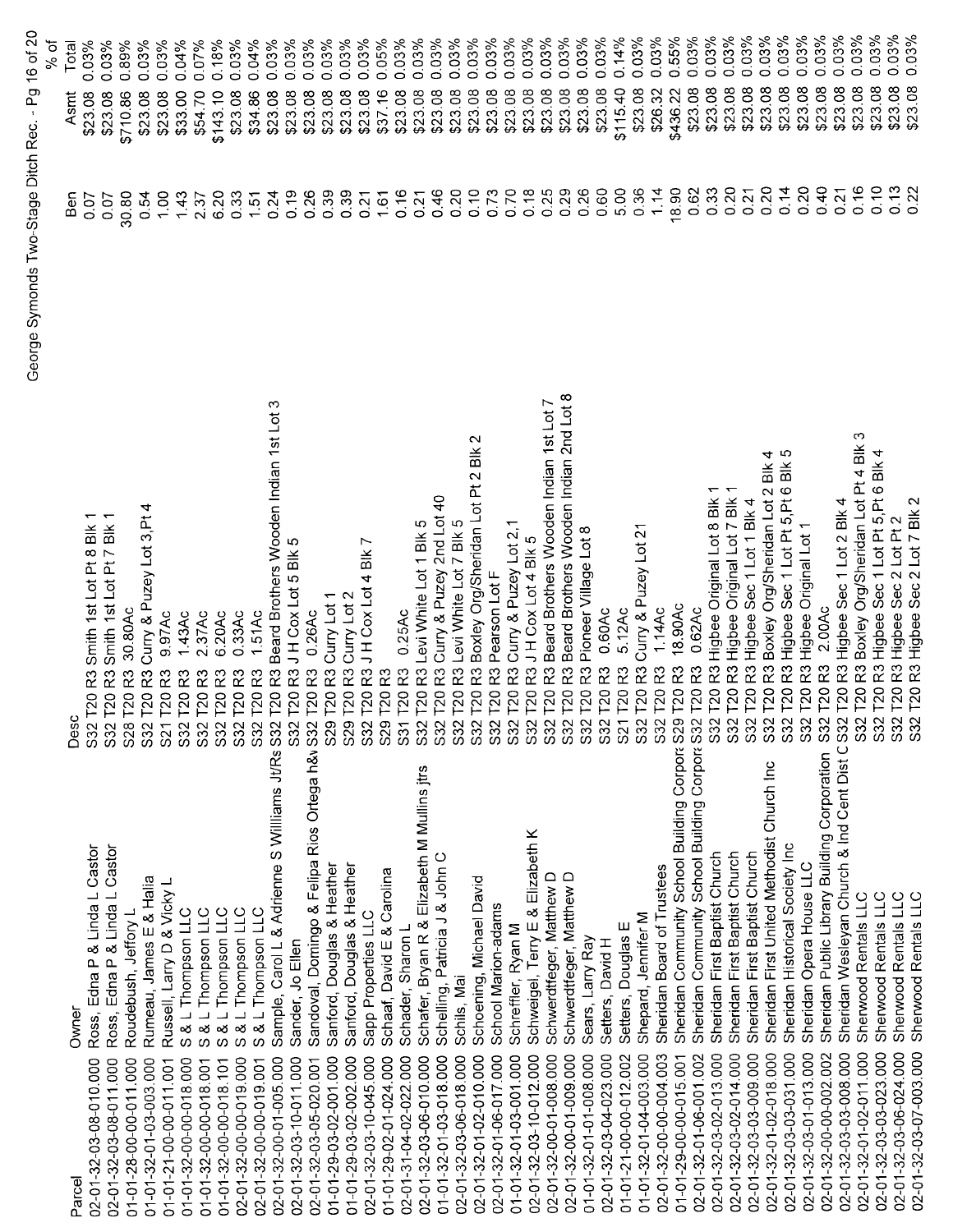|                        |                                                                                 | George Symonds Two-Stage Ditch Rec.                                                                            |       | 17 of 20<br>$P_{q}$ .      |
|------------------------|---------------------------------------------------------------------------------|----------------------------------------------------------------------------------------------------------------|-------|----------------------------|
|                        |                                                                                 |                                                                                                                |       | % of                       |
| Parcel                 | Owner                                                                           | ပ<br>Des                                                                                                       | Ben   | Total<br>Asmt              |
| 02-01-32-03-10-035.000 | Sherwood Rentals LLC                                                            | Blk 9<br>JH Cox Lot 2<br>R3<br>T20<br>S32                                                                      | 0.18  | 0.03%<br>\$23.08           |
| 02-01-32-03-10-036.000 | Sherwood Rentals LLC                                                            | JHCox Lot 1 Blk 9<br>R3<br>T <sub>20</sub><br>S <sub>32</sub>                                                  | 0.18  | 0.03%<br>\$23.08           |
| 02-01-32-03-14-027.000 | Sherwood Rentals LLC                                                            | $\overline{ }$<br>$\frac{1}{2}$<br>σ<br>S 4 Lot Pt 10, Pt 8, Pt<br>R3 Thistlethwaite<br>T <sub>20</sub><br>S32 | 0.07  | 0.03%<br>\$23.08           |
| 02-01-32-03-15-004.000 | $\frac{1}{2}$<br>Sherwood Rentals                                               | Sec 3 Lot Pt 4<br>R <sub>3</sub> Thistlethwaite<br><b>T20</b><br>S32                                           | 0.10  | 0.03%<br>\$23.08           |
| 01-01-31-02-04-005.000 | Shinault, David L                                                               | 0.25Ac<br>R <sub>3</sub><br><b>T20</b><br>S31                                                                  | 0.25  | 0.03%<br>\$23.08           |
| 02-01-32-03-07-030.000 | Shinault, David L                                                               | R3 Higbee Sec 2 Lot Pt 4<br>T <sub>20</sub><br>\$32                                                            | 0.13  | 0.03%<br>\$23.08           |
| 02-01-32-03-16-001.000 | Shinault, William C & Alison S h&w                                              | L<br>R3 Higbee Sec 1 Lot Pt 3,4 Blk<br>T <sub>20</sub><br>S <sub>32</sub>                                      | 0.27  | 0.03%<br>\$23.08           |
| 02-01-32-03-09-031.000 | Shisler, David Joshua & Paolo Giovanni Kallir S32                               | R3JHCoxLot6Blk3<br>T20                                                                                         | 0.17  | 0.03%<br>\$23.08           |
| 01-01-32-00-00-004.304 | Shock, Robert H & Deborah L                                                     | 2.97Ac<br>R3<br>T <sub>20</sub><br>S <sub>32</sub>                                                             | 2.97  | 0.09%<br>\$68.56           |
| 02-01-32-01-07-030.000 | Shook, Steven F & Jolaine J h&w                                                 | Squire Owens 1st Addition 1st Lot 22<br>R3<br>T20<br>S <sub>32</sub>                                           | 0.20  | 0.03%<br>\$23.08           |
| 01-01-28-00-00-011.003 | Shuck, Michelle M                                                               | 2.50Ac<br>R3<br>T20<br>S <sub>28</sub>                                                                         | 2.50  | 0.07%                      |
| 02-01-32-03-09-017.000 | Sigman, Michael & Barbara                                                       | JH Cox Lot 1, Pt 2 Blk 1<br>R <sub>3</sub><br>T20<br>S <sub>32</sub>                                           | 0.41  | 0.03%<br>\$5770<br>\$23.08 |
| 02-01-32-03-08-028.000 | Simple Loan Solutions LLC                                                       | Smiths 3rd 2nd Lot Pt 2<br>T20 <sub>R3</sub><br>$\Im$                                                          | 0.07  | 0.03%<br>\$23.08           |
| 01-01-32-01-05-004.000 | Singleton, Wanda L                                                              | Curry & Puzey Lot 45<br>R3<br>T <sub>20</sub><br>S <sub>32</sub>                                               | 0.31  | 0.03%<br>\$23.08           |
| 01-01-33-00-00-009.000 | Slipher, Jeffrey F                                                              | 14.33Ac<br>T20 <sub>R3</sub><br>S33                                                                            | 14.33 | 0.41%<br>\$330.74          |
| 01-01-33-00-00-009.102 | Slipher, Jeffrey F                                                              | 0.79AC<br>R3<br>T201<br>S33                                                                                    | 0.79  | 0.03%<br>\$23.08           |
| 02-01-32-03-04-012.000 | Sloan, William H                                                                | R3 Pearson Lot 29, Pt 30<br>T <sub>20</sub><br>S32                                                             | 0.21  | 0.03%<br>\$23.08           |
| 02-01-32-03-05-002.000 | Small, Joyce M, Billy Joe & Kathy Jane jtrs                                     | Squire Owens 3rd Addition 3rd Lot 2<br>T20 <sub>R3</sub><br>$\ddot{\Omega}$                                    | 0.20  | 0.03%<br>\$23.08           |
| 02-01-32-01-06-013.000 | Small, Kathy J & Billy Joe                                                      | Squire Owens 1st Addition 1st Lot 8<br>R3<br>S32 T20                                                           | 0.21  | 0.03%<br>\$23.08           |
| 01-01-29-00-00-006.000 | Smith, John W & Kristy K                                                        | 1.70Ac<br>R3<br>S29 T20                                                                                        | 1.70  | 0.05%<br>\$39.24           |
| 02-01-32-01-01-020.000 | Smokey LLC                                                                      | 0.25AC<br>R3<br>S32 T20                                                                                        | 0.25  | 0.03%<br>\$23.08           |
| 02-01-32-01-07-029.000 | Smoot, Philip S & Stephanie P h&w                                               | $\mathbb{S}^2$<br>Squire Owens 1st Addition 1st Lot<br>R3<br>T201<br>S32                                       | 0.20  | 0.03%<br>\$23.08           |
| 02-01-32-01-06-003.000 | Snedaker, Robert L & Kimberlee K                                                | 0.27AC<br>R3<br>T201<br>S32                                                                                    | 0.27  | 0.03%<br>\$23.08           |
| 02-01-32-03-09-035.001 | Snethen, Connie L                                                               | $\mathbf{\sim}$<br>Smith 1st Lot Pt 4 Blk<br>R <sub>3</sub><br>T20<br>S32                                      | 0.07  | 0.03%<br>\$23.08           |
| 02-01-32-03-08-007.000 | Snodgrass, Tina M                                                               | Thistlethwaite 1st Lot Pt 1, Pt 2 Blk<br>R3<br>T20<br>S32                                                      | 0.17  | 0.03%<br>\$23.08           |
| 02-01-32-01-06-022.000 | Snow, Jared M                                                                   | Pearson Lot Pt E<br>R3<br>T20<br><b>S32</b>                                                                    | 0.45  | 0.03%<br>\$23.08           |
| 02-01-32-03-16-001.001 | Snyder, Pamela M                                                                | r<br>Higbee Sec 1 Lot Pt 3 Blk<br>R3<br>T20<br>S32                                                             | 0.16  | 0.03%<br>\$23.08           |
| 02-01-32-03-09-007.000 | Soltermann, Henry C                                                             | က<br>JHCox Lot 2, Pt 1 Blk<br>R3<br>T20<br>S32                                                                 | 0.17  | 0.03%<br>\$23.08           |
| 02-01-32-03-09-010.000 | Soltermann, Henry C                                                             | JHCox Lot Pt 1 Blk<br>R3<br>T20<br><b>S32</b>                                                                  | 0.05  | 0.03%<br>\$23.08           |
| 02-01-32-04-02-007.000 | Spear, Edgar H & Juanita Darlene Spear Rev S32                                  | 0.74AC<br>R3<br>T <sub>20</sub>                                                                                | 0.74  | 0.03%<br>\$23.08           |
| 02-01-32-03-03-028.000 | Spear, Melinda DBA Spear Studio and Galler S32                                  | Ю<br>$\frac{1}{2}$<br>$5.$ Pt $6$<br>ā,<br>Higbee Sec 1 Lot<br>R <sub>3</sub><br>T20                           | 0.06  | 0.03%<br>\$23.08           |
| 02-01-32-03-13-027.001 | Speedway Superamerica LLC                                                       | 0.07Ac<br>T <sub>20</sub> R <sub>3</sub><br><b>S32</b>                                                         | 0.07  | 0.03%<br>\$23.08           |
| 01-01-29-02-01-004.000 | Spencer, Freddie Dale & Sandra                                                  | ဖ<br>Homesteads Lot<br>T20 <sub>R3</sub><br>S29                                                                | 0.50  | 0.03%<br>\$23.08           |
| 01-01-21-00-00-015.001 | Spencer, Jeff                                                                   | 131Ac<br>T20 <sub>R3</sub><br>$\infty$                                                                         | 1.31  | 0.04%<br>\$30.24           |
| 01-01-28-00-00-001.000 | Spencer, Jeffrey S & Amy B                                                      | 2.76Ac<br><b>T20R3</b>                                                                                         | 2.76  | 0.08%<br>\$63.70           |
| 01-01-31-02-04-001.000 | Spencer, Matthew T & Heather L h&w                                              | 3.98Ac<br>T20 <sub>R3</sub><br>$rac{28}{531}$                                                                  | 3.98  | 0.11%<br>\$91.86           |
| 01-01-29-02-01-003.000 | Spencer, Steven Thomas & Anita Christine h<                                     | Ľ<br>T20 R3 Homesteads Lot                                                                                     | 0.50  | 0.03%<br>\$23.08           |
| 02-01-32-01-06-020.000 | Spurgeon, David J & April D h&w                                                 | 4<br>Pearson Lot<br><b>T20 R3</b><br>S32                                                                       | 0.19  | 0.03%<br>\$23.08           |
| 02-01-32-00-00-002.000 | Stafford, James D & John D                                                      | 33.32Ac<br><b>T20 R3</b><br>S32                                                                                | 29.10 | 0.84%<br>\$671.64          |
| 02-01-32-01-08-006.000 | Standridge, Allen L & Diana M h&w                                               | S32 T20 R3 Pearson Lot B                                                                                       | 0.37  | 0.03%<br>\$23.08           |
| 02-01-32-03-09-025.000 | Stapleton, Charles L & Margaret Sue Trustee: S32 T20 R3 J H Cox Lot 6, Pt 7 Blk | N                                                                                                              | 0.28  | 0.03%<br>\$23.08           |
| 02-01-32-03-06-008.000 | Steele, V Allen & Rita A                                                        | S32 T20 R3 Higbee Sec 2 Lot Pt                                                                                 | 0.22  | 0.03%<br>\$23.08           |
| 01-05-04-00-00-001.001 | Stenke, Erik M & Kelly M h&w                                                    | 3.10Ac<br>T19 <sub>R3</sub><br>$\Omega$                                                                        | 3.00  | 0.09%<br>\$69.24           |
| 02-01-32-03-08-003.000 | Stephens, Richard K & Tina M                                                    | 2 T20 R3 Thistlethwaite 1st Lot 8 Blk<br>္တ                                                                    | 0.20  | 0.03%<br>\$23.08           |
| 02-01-32-01-07-026.000 | Stepp, Timothy Jackson & Michonne R                                             | S32 T20 R3 Pearson Lot 24                                                                                      | 0.05  | 0.03%<br>\$23.08           |
| 02-01-32-01-06-029.000 | Stewart, David                                                                  | S32 T20 R3 Squire Owens 1st Addition 1st                                                                       | 0.08  | 0.03%<br>\$23.08           |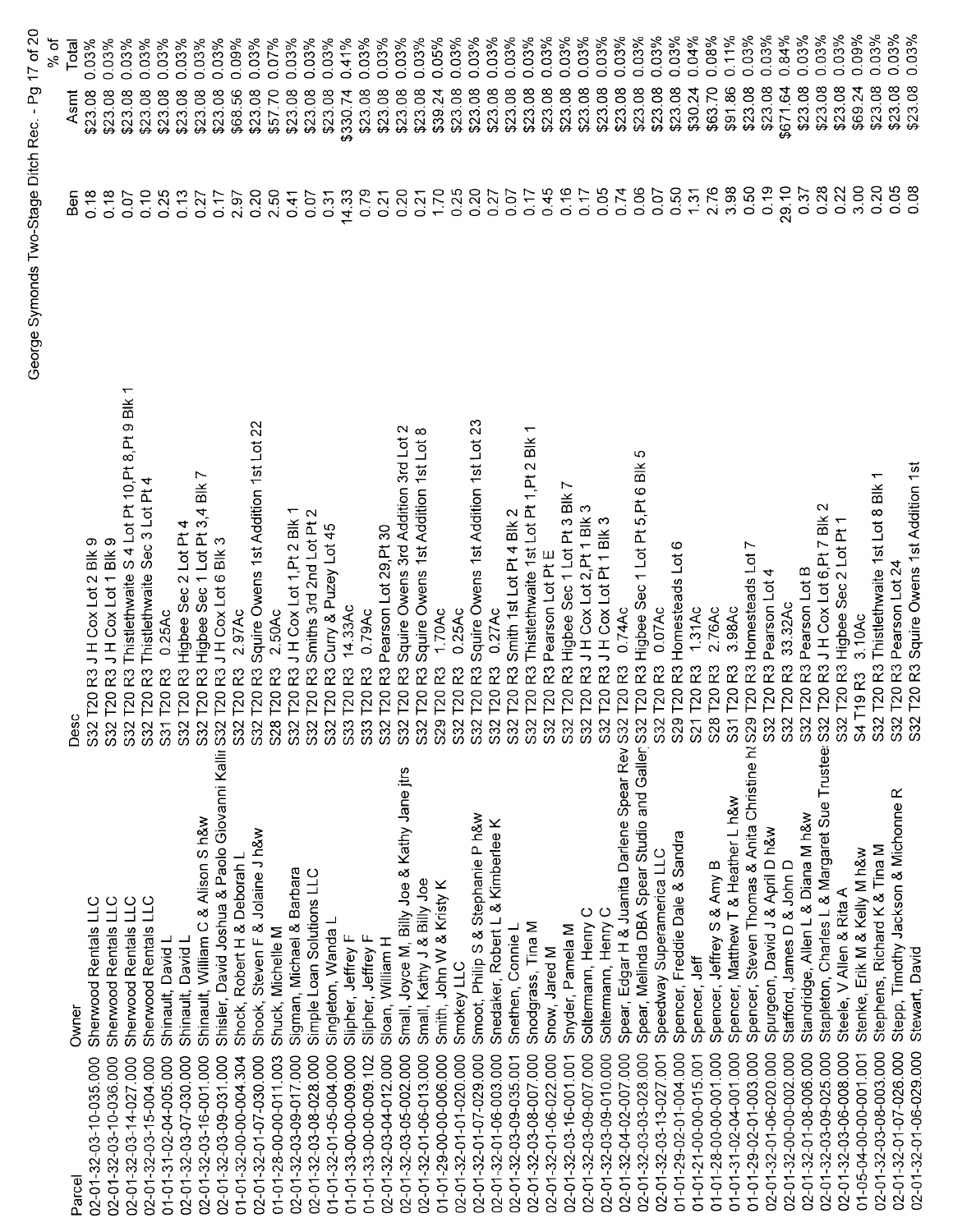|                        |                                                                                 |                                                                                                                 |              |                    | % of  |
|------------------------|---------------------------------------------------------------------------------|-----------------------------------------------------------------------------------------------------------------|--------------|--------------------|-------|
| Parce                  | Owner                                                                           | Desc                                                                                                            | Ben          | Asmt               | Total |
| 01-01-20-00-00-011.001 | Stewart, Roger & Nancy                                                          | 40.00Ac<br>S20 T20 R3                                                                                           | 19.00        | \$438.52           | 0.55% |
| 01-01-33-00-00-004.000 | Stone, Billy W & Annetta M                                                      | 54.49Ac<br>S33 T20 R3                                                                                           | 54.49        | \$1,257.64         | 1.57% |
| 02-01-32-03-05-022.000 | Stoneking, Charla K & Kim B                                                     | 0.46Ac<br>S32 T20 R3                                                                                            | 0.46         | \$23.08            | 0.03% |
| 02-01-32-03-04-016.000 | Stout, Dayna Louise & Karyl Daniel aka Karl I S32 T20 R3                        | Pearson Lot A                                                                                                   | 0.36         | \$23.08            | 0.03% |
| 02-01-32-01-02-009.000 |                                                                                 | $\mathbf{\sim}$<br>Stout, Levy Wayne & Ashley Masako Stout h: S32 T20 R3 Boxley Org/Sheridan Lot Pt 2, Pt 1 Blk | 0.10         | \$23.08            | 0.03% |
| 02-01-32-03-16-023.000 | Strong, Russell Michael & Gretchen Kay Tool S32 T20 R3 Higbee Sec 1 Lot 8 Blk 7 |                                                                                                                 | 0.21         | \$23.08            | 0.03% |
| 02-01-32-03-10-038.000 | Su, Michael                                                                     | JHCox Lot 4 Blk 8<br>S32 T20 R3                                                                                 | 0.20         | \$23.08            | 0.03% |
| 02-01-32-01-07-020.000 | Summers, Amanda N & Matthew D w&h                                               | S32 T20 R3 Pearson Lot 18                                                                                       | 0.20         | \$23.08            | 0.03% |
| 02-01-32-03-09-038.000 | Sutherland, Benjamin J, Loretta J Sutherland, S32 T20 R3                        | $\mathbf{\sim}$<br>Smith 1st Lot 1,2 Blk                                                                        | 0.43         | \$23.08            | 0.03% |
| 01-01-33-00-00-009.002 | Sutton, David Randall & Virgina L                                               | 3.50Ac<br>S33 T20 R3                                                                                            | 3.50         | \$80.78            | 0.10% |
| 02-05-05-01-04-002.000 | Sutton, Lance W                                                                 | 0.25Ac<br>S5 T19 R3                                                                                             | 0.25         | \$23.08            | 0.03% |
| 02-01-32-01-02-027.000 | Swayzee Telephone Company Inc                                                   | Blk 2                                                                                                           | 0.20         | \$23.08            | 0.03% |
| 01-01-29-00-00-008.000 | Swinford, Robert E & Kathleen                                                   | S32 T20 R3 Boxley Org/Sheridan Lot 8,Pt 7<br>S29 T20 R3  33.00Ac<br>S29 T20 R3   7.00Ac                         | 33.00        | \$761.64           | 0.95% |
| 01-01-29-00-00-008.001 | Swinford, Robert E & Kathleen                                                   |                                                                                                                 | 7.00         | \$161.56           | 0.20% |
| 02-01-32-03-16-010.000 | Tadpole Investment Properties LLC                                               | S32 T20 R3 J O Pearson Lot 5 Blk 6                                                                              | 0.05         | \$23.08            | 0.03% |
| 02-01-32-03-01-002.000 | Tate, M Scott & Kathryn J                                                       | 0.20Ac<br>S32 T20 R3                                                                                            | 0.20         | \$23.08            | 0.03% |
| 02-01-32-03-10-002.000 | <b>TBS Properties LLC</b>                                                       | 32 T20 R3 Smith 1st Lot 1,2 Blk<br>Ò,                                                                           | 0.72         | \$23.08            | 0.03% |
| 02-05-05-02-01-006.000 | Teegarden, Dorothy Dianne & Laura Beth Mc                                       | 5 T19 R3 Hoffman Lot 6,8,7<br>Ø                                                                                 | 0.42         | \$23.08            | 0.03% |
| 02-05-05-02-01-009.000 | Teegarden, Dorothy Dianne & Laura Beth Mc                                       | 5 T19 R3 Hoffman Lot 9,10,11, Pt 12<br>Ö                                                                        | 0.51         | \$23.08            | 0.03% |
| 02-05-05-02-01-013.000 | Teegarden, Dorothy Dianne & Laura Beth Mc                                       | 5 T19 R3 Hoffman Lot 16, 15, 14, 13, Pt 12<br>Ø                                                                 | 0.62         | \$23.08            | 0.03% |
| 01-01-32-01-03-027.000 | Teets, Todd D                                                                   | 32 T20 R3 Curry & Puzey Lot 15<br>Ö,                                                                            | 0.37         | \$23.08            | 0.03% |
| 02-01-32-03-03-027.000 | Teszler LLC                                                                     | ယ<br>S32 T20 R3 Higbee Sec 1 Lot Pt 7 Blk                                                                       | 0.02         | \$23.08            | 0.03% |
| 02-01-32-03-06-035.000 | Thelma Curts LLC                                                                | R3 Higbee Sec 2 Lot Pt 3 Blk<br>32T20<br>Ö,                                                                     | 0.10         | \$23.08            | 0.03% |
| 02-01-32-03-06-036.000 | Thelma Curts LLC                                                                | 32 T20 R3 Higbee Sec 2 Lot Pt 2 Blk 1<br>ഗ                                                                      | 0.07         | \$23.08            | 0.03% |
| 01-01-21-00-00-013.004 | Tice, Chadwick Michael & Sarah Kay Tice h&                                      | 4.71Ac<br>S21 T20 R3                                                                                            | 3.24         | \$74.78            | 0.09% |
| 02-01-32-00-00-005.009 | Timmerman, Joshua J                                                             | 0.24Ac<br>S32 T20 R3                                                                                            | 0.24         | \$23.08            | 0.03% |
| 01-01-33-00-00-005.000 | Tobias, Jacob U & Kayla M                                                       | 17.89Ac<br>S33 T20 R3                                                                                           | 17.89        | \$412.90           | 0.52% |
| 01-01-33-00-00-005.001 | Tobias, Jacob U & Kayla M h&w                                                   | 0.91AC<br>S33 T20 R3                                                                                            | 0.91         | \$23.08            | 0.03% |
| 01-01-32-01-01-012.000 |                                                                                 | S32 T20 R3 Pioneer Village Lot 4                                                                                | 0.26         | \$23.08            | 0.03% |
| 01-01-32-01-01-013.000 | Toney, Mark A & Penny S jtrs<br>Toney, Mark A & Penny S jtrs                    | S32 T20 R3 Pioneer Village Lot 3                                                                                | 0.29         | \$23.08            | 0.03% |
| 02-01-32-03-05-005.000 | Toshua, Agustina Cuautle & John Stichman 5 S32 T20                              | ம<br>Squire Owens 3rd Addition 3rd Lot<br>R3                                                                    | 0.20         | \$23.08            | 0.03% |
| 02-01-32-00-00-002.001 | Town of Sheridan                                                                | 6.26Ac<br>R3<br>S32 T20                                                                                         | 2.55         | \$58.86            | 0.07% |
| 02-01-32-03-06-030.000 | Town of Sheridan                                                                | S32 T20 R3 Higbee Sec 2 Lot Pt 4 Blk                                                                            | 0.04         | \$23.08            | 0.03% |
| 02-01-32-03-06-031.000 | Town of Sheridan                                                                | S32 T20 R3 Higbee Sec 2 Lot Pt 4 Blk 1                                                                          | 0.09         | \$23.08            | 0.03% |
| 02-01-32-03-08-009.000 | Town of Sheridan                                                                | S32 T20 R3 Smith 1st 1st 1.90Ac                                                                                 | 1,90         | \$43.86            | 0.05% |
| 02-01-32-03-14-013.000 | Town of Sheridan                                                                | S32 T20 R3 Thistlethwaite S 4 Lot Pt 10 Blk 1                                                                   | 0.12         | \$23.08            | 0.03% |
| 02-05-05-00-00-012.000 | Town of Sheridan                                                                | 0.40Ac<br>S5 T19 R3                                                                                             | 0.40         | \$23.08            | 0.03% |
| 02-05-05-00-00-013.000 | Town of Sheridan                                                                | 21.87Ac<br>S5 T19 R3                                                                                            | 12.56        | \$289.88           | 0.36% |
| 02-05-05-00-00-037.000 | Town of Sheridan                                                                | 0.12AC<br>S5 T19 R3                                                                                             | 0.12         | \$23.08            | 0.03% |
| 99-99-99-99-99-999.009 | Town Of Sheridan                                                                | 1,2,3,4,5,7,8,9,Jarit,Linden,Main,Adams,Fanning,Hudson, Tecumseh,                                               | 178.29       | \$4,114.94         |       |
|                        |                                                                                 | Bailey, California, Georgia, Ohio, Park, John, White, Spencer,                                                  |              |                    | 5.14% |
|                        |                                                                                 | Hinesley, Jerkwater, Lamong, 246, 246                                                                           |              |                    | 0.03% |
| 02-01-32-04-02-010.000 | Townsend, Clifford, Cindy, Timothy & Sandra S32 T20 R3                          |                                                                                                                 | 0.91         | \$23.08            | 0.03% |
| 02-01-31-04-02-024.000 | Townsend, Rebecca L                                                             | 0.25AC<br>S31 T20 R3                                                                                            | 0.25         | \$23.08            | 0.08% |
| 01-01-32-00-00-017.002 | Timothy M & Sandra J<br>Townsend,                                               | 2.77Ac<br>S32 T20 R3                                                                                            | 2.02<br>2.77 | \$63.94<br>\$46.62 | 0.06% |
| 02-01-32-00-00-017.101 | Townsend, Timothy M & Sandra J                                                  | 2.02Ac<br>32 T20 R3<br>ഗ                                                                                        |              |                    |       |

George Symonds Two-Stage Ditch Rec. - Pg 18 of 20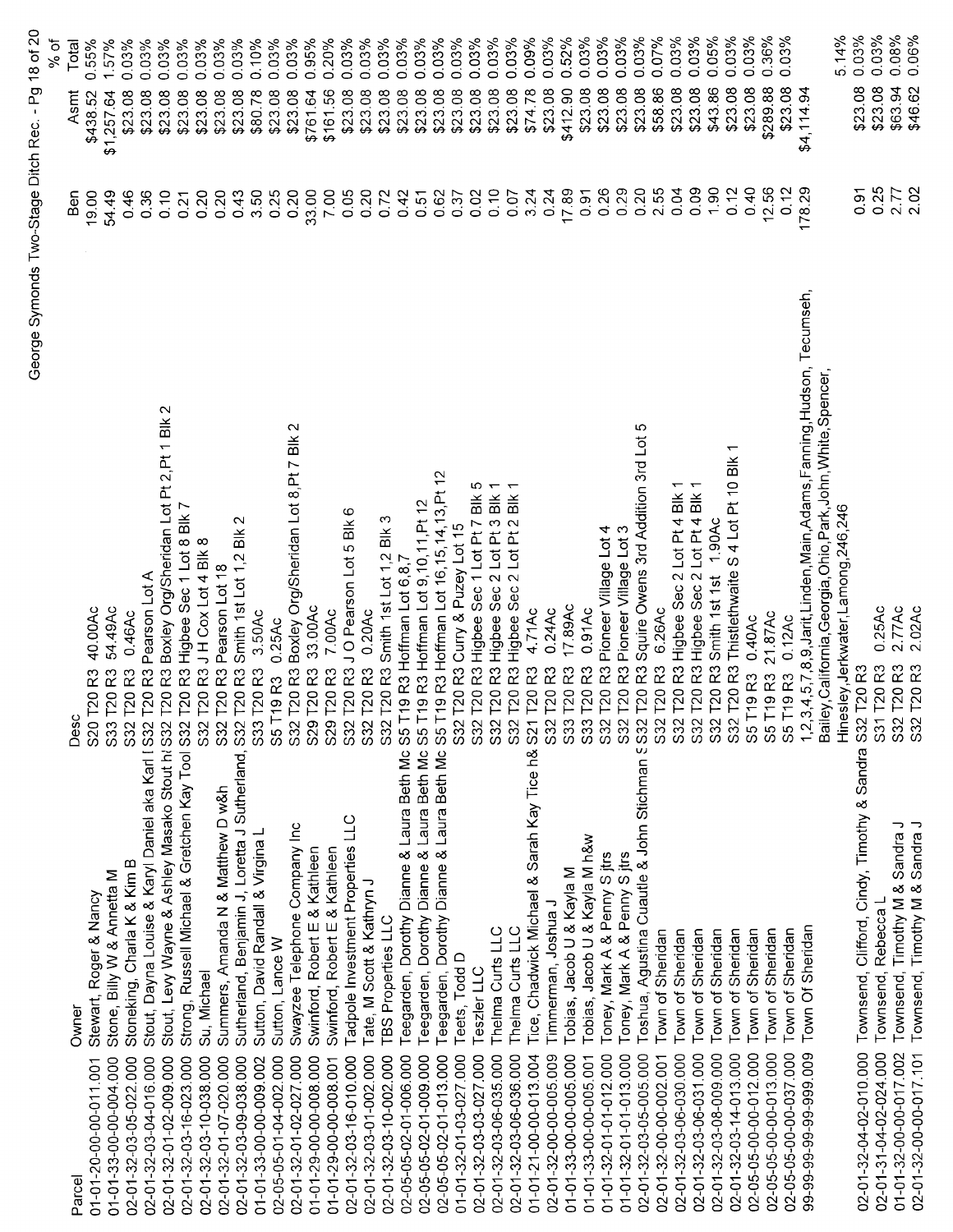| Š<br>$\ddot{\phantom{0}}$<br>q<br>1<br>τ<br>ĭ<br>c<br>$\mathbf{I}$<br>b<br>Q<br>f,<br>ï<br>١<br>j<br>İ |  |
|--------------------------------------------------------------------------------------------------------|--|
| ١<br>Ĭ<br>¢<br>Ì                                                                                       |  |

| Parcel                 | Owner                                                | Desc                                                                                          | nea   | Asmt     | Total |
|------------------------|------------------------------------------------------|-----------------------------------------------------------------------------------------------|-------|----------|-------|
| 02-01-32-03-06-006.000 | Travelsted, Anthony C & Kylee C Kilgore jt           | Highee Sec 2 Lot Pt 1<br>R3<br>S32 T20                                                        | 0.15  | \$23.08  | 0.03% |
| 01-01-32-01-05-001.000 | Triplett, Theresa & Ashford                          | R3 Curry & Puzey 2nd Lot 48<br>S32 T20                                                        | 0.43  | \$23.08  | 0.03% |
| 02-01-32-03-02-001.000 | Trustee Of Adams Township                            | $\sim$<br>R3 Higbee Original Lot Pt 4 Blk<br>S32 T20                                          | 0.09  | \$23.08  | 0.03% |
| 02-01-32-03-09-009.000 | Turner, Sue Ann                                      | R3 JH Cox Lot Pt 1 Blk 3<br>S32 T20                                                           | 0.07  | \$23.08  | 0.03% |
| 02-01-32-03-01-023.000 | Turney, Kenneth & Risa h&w                           | R3 Foight'S Lot 5<br><b>T20</b><br>532                                                        | 0.21  | \$23.08  | 0.03% |
| 02-01-32-03-16-016.000 | United Feeds Inc                                     | R3 J O Pearson Lot 11 Blk 6<br>T <sub>20</sub><br>S32                                         | 0.05  | \$23.08  | 0.03% |
| 02-01-32-03-16-017.000 | United Feeds Inc                                     | R3 J O Pearson Lot Pt 12 Blk 6<br>T <sub>20</sub><br>S32                                      | 0.02  | \$23.08  | 0.03% |
| 02-01-32-03-16-018.000 | United Feeds Inc                                     | ဖ<br>R3 J O Pearson Lot Pt 12, Pt 13 Blk<br>T20<br>S32                                        | 0.06  | \$23.08  | 0.03% |
| 02-01-32-03-16-019.000 | United Feeds Inc                                     | R3 J O Pearson Lot Pt 13 Blk 6<br>T <sub>20</sub><br>S <sub>2</sub>                           | 0.02  | \$23.08  | 0.03% |
| 02-01-32-03-16-020.000 | United Feeds Inc                                     | ဖ<br>R3 J O Pearson Lot 14,15,16 Blk<br>T20<br>$\overline{\text{S2}}$                         | 0.15  | \$23.08  | 0.03% |
| 02-01-32-03-16-022.000 | United States Of America (post                       | R3 J O Pearson Lot 3,4 Blk 6<br>T20<br>S32                                                    | 0.40  | \$23.08  | 0.03% |
| 02-01-32-03-01-025.000 | Urban, Noel D                                        | 0.23Ac<br>R3<br>T20<br>S32                                                                    | 0.23  | \$23.08  | 0.03% |
| 02-01-32-03-04-001.000 | Van Winkle, Alexander James                          | R3 Squire Owens 2nd Addition 2nd Lot<br>T <sub>20</sub><br>S32                                | 0.24  | \$23.08  | 0.03% |
| 02-01-32-01-06-004.000 | Vandagrifft, Garrett & Samantha Stinnett jtrs        | 0.27AC<br>R <sub>3</sub><br>T20<br>532                                                        | 0.27  | \$23.08  | 0.03% |
| 02-01-32-03-06-016.000 | Vita, Donald Arthur III & Erin Michelle              | R3 Levi White Lot 3 Blk<br>S32 T20                                                            | 0.23  | \$23.08  | 0.03% |
| 01-01-29-00-00-017.004 | Vizard, Adam James & Emily Marie h&w                 | 1.35AC<br>$\approx$<br>S29 T20                                                                | 1.35  | \$31.16  | 0.04% |
| 01-01-29-03-01-002.000 | Vizard, Adam James & Emily Marie h&w                 | 0.50Ac<br>R3<br>S29 T20                                                                       | 0.50  | \$23.08  | 0.03% |
| 01-01-29-03-01-005.000 | Vizard, Adam James & Emily Marie h&w                 | 0.50Ac<br>R3<br>T20<br>S29                                                                    | 0.50  | \$23.08  | 0.03% |
| 02-01-32-03-10-015.000 | Voorhies, Hayden                                     | R3JHCoxLot1Blk5<br>T20<br>S <sub>32</sub>                                                     | 0.18  | \$23.08  | 0.03% |
| 02-01-32-03-10-016.000 | Wagner, Gwendolyn R                                  | JHCoxLot1Blk6<br><b>T20R3</b><br>S32                                                          | 0.19  | \$23.08  | 0.03% |
| 02-01-32-00-01-001.000 |                                                      | ဖ<br>Wagoner, Norman O Trustee Margaret L Wa( S32 T20 R3 Beard Brothers Wooden Indian 1st Lot | 0.36  | \$23.08  | 0.03% |
| 02-01-32-00-01-003.000 | Wagoner, Norman O Trustee Margaret L Wax S32 T20     | R3 Beard Brothers Wooden Indian 1st Lot 5                                                     | 0.24  | \$23.08  | 0.03% |
| 02-01-32-00-01-004.000 | Wagoner, Norman O Trustee Margaret L Wa(S            | 4<br>Beard Brothers Wooden Indian 1st Lot<br>R3<br>32 T20                                     | 0.24  | \$23.08  | 0.03% |
| 02-01-32-01-07-010.000 | Waitt, Grover W & Tresa A Trust                      | Φ<br>Squire Owens 1st Addition 1st Lot<br>R3<br>T20<br>S32                                    | 0.20  | \$23.08  | 0.03% |
| 02-01-32-03-03-017.000 | Walden, Elizabeth A Trustee of Elizabeth A V S32     | R3 Levi White Lot 2 Blk 6<br>T <sub>20</sub>                                                  | 0.20  | \$23.08  | 0.03% |
| 02-01-32-03-08-002.000 | Wall, John Fulton & Cornelia K                       | 4<br>R3 Thistlethwaite 1st Lot 1 Blk<br>T20<br>S32                                            | 0.22  | \$23.08  | 0.03% |
| 02-01-32-03-08-037.000 | Wall, John Fulton & Cornelia K                       | R3 Thistlethwaite 1st Lot 3 Blk 4<br>S32 T20                                                  | 0.16  | \$23.08  | 0.03% |
| 02-01-32-03-08-038.000 | ⊻<br>Wall, John Fulton & Cornelia                    | 4<br>Bik<br>R3 Thistlethwaite 1st Lot 2<br>S32 T20                                            | 0.27  | \$23.08  | 0.03% |
| 02-01-32-03-10-052.000 | Wallace Grain Co Inc                                 | 3.05Ac<br>ဥ<br>S32 T20                                                                        | 3.05  | \$70.40  | 0.09% |
| 02-01-32-03-11-011.000 | Wallace Grain Co Inc                                 | 1.15AC<br>53<br>T20<br>\$32                                                                   | 1.15  | \$26.54  | 0.03% |
| 02-01-32-03-11-016.000 | Wallace Grain Co Inc                                 | 1.10Ac<br>$\mathbbm{R}^3$<br>$\overline{C}$<br>S32                                            | 1.10  | \$25.40  | 0.03% |
| 02-01-32-03-11-017.000 | Wallace Grain Co Inc                                 | 0.48Ac<br>R3<br>T20<br>S32                                                                    | 0.48  | \$23.08  | 0.03% |
| 02-01-32-03-11-018.000 | Wallace Grain Company Inc                            | 0.58Ac<br>53<br>T20<br>S32                                                                    | 0.58  | \$23.08  | 0.03% |
| 01-01-30-00-00-016.001 | Wallace, Jeffery N & Elaine K                        | 0.79AC<br>ဥ<br>S30 T20                                                                        | 0.79  | \$23.08  | 0.03% |
| 01-01-33-00-00-016.000 | Wallace, Kimberly w/LE to Lucinda R Childer: S33 T20 | 0.69Ac<br>ဥ                                                                                   | 0.69  | \$23.08  | 0.03% |
| 01-01-27-00-00-023.000 | Wallace, O Allen Trustee of O Allen Wallace          | 40.00Ac<br>53<br><b>T20</b><br>$\overline{27}$<br>Ø                                           | 33.00 | \$761.64 | 0.95% |
| 02-01-32-00-00-005.003 | Wallen, David & Thelma                               | 0.24Ac<br>T20 <sub>R3</sub><br>S32                                                            | 0.24  | \$23.08  | 0.03% |
| 02-01-32-00-00-005.010 | Wallen, David & Thelma                               | 0.06AC<br>S32 T20 R3                                                                          | 0.06  | \$23.08  | 0.03% |
| 02-05-05-00-00-015.001 | Wallen, David & Thelma                               | 4.79Ac<br>5T19R3                                                                              | 2.30  | \$53.08  | 0.07% |
| 02-01-32-01-02-022.000 | Wallen, David L & Thelma F                           | ო<br>S32 T20 R3 Boxley Org/Sheridan Lot 8 Blk                                                 | 0.20  | \$23.08  | 0.03% |
| 02-01-32-04-02-006.000 | Wallen, David L & Thelma F                           | S32 T20 R3 Bush Lot Pt 7                                                                      | 0.48  | \$23.08  | 0.03% |
| 02-05-05-02-02-001.000 | Wallen, David L & Thelma F                           | S5 T19 R3 Hoffman Lot 18,19,20,34,35,36,37,38,39,40,41,42                                     | 1.53  | \$35.32  | 0.04% |
| 02-01-32-03-10-025.000 | Wallen, Mona Lisa w/LE & Lisa D Wallen               | 332 T20 R3 J H Cox Lot 10 Blk 4                                                               | 0.17  | \$23.08  | 0.03% |
| 01-05-04-00-00-001.006 | Wallen, Thelma F & David L                           | 16.91Ac<br>34 T19 R3                                                                          | 15.91 | \$367.20 | 0.46% |
| 02-01-32-03-08-013.000 | Walls, Paul A & Charity A h&w                        | 32 T20 R3                                                                                     | 0.21  | \$23.08  | 0.03% |
| 01-01-28-00-00-008.003 | Walters, Jason                                       | 2.00Ac<br>S28 T20 R3                                                                          | 2.00  | \$46.16  | 0.06% |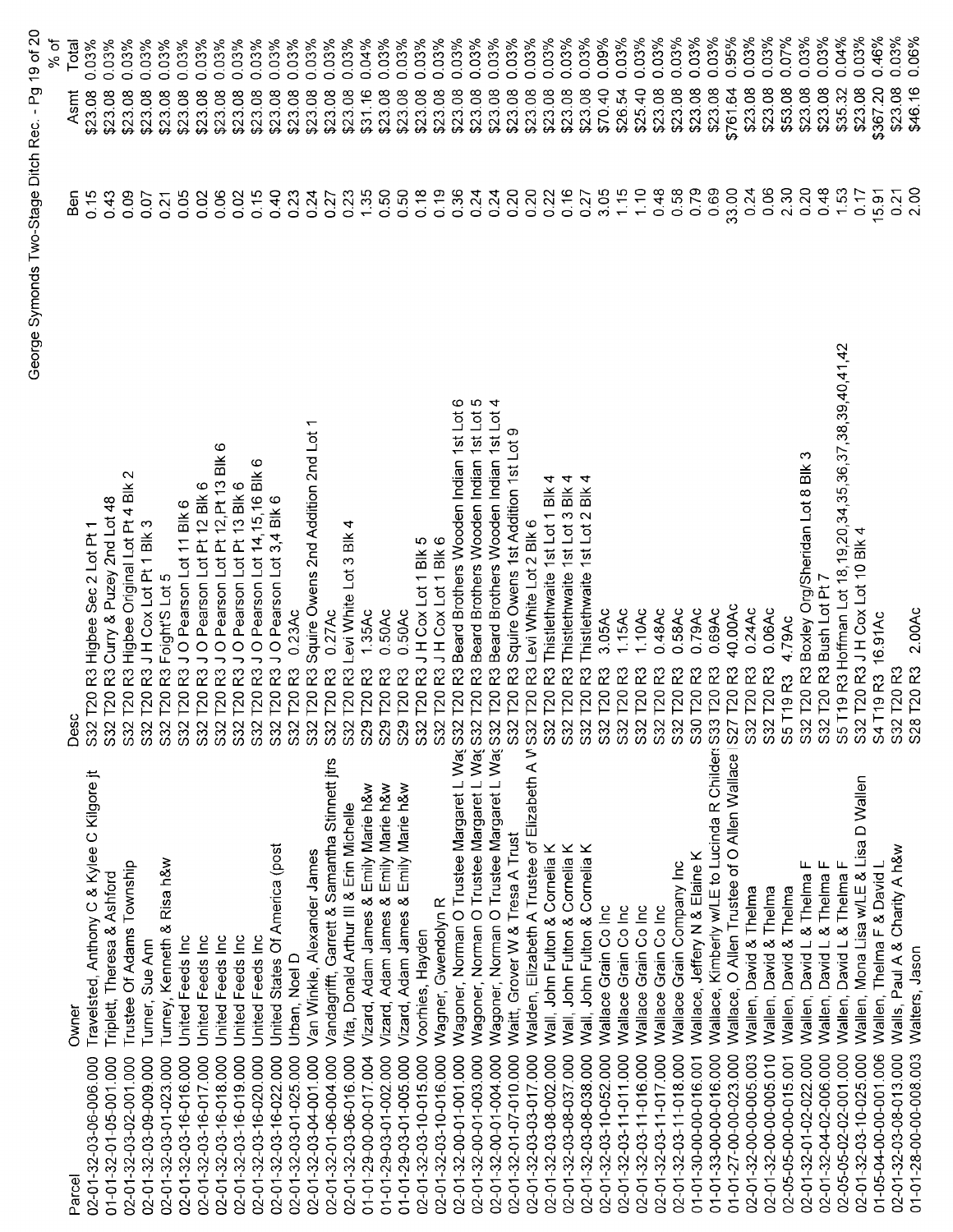| 100%<br>\$79,984.74 | Totals: 2966.29                                   |                                                                                     | Parcels: 899                                                               |
|---------------------|---------------------------------------------------|-------------------------------------------------------------------------------------|----------------------------------------------------------------------------|
| 0.03%<br>\$23.08    | 0.20                                              | Boxley Org/Sheridan Lot Pt 7 Blk 2<br>R3<br>T201<br>S32                             | Zollman, William F & Marsha G<br>02-01-32-01-02-029.000                    |
| 0.14%<br>\$109.18   | 473                                               | Fox Field Estate Lot 2 4.73Ac<br><b>T20 R3</b><br>$\infty$<br>S                     | Zola, David J & Lisa M<br>01-01-28-00-01-002.000                           |
| 0.03%<br>\$23.08    | 0.16                                              | Squire Owens 3rd Addition 3rd Lot<br>R3<br>T201<br>S32                              | Zachery, Katrina A<br>02-01-32-03-05-001.000                               |
| 0.03%<br>\$23.08    | 0.22                                              | T20 R3 Levi White Lot Pt 1 Blk 3                                                    | Young, Kimberly A Trustee of Cecelia Baldwii S32<br>02-01-32-03-07-018.000 |
| 0.03%<br>\$23.08    | 0.37                                              | R3 Curry & Puzey Lot 19<br>T20<br>S32                                               | Young, Allen G Loretta M<br>01-01-32-01-04-001.000                         |
| 0.03%<br>\$23.08    | 1.00                                              | 1.00Ac<br>R3<br>1201<br>S32                                                         | Yeater, Philip L & Brenda L<br>01-01-32-00-00-004.104                      |
| 0.03%<br>\$23.08    | 0.35                                              | 0.35Ac<br>R3<br>T20<br>S32                                                          | Yeater, Philip L<br>01-01-32-00-00-014.002                                 |
| 0.65%<br>\$520.00   | 22.53                                             | 22.53Ac<br>R3<br>T20<br>$\mathbf{\Omega}$<br>္တြ                                    | Yeater, Philip L<br>01-01-32-00-00-004.004                                 |
| 0.03%<br>\$23.08    | 0.04                                              | Thistlethwaite S 4 Lot 3 Blk<br>.<br>หั<br>120<br>$\sim$<br>ິສ ສ                    | Wood, Darryl A & Monica K<br>02-01-32-03-14-008.000                        |
| 0.03%<br>\$23.08    | 0.28                                              | Pioneer Village Lot 13<br>ဥ<br>T20<br>$\sim$                                        | Womack, Joshua R & Katherine E h&w<br>01-01-32-01-01-003 000               |
| 0.09%<br>\$68.78    | 2.98                                              | 2.98Ac<br>ဥ<br>T20<br>$\infty$<br>8                                                 | Wolfe, Micheal J & Jennifer E<br>01-01-28-00-00-011.001                    |
| 0.03%<br>\$23.08    | 0.06                                              | Higbee Sec 2 Lot Pt 4<br>က္<br>T201<br>္တ                                           | Wisler, Karen L<br>02-01-32-03-07-031.000                                  |
| 0.03%<br>\$23.08    | 0.11                                              | R3 Higbee Sec 1 Lot Pt 2 Blk 7<br>$\overline{120}$<br>$\mathbf{\Omega}$<br>်ကိ      | Wiselogle, Blake R & Barry D Wiselogle jtrs<br>02-01-32-03-16-004.000      |
| 0.03%<br>\$23.08    | 0.09                                              | Higbee Sec 2 Lot Pt 1<br>R3<br>T201<br>္တြ                                          | Wise, Hannah & Demetrick Baker II jtrs<br>02-01-32-03-06-005.000           |
| 0.03%<br>\$23.08    | 0.21                                              | R3 Higbee Sec 2 Lot Pt 2<br>1201<br>အိ                                              | Windgate Properties LLC<br>02-01-32-03-06-027.000                          |
| 0.03%<br>\$23.08    | 0.20                                              | Pearson Lot 16<br>R3<br>T201<br>$\sim$<br>$\ddot{\mathbb{S}}$                       | Wilson, Tyrone D & Connie J<br>02-01-32-01-07-018.000                      |
| 0.03%<br>\$23.08    | 0.23                                              | Pearson Lot F<br><b>T20R3</b><br>္တြ                                                | Wilson, Sharon L<br>02-01-32-01-06-018.000                                 |
| 0.03%<br>\$23.08    | 0.20                                              | Beard Brothers Wooden Indian 1st Lot<br><b>T20R3</b><br>S32<br>S32                  | Wilson, Randal J & Shannon W h&w<br>02-01-32-00-01-007 000                 |
| 0.03%<br>\$23.08    | 0.24                                              | $\sim$<br>T20 R3 Beard Brothers Wooden Indian 1st Lot                               | Wilson, Randal J & Shannon W h&w<br>02-01-32-00-01-006.000                 |
| 0.03%<br>\$23.08    | 0.20                                              | S32 T20 R3 Levi White Lot 2 Blk 4                                                   | Wilson, Michael<br>02-01-32-03-06-017.000                                  |
| 0.09%<br>\$69.24    | 3.00                                              | 3.00Ac<br>9 T20 R3<br>Š                                                             | Wilson, Joshua<br>01-01-29-00-00-007.000                                   |
| 0.03%<br>\$23.08    | 0.58                                              | S32 T20 R3 Curry & Puzey 2nd Lot 37, Pt 38                                          | & Ursula C<br>Wilson, James F<br>01-01-32-01-03-014.000                    |
| 0.03%<br>\$23.08    | 0.27                                              | T19 R3 Hoffman Lot 22, Pt 2<br>$S\bar{S}$                                           | Wilson, Alan Dale<br>02-05-05-02-01-033.000                                |
| 0.03%<br>\$23.08    | 0.18                                              | ဖ<br>S32 T20 R3 J O Pearson Lot Pt 1, Pt 2 Blk                                      | $\vec{p}$<br>Williams, Jesse Allen & Linda<br>02-01-32-03-16-008.000       |
| 0.03%<br>\$23.08    | 0.09                                              | T20 R3 J O Pearson Lot Pt 1 Blk 6<br>S32                                            | Williams, Jesse A & Linda L<br>02-01-32-03-16-009.000                      |
| 0.03%<br>\$23.08    | 0.17                                              | 0.17AC<br>T20 <sub>R3</sub><br>S3                                                   | Willett, Gregory L<br>02-01-32-00-00-005.108                               |
| 0.03%<br>\$23.08    | 0.38                                              | 0.38AC<br><b>T20 R3</b><br>$\overline{\widetilde{\mathcal{S}}}$                     | Willett, Gregory L<br>02-01-32-00-00-005.002                               |
| 0.03%<br>\$23.08    | 0.07                                              | 0.07Ac<br><b>T20 R3</b><br>တိ                                                       | Wiles aka Pearson Cemetery<br>01-01-33-00-00-019.000                       |
| 0.03%<br>\$23.08    | 0.19                                              | T20 R3 Pearson Lot 8<br>S32                                                         | Whitlow, Eric & Sunshine Whitlow<br>02-01-32-01-06-014.000                 |
| 0.03%<br>\$23.08    | 0.19                                              | Ю<br>Bik<br>T20 R3 J H Cox Lot 6<br>$\ddot{\rm s}$                                  | Whicker, Chris B<br>02-01-32-03-10-024.000                                 |
| 0.03%<br>\$23.08    | 0.30                                              | 0.30AC<br>R3<br>T201<br>š                                                           | Wheat, Wendell M<br>02-01-32-04-01-005.000                                 |
| 0.03%<br>\$23.08    | 0.07                                              | ᡪ<br>R3 Thistlethwaite S 4 Lot Pt 5, Pt 6 Blk<br>$\overline{120}$<br>$\ddot{\rm s}$ | Wentworth Sheridan LLC<br>02-01-32-03-14-010.000                           |
| 0.03%<br>\$23.08    | 0.44                                              | S29 T20 R3 Curry Lot 3                                                              | Welbaum, Seth & Jerusha h&w<br>01-01-29-03-02-003.000                      |
| 0.03%<br>\$23.08    | 0.13                                              | ∾<br>T20 R3 Higbee Sec 2 Lot Pt<br>532                                              | Weesner, Dan<br>02-01-32-03-07-006.000                                     |
| 0.06%<br>\$45.24    | 1.96                                              | 1.96Ac<br><b>T20 R3</b><br><b>S32</b>                                               | Webster Holdings LLC<br>02-01-32-03-05-019.000                             |
| 0.03%<br>\$23.08    | 0.19                                              | R3 Squire Owens 2nd Addition 2nd Lot Pt 3<br>T <sub>20</sub>                        | Warwick, Timothy Allen & Beverly Joann h&w S32<br>02-01-32-03-04-003.000   |
| 0.03%<br>\$23.08    | 0.07                                              | T20 R3 J O Pearson 5th Lot 3<br>$\overline{\text{S}}$                               | Wang, David<br>02-01-32-03-03-035.000                                      |
| 0.03%<br>\$23.08    | 0.17                                              | T20 R3 J H Cox Lot 1 Blk 4<br>S <sub>32</sub>                                       | Walters, Vivian & Richard<br>02-01-32-03-10-010.000                        |
| Total<br>Asmt       | Ben                                               | Desc                                                                                | Owner<br>Parcel                                                            |
| % of                |                                                   |                                                                                     |                                                                            |
|                     | George Symonds Two-Stage Ditch Rec. - Pg 20 of 20 |                                                                                     |                                                                            |
|                     |                                                   |                                                                                     |                                                                            |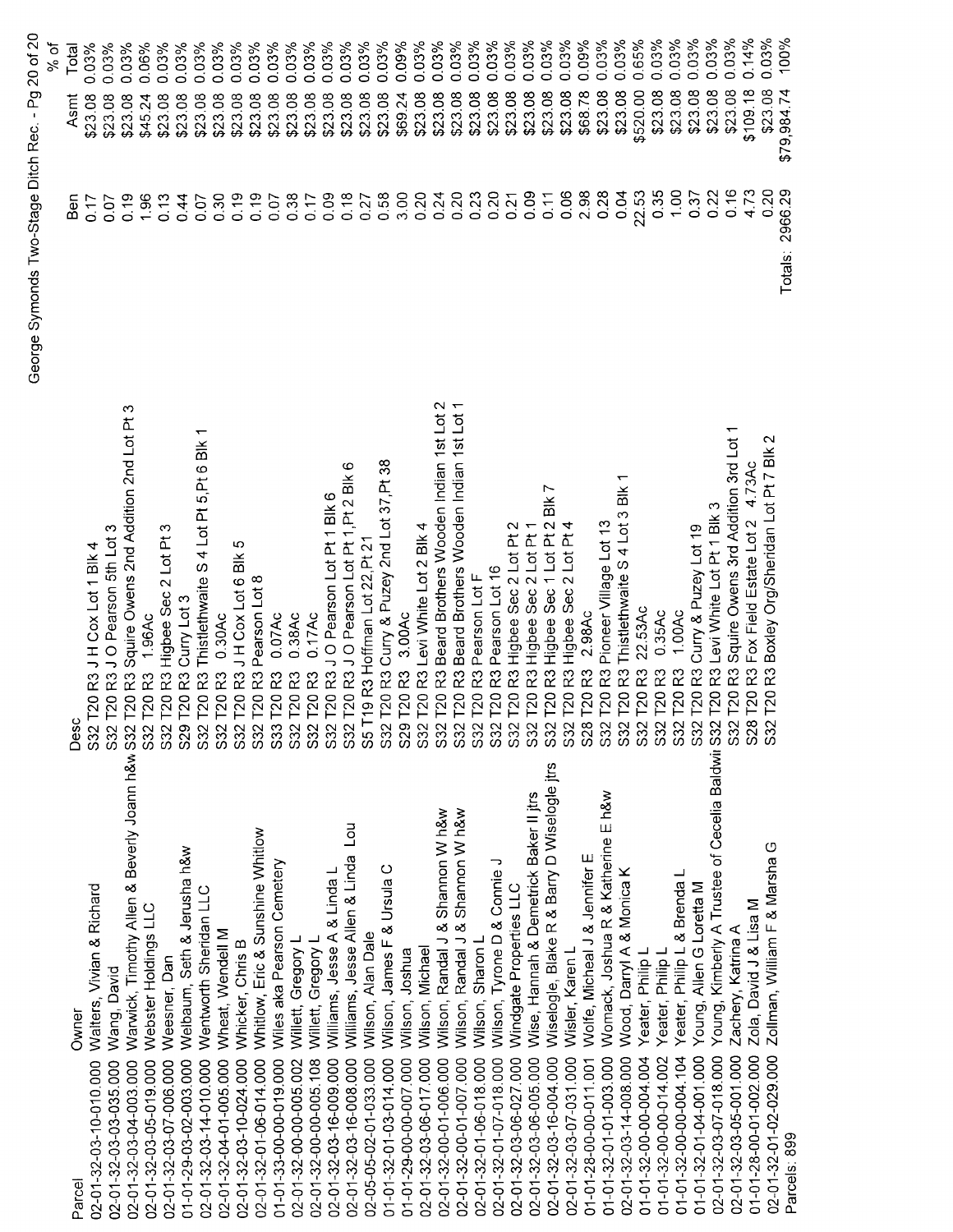# GEORGE SYMONDS TWO STAGE DITCH PROJECT





**N**<br>
Printing Date: 11/4/2021<br>
Prepared By: Darren Wi<br>
Hamilton County Survey<br>
One Hamilton County So<br>
Noblesville, IN 46060<br> **PRODERED 317-776-8495** Prepared By: Darren Wilson, GISP Hamilton County Surveyor's Office One Hamilton County Square, Ste 188 Noblesville, IN 46060 NO SCALE 317-776-8495